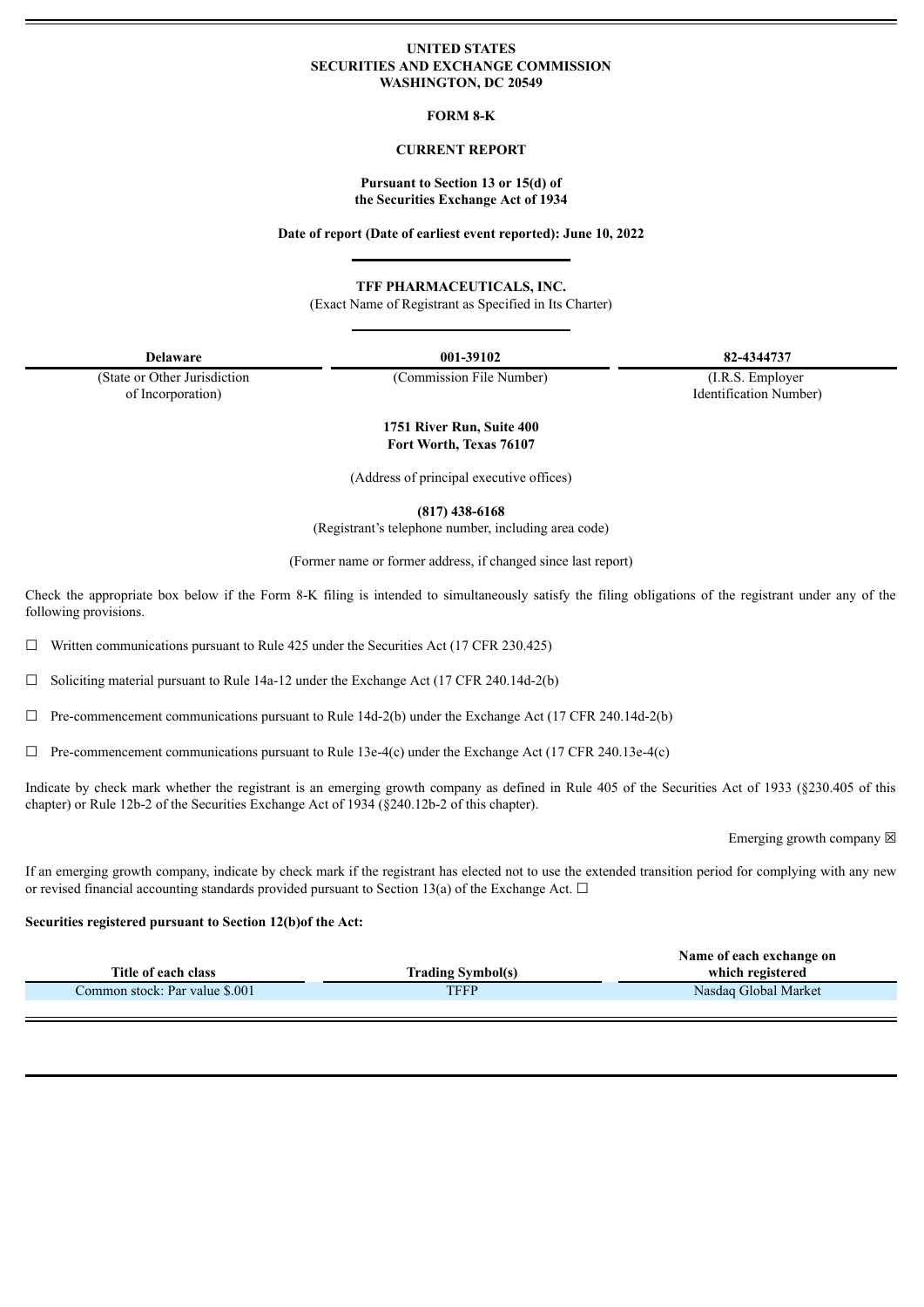### **Item 1.01 Entry into a Material Definitive Agreement.**

On June 10, 2022, TFF Pharmaceuticals, Inc. (the "Company") entered into an Open Market Sale Agreement (the "Agreement") with Jefferies LLC ("Agent") under which the Company may offer and sell, from time to time at its sole discretion, shares of its \$0.001 par value common stock ("Common Stock"), through the Agent as its sales agent, having an aggregate offering price of up to \$35,000,000.

Pursuant to the Agreement, sales of the Common Stock, if any, will be made under the Company's effective Registration Statement on Form S-3 (File No. 333-249870), previously filed with the Securities and Exchange Commission on November 5, 2020, and the prospectus supplement relating to this offering, filed on June 10, 2022 by any method that is deemed to be an "at the market offering" as defined in Rule  $415(a)(4)$  under the Securities Act of 1933, as amended, including privately negotiated and block transactions. The Agent will use commercially reasonable efforts to sell the Common Stock from time to time, based upon instructions from the Company (including any price, time or size limits or other customary parameters or conditions the Company may impose). The Company will pay the Agent a commission of three percent (3%) of the gross sales proceeds of any Common Stock sold through the Agent under the Agreement, and also has provided the Agent with customary indemnification rights. The Company will also reimburse the Agent for certain specified expenses in connection with entering into the Agreement up to a maximum of \$75,000.

The foregoing description of the Agreement is not complete and is qualified in its entirety by reference to the full text of the Agreement, a copy of which is filed herewith as Exhibit 1.1 to this Current Report on Form 8-K and is incorporated herein by reference.

A copy of the legal opinion and consent of Greenberg Traurig, LLP relating to the shares is attached hereto as Exhibit 5.1.

This Current Report on Form 8-K shall not constitute an offer to sell or the solicitation of an offer to buy the securities discussed herein, nor shall there be any offer, solicitation, or sale of the securities in any state in which such offer, solicitation or sale would be unlawful prior to registration or qualification under the securities laws of any such state.

# **Item 9.01 Financial Statements and Exhibits**

### **(d) Exhibits**

The following exhibits are filed with this report:

# **Exhibit**

| ---------<br><b>Number</b> | <b>Exhibit Description</b>                                                                                                   | <b>Method of Filing</b>       |
|----------------------------|------------------------------------------------------------------------------------------------------------------------------|-------------------------------|
| 1.1                        | Open Market Sale Agreement dated as of June 10, 2022 between the Company and Jefferies Filed electronically herewith<br>LLC. |                               |
| 5.1                        | Opinion of Greenberg Traurig, LLP                                                                                            | Filed electronically herewith |
| 23.1                       | Consent of Greenberg Traurig, LLP (included in Exhibit 5.1)                                                                  | Filed electronically herewith |
| 104                        | Cover Page Interactive Data File (embedded within the Inline XBRL document)                                                  |                               |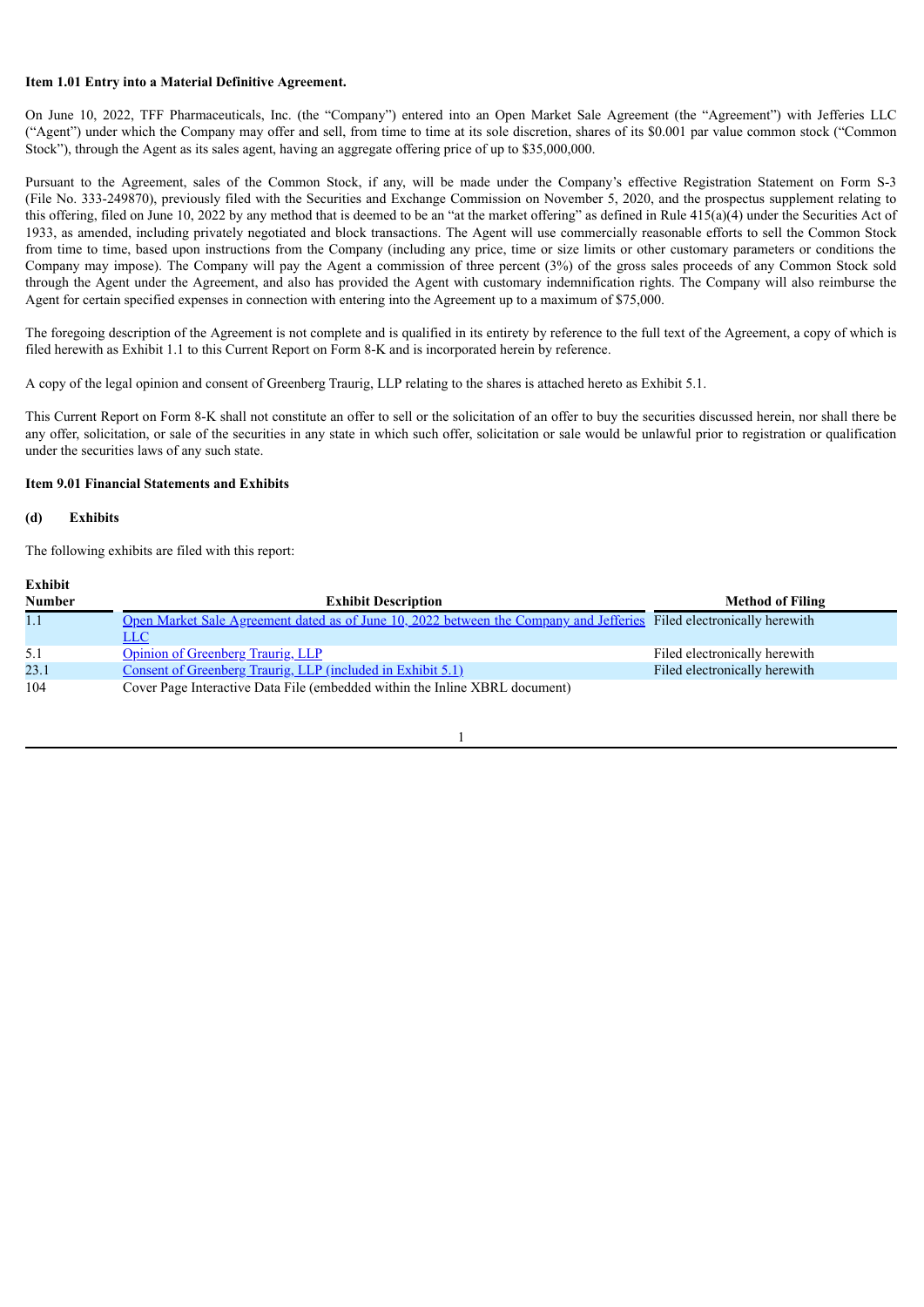# **SIGNATURES**

Pursuant to the requirements of the Securities Exchange Act of 1934, the registrant has duly caused this report to be signed on its behalf by the undersigned hereunto duly authorized.

# **TFF PHARMACEUTICALS, INC.**

Kirk Coleman, Chief Financial Officer

2

Dated: June 10, 2022 */s/ Kirk Coleman*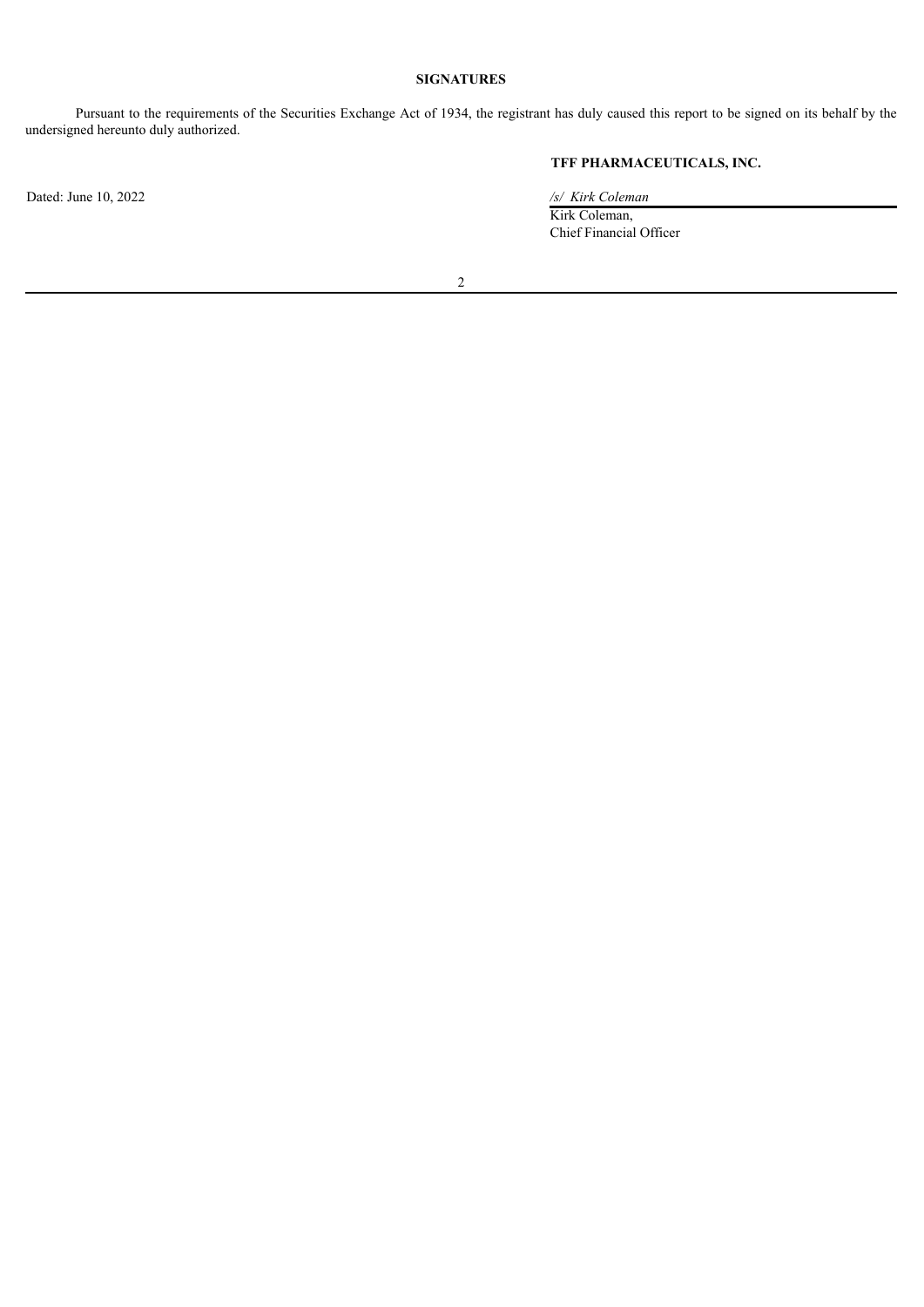# **OPEN MARKET SALE AGREEMENT SM**

<span id="page-3-0"></span>JEFFERIES LLC 520 Madison Avenue New York, New York 10022

### Ladies and Gentlemen:

TFF Pharmaceuticals, Inc., a Delaware corporation (the "**Company**"), proposes, subject to the terms and conditions stated herein, to issue and sell from time to time through Jefferies LLC, as sales agent and/or principal (the "**Agent**"), shares of the Company's common stock, par value \$0.001 per share (the "**Common Shares**"), on the terms set forth in this agreement (this "**Agreement**").

#### **Section 1. DEFINITIONS**

(a) Certain Definitions. For purposes of this Agreement, capitalized terms used herein and not otherwise defined shall have the following respective meanings:

"**Affiliate**" of a Person means another Person that directly or indirectly, through one or more intermediaries, controls, is controlled by, or is under common control with, such first- mentioned Person. The term "control" (including the terms "controlling," "controlled by" and "under common control with") means the possession, direct or indirect, of the power to direct or cause the direction of the management and policies of a Person, whether through the ownership of voting securities, by contract or otherwise.

"**Agency Period**" means the period commencing on the date of this Agreement and expiring on the earliest to occur of (x) the date on which the Agent shall have placed the Maximum Program Amount pursuant to this Agreement and (y) the date this Agreement is terminated pursuant to Section 7.

"**Commission**" means the U.S. Securities and Exchange Commission.

"**Exchange Act**" means the Securities Exchange Act of 1934, as amended, and the rules and regulations of the Commission thereunder.

"**Floor Price Limitation**" means the minimum price set by the Company in the Issuance Notice below which the Agent shall not sell Shares during the applicable period set forth in the Issuance Notice, which may be adjusted by the Company at any time during the period set forth in the Issuance Notice by delivering written notice of such change to the Agent and which in no event shall be less than \$1.00 without the prior written consent of the Agent, which may be withheld in the Agent's sole discretion.

SM "Open Market Sale Agreement" is a service mark of Jefferies LLC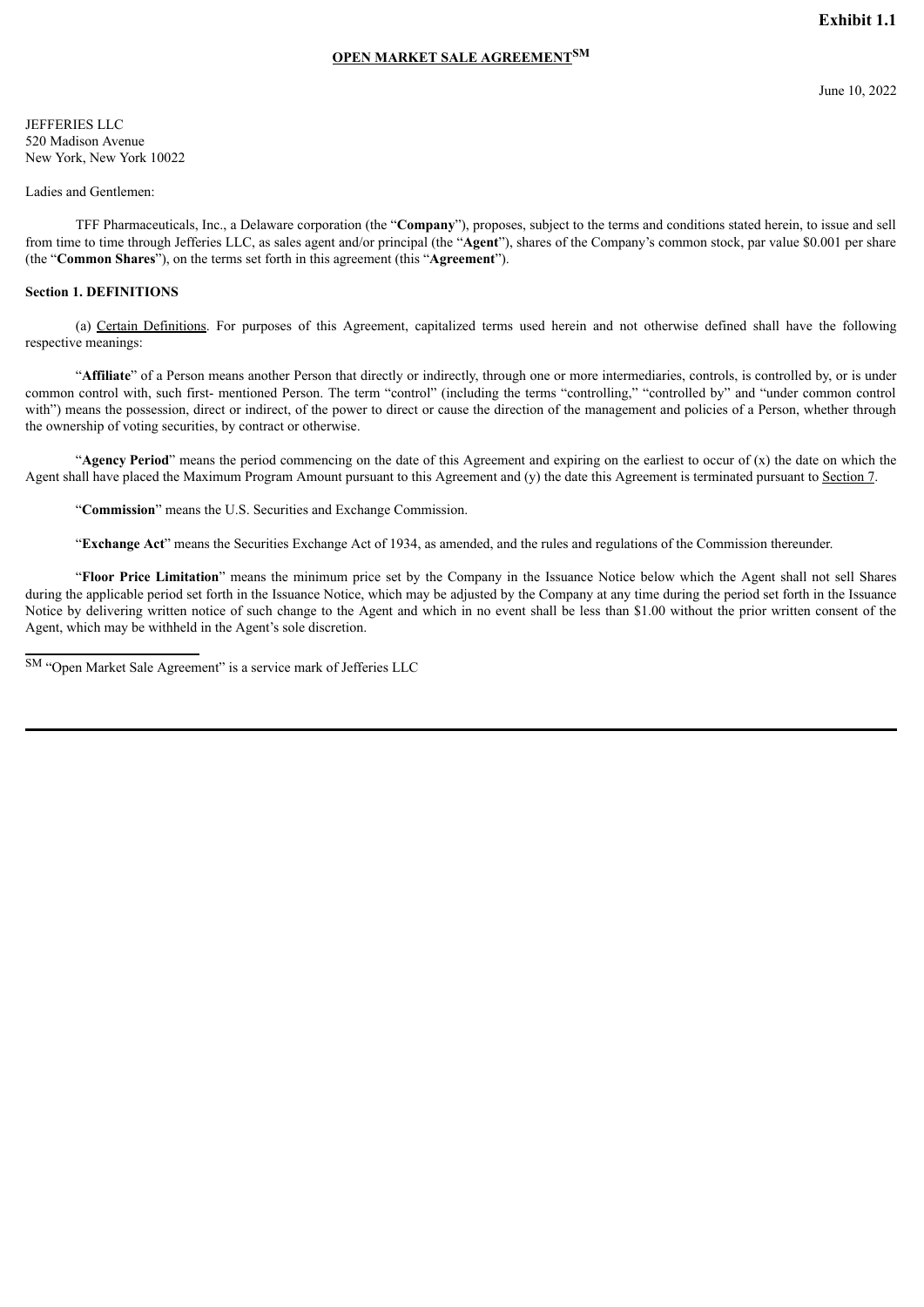"**Issuance Amount**" means the aggregate Sales Price of the Shares to be sold by the Agent pursuant to any Issuance Notice.

"**Issuance Notice**" means a written notice delivered to the Agent by the Company in accordance with this Agreement in the form attached hereto as Exhibit A that is executed by its Chief Executive Officer, President or Chief Financial Officer.

"**Issuance Notice Date**" means any Trading Day during the Agency Period that an Issuance Notice is delivered pursuant to Section 3(b)(i).

"**Issuance Price**" means the Sales Price less the Selling Commission.

"**Maximum Program Amount**" means Common Shares with an aggregate Sales Price of the lesser of (a) the number or dollar amount of Common Shares registered under the effective Registration Statement (as defined below) pursuant to which the offering is being made, (b) the number of authorized but unissued Common Shares (less Common Shares issuable upon exercise, conversion or exchange of any outstanding securities of the Company or otherwise reserved from the Company's authorized capital stock), (c) the number or dollar amount of Common Shares permitted to be sold under Form S-3 (including General Instruction I.B.6 thereof, if applicable), or (d) the number or dollar amount of Common Shares for which the Company has filed a Prospectus (as defined below).

"**Person**" means an individual or a corporation, partnership, limited liability company, trust, incorporated or unincorporated association, joint venture, joint stock company, governmental authority or other entity of any kind.

"**Principal Market**" means the Nasdaq Global Market or such other national securities exchange on which the Common Shares, including any Shares, are then listed.

"**Sales Price**" means the actual sale execution price of each Share placed by the Agent pursuant to this Agreement.

"**Securities Act**" means the Securities Act of 1933, as amended, and the rules and regulations of the Commission thereunder.

"**Selling Commission**" means three percent (3%) of the gross proceeds of Shares sold pursuant to this Agreement, or as otherwise agreed between the Company and the Agent with respect to any Shares sold pursuant to this Agreement.

"**Settlement Date**" means the second business day following each Trading Day during the period set forth in the Issuance Notice on which Shares are sold pursuant to this Agreement, when the Company shall deliver to the Agent the amount of Shares sold on such Trading Day and the Agent shall deliver to the Company the Issuance Price received on such sales.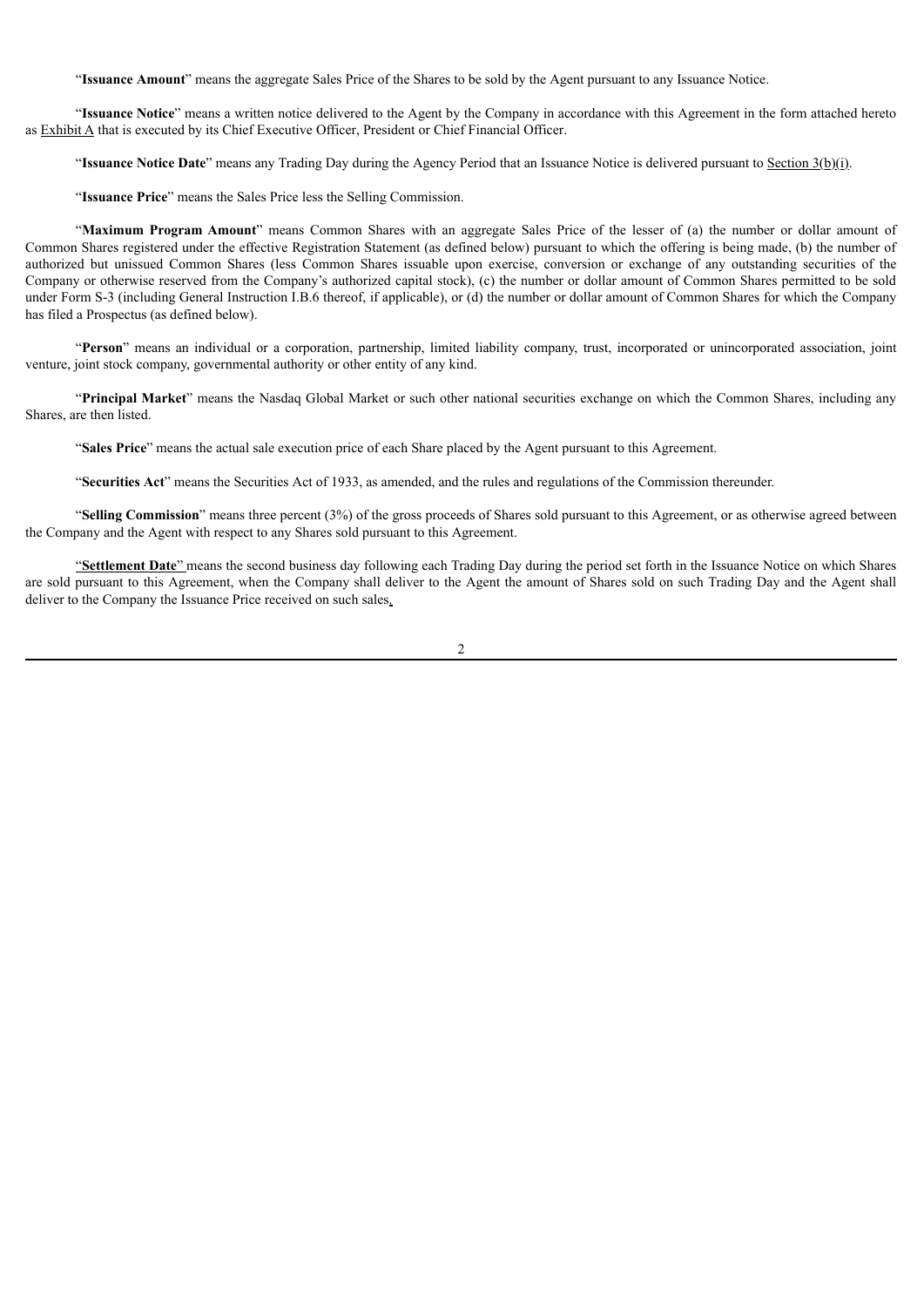"**Shares**" means the Company's Common Shares issued or issuable pursuant to this Agreement.

"**Trading Day**" means any day on which the Principal Market is open for trading.

# **Section 2. REPRESENTATIONS AND WARRANTIES OF THE COMPANY**

The Company represents and warrants to, and agrees with, the Agent that as of (1) the date of this Agreement, (2) each Issuance Notice Date, (3) each Settlement Date, (4) each Triggering Event Date (as defined below) and (5) as of each Time of Sale (as defined below) (each of the times referenced above is referred to herein as a "**Representation Date**"), except as may be disclosed in the Prospectus (including any documents incorporated by reference therein and any supplements thereto) on or before a Representation Date:

(a) Registration Statement. The Company has prepared and filed with the Commission a shelf registration statement on Form S-3 (File No. 333- 249870) that contains a base prospectus (the "**Base Prospectus**"). Such registration statement registers the issuance and sale by the Company of the Shares under the Securities Act. The Company may file one or more additional registration statements from time to time that will contain a base prospectus and related prospectus or prospectus supplement, if applicable, with respect to the Shares. Except where the context otherwise requires, such registration statement(s), including any information deemed to be a part thereof pursuant to Rule 430B under the Securities Act, including all financial statements, exhibits and schedules thereto and all documents incorporated or deemed to be incorporated therein by reference pursuant to Item 12 of Form S-3 under the Securities Act as from time to time amended or supplemented, is herein referred to as the "**Registration Statement**," and the prospectus constituting a part of such registration statement(s), together with any prospectus supplement filed with the Commission pursuant to Rule 424(b) under the Securities Act relating to a particular issuance of the Shares, including all documents incorporated or deemed to be incorporated therein by reference pursuant to Item 12 of Form S-3 under the Securities Act, in each case, as from time to time amended or supplemented, is referred to herein as the "**Prospectus**," except that if any revised prospectus is provided to the Agent by the Company for use in connection with the offering of the Shares that is not required to be filed by the Company pursuant to Rule 424(b) under the Securities Act, the term "**Prospectus**" shall refer to such revised prospectus from and after the time it is first provided to the Agent for such use. The Registration Statement at the time it originally became effective is herein called the "**Original Registration Statement**." As used in this Agreement, the terms "amendment" or "supplement" when applied to the Registration Statement or the Prospectus shall be deemed to include the filing by the Company with the Commission of any document under the Exchange Act after the date hereof that is or is deemed to be incorporated therein by reference.

All references in this Agreement to financial statements and schedules and other information which is "contained," "included" or "stated" in the Registration Statement or the Prospectus (and all other references of like import) shall be deemed to mean and include all such financial statements and schedules and other information which is or is deemed to be incorporated by reference in or otherwise deemed under the Securities Act to be a part of or included in the Registration Statement or the Prospectus, as the case may be, as of any specified date; and all references in this Agreement to amendments or supplements to the Registration Statement or the Prospectus shall be deemed to mean and include, without limitation, the filing of any document under the Exchange Act which is or is deemed to be incorporated by reference in or otherwise deemed under the Securities Act to be a part of or included in the Registration Statement or the Prospectus, as the case may be, as of any specified date.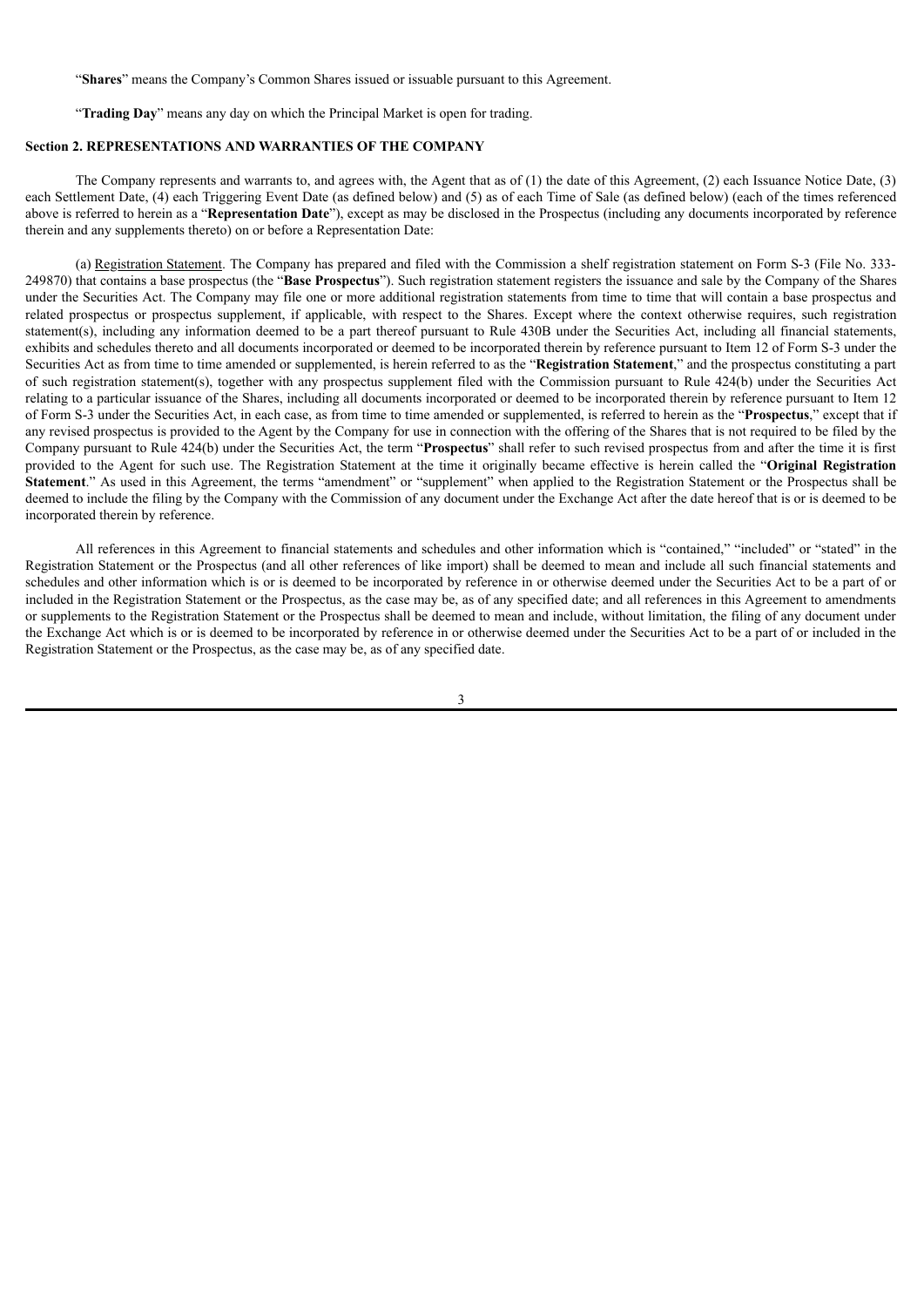At the time the Registration Statement was or will be originally declared effective and at the time the Company's most recent annual report on Form 10-K was filed with the Commission, if later, the Company met the then-applicable requirements for use of Form S-3 under the Securities Act. During the Agency Period, each time the Company files an annual report on Form 10-K the Company will meet the then-applicable requirements for use of Form S-3 under the Securities Act.

(b) Compliance with Registration Requirements. The Original Registration Statement and any Rule 462(b) Registration Statement have been declared effective by the Commission under the Securities Act. The Company has complied to the Commission's satisfaction with all requests of the Commission for additional or supplemental information. No stop order suspending the effectiveness of the Registration Statement or any Rule 462(b) Registration Statement is in effect and no proceedings for such purpose have been instituted or are pending or, to the best knowledge of the Company, are contemplated or threatened by the Commission.

The Prospectus when filed complied in all material respects with the Securities Act and, if filed with the Commission through its Electronic Data Gathering, Analysis and Retrieval system (except as may be permitted by Regulation S-T under the Securities Act), was identical to the copy thereof delivered to the Agent for use in connection with the issuance and sale of the Shares. Each of the Registration Statement, any Rule 462(b) Registration Statement and any post-effective amendment thereto, at the time it became effective and at all subsequent times, complied and will comply in all material respects with the Securities Act and did not and will not contain any untrue statement of a material fact or omit to state a material fact required to be stated therein or necessary to make the statements therein not misleading. As of the date of this Agreement, the Prospectus and any Free Writing Prospectus (as defined below) considered together (collectively, the "**Time of Sale Information**") did not contain any untrue statement of a material fact or omit to state a material fact necessary to make the statements therein, in the light of the circumstances under which they were made, not misleading. The Prospectus, as amended or supplemented, as of its date and at all subsequent times, did not and will not contain any untrue statement of a material fact or omit to state a material fact necessary in order to make the statements therein, in the light of the circumstances under which they were made, not misleading. The representations and warranties set forth in the three immediately preceding sentences do not apply to statements in or omissions from the Registration Statement, any Rule 462(b) Registration Statement, or any post-effective amendment thereto, or the Prospectus, or any amendments or supplements thereto, made in reliance upon and in conformity with information relating to the Agent furnished to the Company in writing by the Agent expressly for use therein, it being understood and agreed that the only such information furnished by the Agent to the Company consists of the information described in Section 6 below. There are no contracts or other documents required to be described in the Prospectus or to be filed as exhibits to the Registration Statement which have not been described or filed as required. The Registration Statement and the offer and sale of the Shares as contemplated hereby meet the requirements of Rule 415 under the Securities Act and comply in all material respects with said rule.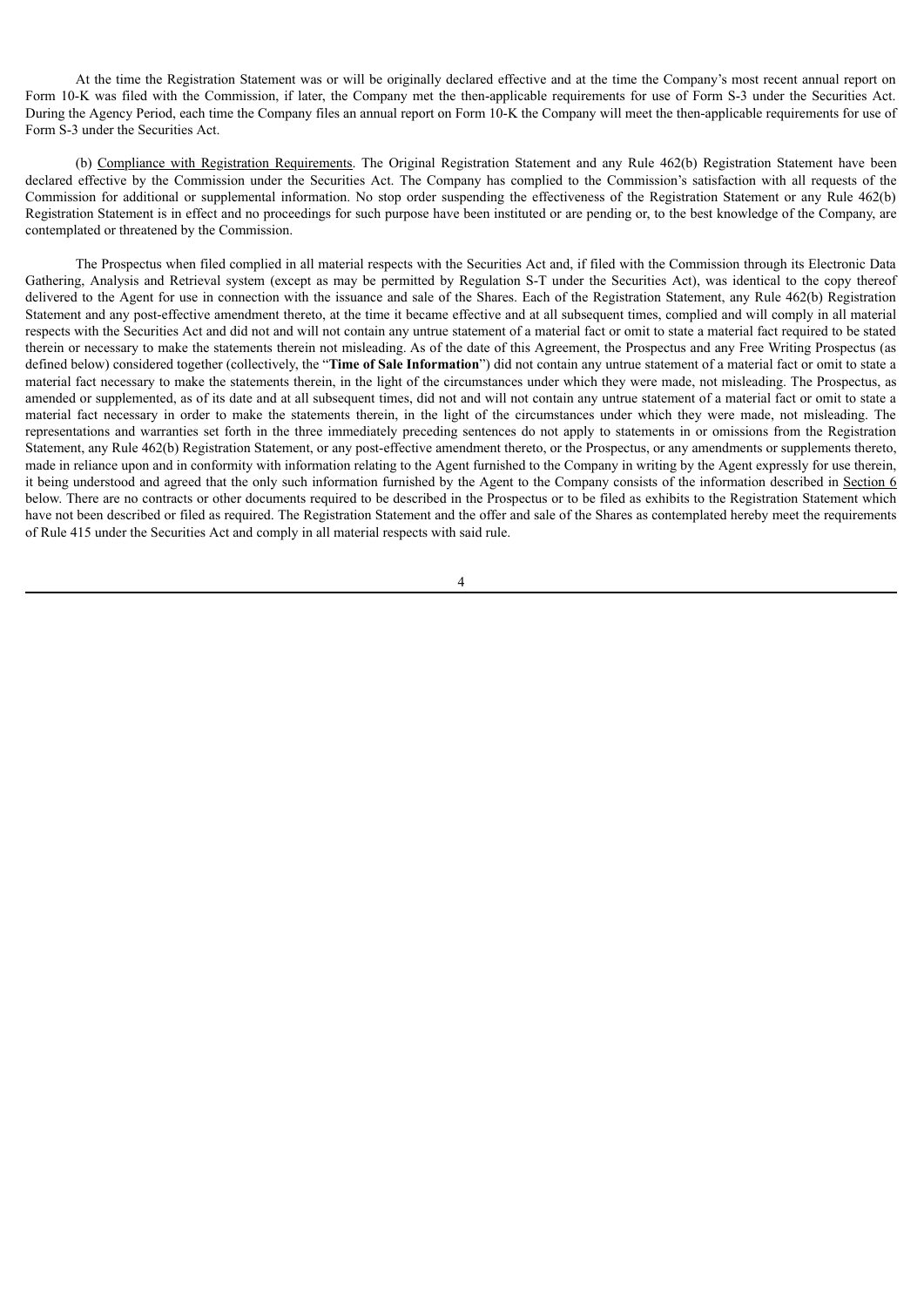(c) Ineligible Issuer Status. The Company is not an "ineligible issuer" in connection with the offering of the Shares pursuant to Rules 164, 405 and 433 under the Securities Act. Any Free Writing Prospectus that the Company is required to file pursuant to Rule 433(d) under the Securities Act has been, or will be, filed with the Commission in accordance with the requirements of the Securities Act. Each Free Writing Prospectus that the Company has filed, or is required to file, pursuant to Rule 433(d) under the Securities Act or that was prepared by or on behalf of or used or referred to by the Company complies or will comply in all material respects with the requirements of Rule 433 under the Securities Act and including timely filing with the Commission or retention where required and legending, and each such Free Writing Prospectus, as of its issue date and at all subsequent times through the completion of the issuance and sale of the Shares did not, does not and will not include any information that conflicted, conflicts with or will conflict with the information contained in the Registration Statement or the Prospectus, including any document incorporated by reference therein. Except for the Free Writing Prospectuses, if any, and electronic road shows, if any, furnished to you before first use, the Company has not prepared, used or referred to, and will not, without your prior consent, prepare, use or refer to, any Free Writing Prospectus.

(d) Incorporated Documents. The documents incorporated or deemed to be incorporated by reference in the Registration Statement and the Prospectus, at the time they were filed with the Commission, complied in all material respects with the requirements of the Exchange Act, as applicable, and, when read together with the other information in the Prospectus, do not contain an untrue statement of a material fact or omit to state a material fact required to be stated therein or necessary to make the statements therein, in light of the circumstances under which they were made, not misleading.

(e) Exchange Act Compliance. The documents incorporated or deemed to be incorporated by reference in the Prospectus, at the time they were or hereafter are filed with the Commission, and any Free Writing Prospectus or amendment or supplement thereto complied and will comply in all material respects with the requirements of the Exchange Act, and, when read together with the other information in the Prospectus, at the time the Registration Statement and any amendments thereto become effective and at each Time of Sale, as the case may be, will not contain an untrue statement of a material fact or omit to state a material fact required to be stated therein or necessary to make the fact required to be stated therein or necessary to make the statements therein, in the light of the circumstances under which they were made, not misleading.

(f) Statistical and Market-Related Data. All statistical, demographic and market-related data included in the Registration Statement or the Prospectus are based on or derived from sources that the Company believes, after reasonable inquiry, to be reliable and accurate. To the extent required, the Company has obtained the written consent for the use of such data from such sources.

(g) Disclosure Controls and Procedures; Deficiencies in or Changes to Internal Control Over Financial Reporting. The Company maintains "disclosure controls and procedures" (as such term is defined in Rule 13a-15(e) under the Exchange Act) that have been designed by, or under the supervision of, the Company's principal executive officer and principal financial officer, or persons performing similar functions, to ensure that information required to be disclosed by the Company in the reports that it files or submits under the Exchange Act is accumulated and communicated to the Company's management, including its principal executive officer and principal financial officer, or persons performing similar functions, as appropriate to allow timely decisions regarding required disclosure. Since the end of the Company's most recent audited fiscal year, (i) the Company is not aware of any material weakness in the Company's internal control over financial reporting (whether or not remediated) and (ii) there has been no change in the Company's internal control over financial reporting that has materially and adversely affected, or is reasonably likely to materially and adversely affect, the Company's internal control over financial reporting. The Company is not aware of any change in its internal control over financial reporting that has occurred during its most recent fiscal quarter that has materially affected, or is reasonably likely to materially affect, the Company's internal control over financial reporting.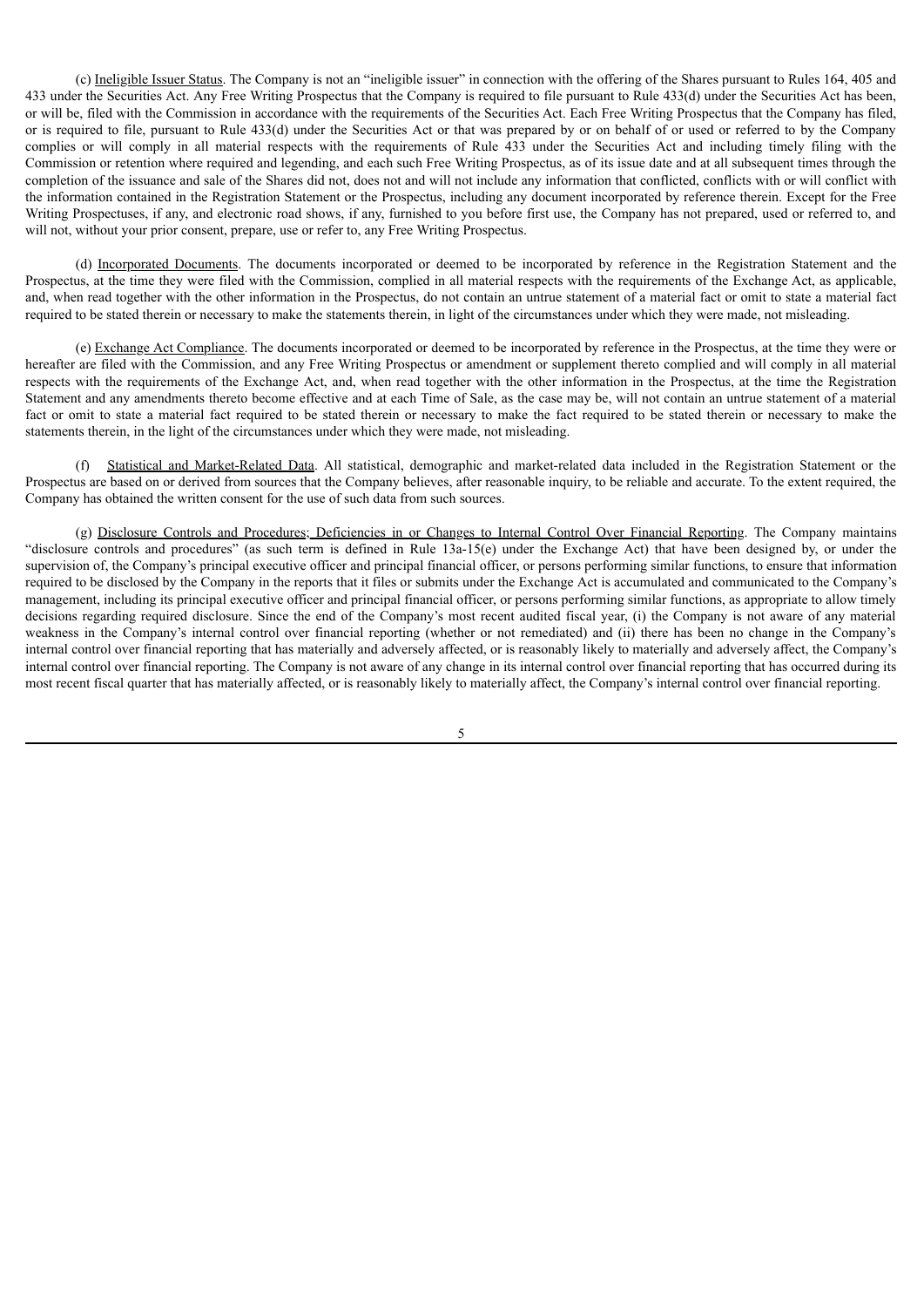(h) This Agreement. This Agreement has been duly authorized, executed and delivered by the Company.

(i) Authorization of the Shares. The Shares have been duly authorized for issuance and sale pursuant to this Agreement and, when issued and delivered by the Company against payment therefor pursuant to this Agreement, will be validly issued, fully paid and nonassessable, and the issuance and sale of the Shares is not subject to any preemptive rights, rights of first refusal or other similar rights to subscribe for or purchase the Shares.

(i) No Applicable Registration or Other Similar Rights. No person or entity has the right to require registration of shares of Common Shares or other securities of the Company within 90 days of the date hereof because of the filing or effectiveness of the Registration Statement or otherwise, except for persons and entities who have waived such right. Except as described in the Registration Statement and the Prospectus, there are no persons with registration rights or similar rights to have any securities registered by the Company or any of its subsidiaries under the Securities Act.

(k) No Material Adverse Change. Except as otherwise disclosed in the Registration Statement and the Prospectus, subsequent to the respective dates as of which information is given in the Registration Statement and the Prospectus: (i) there has been no material adverse change, or any development that could be expected to result in a material adverse change, in (A) the condition, financial or otherwise, or in the earnings, business, properties, operations, operating results, assets, liabilities or prospects, whether or not arising from transactions in the ordinary course of business, of the Company and its subsidiaries, considered as one entity or (B) the ability of the Company to consummate the transactions contemplated by this Agreement or perform its obligations hereunder (any such change being referred to herein as a "**Material Adverse Change**"); (ii) the Company and its subsidiaries, considered as one entity, have not incurred any material liability or obligation, indirect, direct or contingent, including without limitation any losses or interference with their business from fire, explosion, flood, earthquakes, accident or other calamity, whether or not covered by insurance, or from any strike, labor dispute or court or governmental action, order or decree, that are material, individually or in the aggregate, to the Company and its subsidiaries, considered as one entity, and have not entered into any transactions not in the ordinary course of business; and (iii) there has not been any material decrease in the capital stock or any material increase in any short-term or long-term indebtedness of the Company or its subsidiaries and there has been no dividend or distribution of any kind declared, paid or made by the Company or, except for dividends paid to the Company or other subsidiaries, by any of the Company's subsidiaries on any class of capital stock, or any repurchase or redemption by the Company or any of its subsidiaries of any class of capital stock.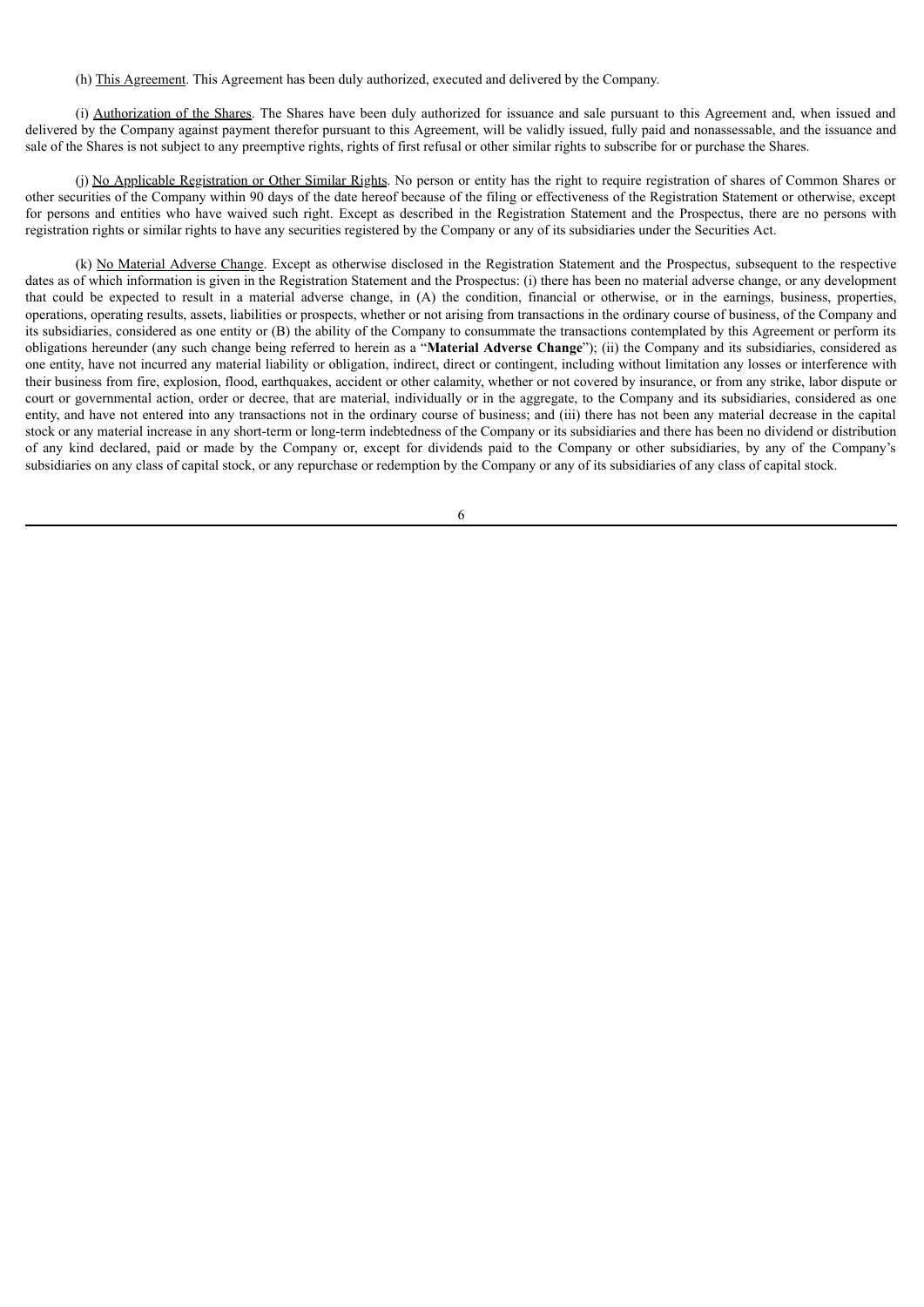(l) Independent Accountants. Marcum LLP, which has expressed its opinion with respect to the financial statements (which term as used in this Agreement includes the related notes thereto) and supporting schedules filed with the Commission as a part of the Registration Statement and the Prospectus, is (i) an independent registered public accounting firm as required by the Securities Act, the Exchange Act, and the rules of the Public Company Accounting Oversight Board ("**PCAOB**"), (ii) in compliance with the applicable requirements relating to the qualification of accountants under Rule 2-01 of Regulation S-X under the Securities Act and (iii) a registered public accounting firm as defined by the PCAOB whose registration has not been suspended or revoked and who has not requested such registration to be withdrawn.

(m) Financial Statements. The financial statements of the Company included in the Registration Statement and the Prospectus, fairly present the consolidated financial position of the Company and its subsidiaries as of the dates indicated and the results of their operations and cash flows for the periods specified. Such financial statements have been prepared in conformity with generally accepted accounting principles as applied in the United States ("**U.S. GAAP**") applied on a consistent basis throughout the periods involved. The other financial information included in the Registration Statement and the Prospectus has been derived from the accounting records of the Company and its subsidiaries and fairly presents the information shown thereby. The interactive data in eXtensible Business Reporting Language included or incorporated by reference in the Registration Statement fairly presents the information called for in all material respects and has been prepared in accordance with the Commission's rules and guidelines applicable thereto. No other financial statements or supporting schedules are required to be included in the Registration Statement or the Prospectus. All disclosures contained in the Registration Statement and the Prospectus that constitute non-GAAP financial measures (as defined by the rules and regulations under the Securities Act and the Exchange Act) comply with Regulation G under the Exchange Act and Item 10 of Regulation S-K under the Securities Act, as applicable. To the Company's knowledge, no person who has been suspended or barred from being associated with a registered public accounting firm, or who has failed to comply with any sanction pursuant to Rule 5300 promulgated by the PCAOB, has participated in or otherwise aided the preparation of, or audited, the financial statements, supporting schedules or other financial data filed with the Commission as a part of the Registration Statement and the Prospectus.

(n) Company's Accounting System. The Company and each of its subsidiaries make and keep accurate books and records and maintain a system of internal accounting controls sufficient to provide reasonable assurance that: (i) transactions are executed in accordance with management's general or specific authorization; (ii) transactions are recorded as necessary to permit preparation of financial statements in conformity with U.S. GAAP and to maintain accountability for assets; (iii) access to assets is permitted only in accordance with management's general or specific authorization; (iv) the recorded accountability for assets is compared with existing assets at reasonable intervals and appropriate action is taken with respect to any differences; and (v) the interactive data in eXtensible Business Reporting Language included or incorporated by reference in the Registration Statement and the Prospectus fairly presents the information called for in all material respects and is prepared in accordance with the Commission's rules and guidelines applicable thereto.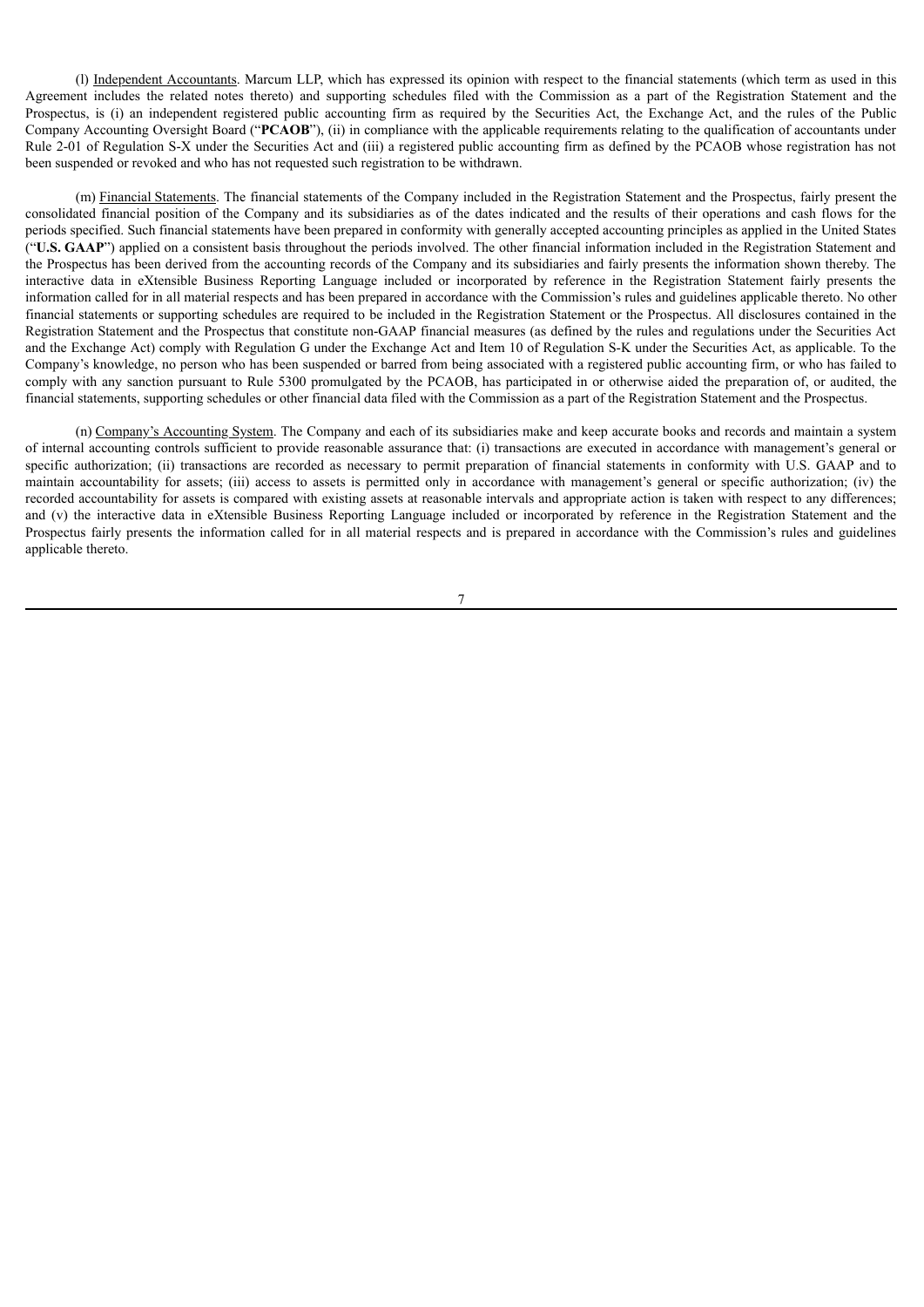(o) Incorporation and Good Standing of the Company*.* The Company has been duly organized, validly existing and in good standing under the laws of Delaware and the Company has all requisite power and authority to carry on its business as is currently being conducted and as described in the Prospectus, and to own, lease and operate its properties. The Company is duly qualified to do business and is in good standing as a foreign corporation in each jurisdiction in which the nature of the business conducted by it or location of the assets or properties owned, leased or licensed by it requires such qualification, except for such jurisdictions where the failure to so qualify individually or in the aggregate would not reasonably be expected to have a material adverse effect on the assets, liabilities, properties, condition (financial or otherwise), results of operations, business or business prospects of the Company and its subsidiaries considered as a whole ("**Material Adverse Effect**").

(p) Subsidiaries. Each of the Company's "subsidiaries" (for purposes of this Agreement, as defined in Rule 405 under the Securities Act) has been duly incorporated or organized, as the case may be, and is validly existing as a corporation, partnership or limited liability company, as applicable, in good standing under the laws of the jurisdiction of its incorporation or organization and has the power and authority (corporate or other) to own, lease and operate its properties and to conduct its business as described in the Registration Statement and the Prospectus. Each of the Company's subsidiaries is duly qualified as a foreign corporation, partnership or limited liability company, as applicable, to transact business and is in good standing in each jurisdiction in which such qualification is required, whether by reason of the ownership or leasing of property or the conduct of business, except where the failure to be so qualified would not reasonably be expected to result in a Material Adverse Effect. All of the issued and outstanding capital stock or other equity or ownership interests of each of the Company's subsidiaries have been duly authorized and validly issued, are fully paid and nonassessable and are owned by the Company, directly or through subsidiaries, free and clear of any security interest, mortgage, pledge, lien, encumbrance or adverse claim. None of the outstanding capital stock or equity interest in any subsidiary was issued in violation of preemptive or similar rights of any security holder of such subsidiary. The constitutive or organizational documents of each of the subsidiaries comply in all material respects with the requirements of applicable laws of its jurisdiction of incorporation or organization and are in full force and effect. The Company does not own or control, directly or indirectly, any corporation, association or other entity other than the subsidiaries listed in Exhibit 21 to the Company's most recent Annual Report on Form 10-K.

(q) Suppliers, Customers and Distributors. No supplier, customer, distributor or sales agent of the Company has notified the Company that it intends to discontinue or decrease the rate of business done with the Company, except where such discontinuation or decrease would not have a Material Adverse Effect.

(r) Forward-Looking Statements. The Company had a reasonable basis for, and made in good faith, each "forward-looking statement" (within the meaning of Section 27A of the Securities Act or Section 21E of the Exchange Act) contained or incorporated by reference in the Registration Statement or the Prospectus.

(s) Capitalization and Other Capital Stock Matters. The authorized, issued and outstanding capital stock of the Company is as set forth in the Registration Statement and the Prospectus (other than for subsequent issuances, if any, pursuant to employee benefit plans described in the Prospectus or upon the exercise of outstanding options or warrants, in each case described in the Registration Statement and the Prospectus). The Common Shares (including the Shares) conform in all material respects to the description thereof contained in the Prospectus. All of the issued and outstanding Common Shares have been duly authorized and validly issued, are fully paid and nonassessable and have been issued in compliance with all federal and state securities laws. None of the outstanding Common Shares was issued in violation of any preemptive rights, rights of first refusal or other similar rights to subscribe for or purchase securities of the Company. There are no authorized or outstanding options, warrants, preemptive rights, rights of first refusal or other rights to purchase, or equity or debt securities convertible into or exchangeable or exercisable for, any capital stock of the Company or any of its subsidiaries other than those described in the Registration Statement and the Prospectus. The descriptions of the Company's stock option, stock bonus and other stock plans or arrangements, and the options or other rights granted thereunder, set forth in the Registration Statement and the Prospectus accurately and fairly presents in all material respects the information required to be shown with respect to such plans, arrangements, options and rights.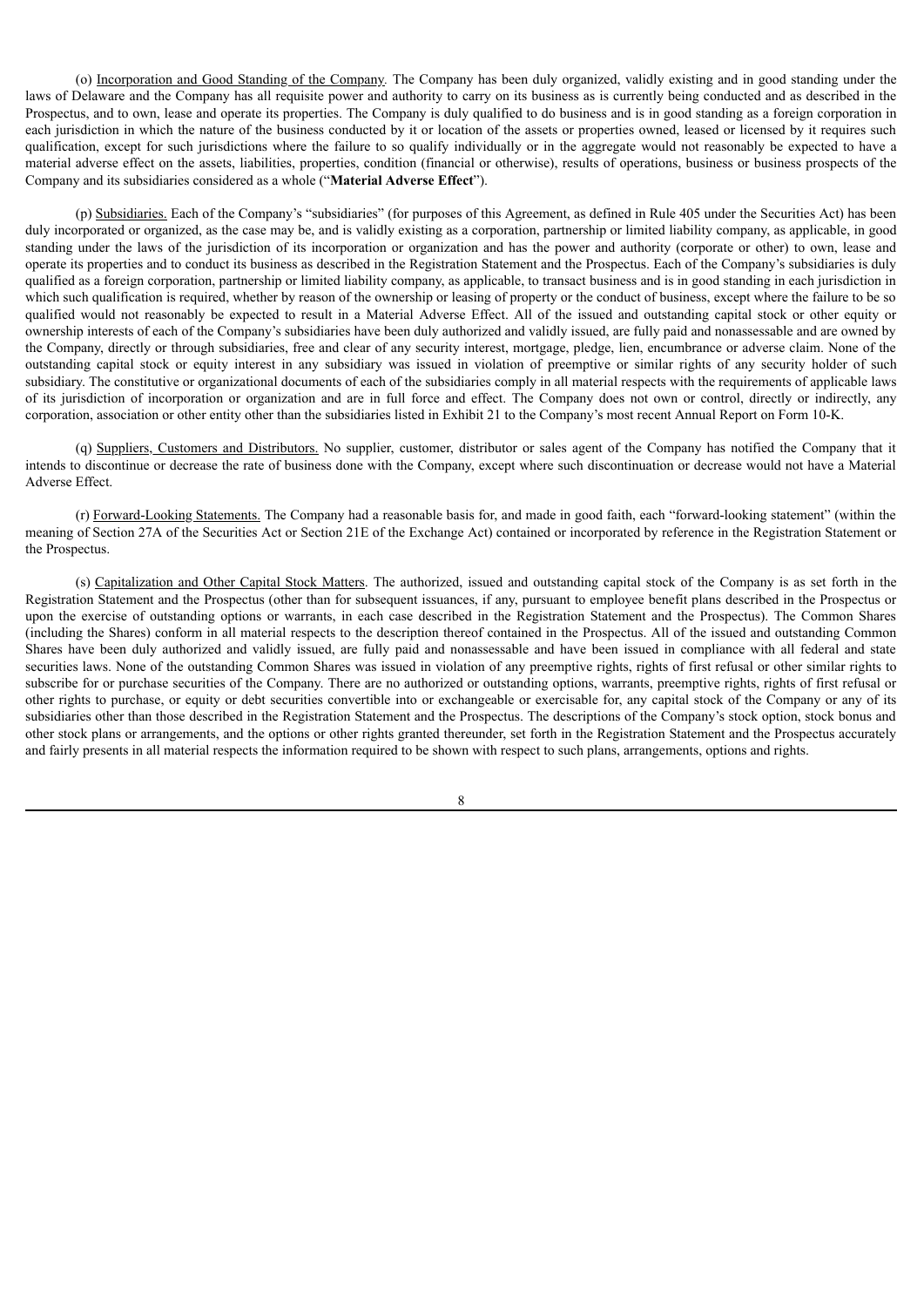(t) Stock Exchange Listing. The Common Shares are registered pursuant to Section 12(b) of the Exchange Act and approved for listing on the Nasdaq Global Market. There is no action pending by the Company or, to the Company's knowledge, the Nasdaq Global Market, to delist the Common Shares from the Nasdaq Global Market, nor has the Company received any notification that the Nasdaq Global Market is contemplating terminating such listing. When issued, the Shares will be listed on the Nasdaq Global Market. The Company is in compliance with all applicable corporate governance requirements of the Nasdaq Global Market.

(u) Non-Contravention of Existing Instruments; No Further Authorizations or Approvals Required. Neither the Company nor its subsidiaries is (i) in violation of its respective charter or bylaws (or equivalent organizational documents), (ii) in default (or with the giving of notice or lapse of time would be in default) under any existing material obligation, agreement, covenant or condition contained in any indenture, loan agreement, mortgage, lease or other agreement or instrument to which any of them is a party or by which any of them is bound or to which any of the properties of any of them is subject, or (iii) is in violation of any material statute, law, rule, regulation, ordinance, directive, judgment, decree or order of any judicial, regulatory or other legal or governmental agency or body, foreign or domestic. The execution and delivery by the Company of, and the performance by the Company of its obligations under, this Agreement will not contravene (i) any provision of applicable law, (ii) the certificate of incorporation or bylaws of the Company, (iii) any agreement or other instrument binding upon the Company or any of its subsidiaries that is material to the Company and its subsidiaries, taken as a whole, or (iv) any judgment, order or decree of any governmental body, agency or court having jurisdiction over the Company or any subsidiary, except in the case of clauses (i), (iii) and (iv) for such breaches, violations or contravention that would not, individually or in the aggregate, have a Material Adverse Effect. Neither the execution, delivery and performance of this Agreement by the Company nor the consummation of any of the transactions contemplated hereby, including, without limitation, the issuance and sale by the Company of the Shares, will give rise to a right to terminate or accelerate the due date of any payment due under, or conflict with or result in the breach of any term or provision of, or constitute a default (or an event which with notice or lapse of time or both would constitute a default) under, or require any consent or waiver under, or result in the execution or imposition of any lien, charge or encumbrance upon any properties or assets of the Company or its subsidiaries pursuant to the terms of, any bond, debenture, note, indenture, mortgage, deed of trust or other agreement or instrument to which the Company or any of its subsidiaries is a party or by which either the Company or any of its subsidiaries or any of their properties or businesses is bound, or any franchise, license, permit, judgment, decree, order, statute, rule or regulation applicable to the Company or any of its subsidiaries or violate any provision of the certificate or articles of incorporation or bylaws of the Company or any of its subsidiaries, except for such consents or waivers which have already been obtained and are in full force and effect. No consent, approval, authorization or order of, or qualification with, any governmental body or agency is required for the performance by the Company of its obligations under this Agreement, except  $(x)$  such as may be required by the securities or Blue Sky laws of the various states in connection with the offer and sale of the Shares,  $(y)$  the necessary filings and approvals from the Nasdaq to list the Shares, and (z) such consents and approvals as have been obtained and are in full force and effect.

(v) No Material Actions or Proceedings. There are no legal or governmental proceedings pending or, to the knowledge of the Company, threatened to which the Company or any of its subsidiaries is a party or to which any of the properties of the Company or any of its subsidiaries is subject other than proceedings accurately described in the Prospectus and such other proceedings that would not reasonably be expected to have a Material Adverse Effect on the ability of the Company to perform its obligations under this Agreement or consummate the transactions contemplated by the Prospectus or this Agreement.

(w) Labor Matters. There is (i) no unfair labor practice complaint pending against the Company, nor to the Company's knowledge, threatened against it, before the National Labor Relations Board, any state or local labor relation board or any foreign labor relations board, and no grievance or arbitration proceeding arising out of or under any collective bargaining agreement is so pending against the Company or any of its subsidiaries, or, to the Company's knowledge, threatened against it, and (ii) no labor disturbance by the employees of the Company, to the Company's knowledge, is imminent, and the Company is not aware of any existing or imminent labor disturbance by the employees of any of its principal suppliers, manufacturers, customers or contractors, that would, singularly or in the aggregate, have a Material Adverse Effect. The Company is not aware that any key employee or significant group of employees of the Company plans to terminate employment with the Company.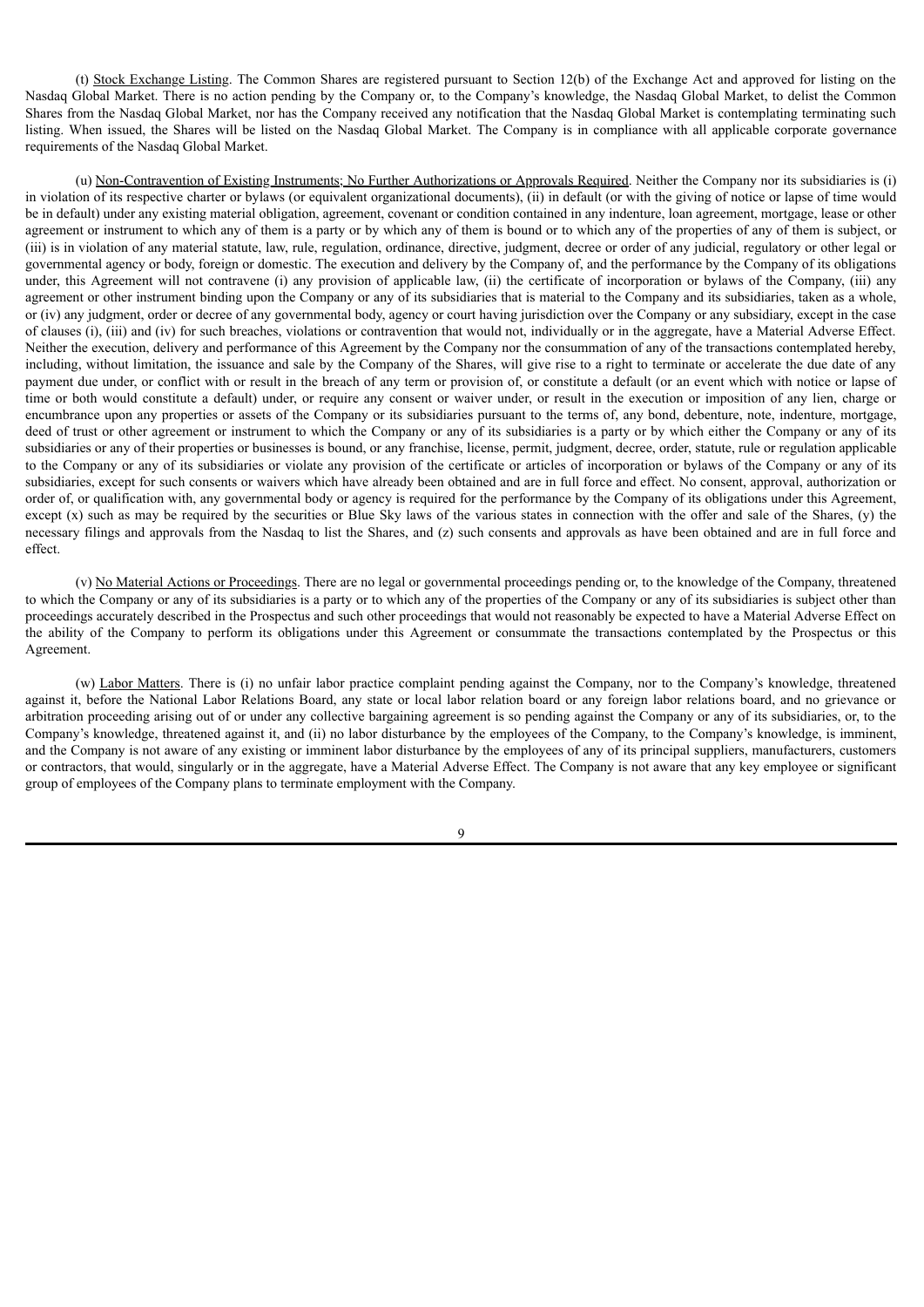(x) Intellectual Property Rights. The Company and each of its subsidiaries owns or possesses adequate rights or licenses to use all material trademarks, trade names, service marks, service mark registrations, service names, patents, patent rights, copyrights, original works, inventions, licenses, approvals, governmental authorizations, trade secrets and other intellectual property rights and all applications and registrations therefor ("**Intellectual Property Rights**") necessary to conduct their respective businesses as now conducted and as presently proposed to be conducted. None of the Company's or its subsidiaries' Intellectual Property Rights, which are necessary to conduct their respective businesses, have expired, terminated or been abandoned, or are expected to expire, terminate or be abandoned, within three years from the date of this Agreement. To the best knowledge of the Company, neither the Company nor any of its subsidiaries has, (i) infringed, misappropriated, diluted or violated the Intellectual Property Rights of others, except as disclosed in the Registration Statement and the Prospectus, (ii) violated any material term or provision of any contract concerning Intellectual Property Rights, (iii) violated any material right of any person (including any right to privacy or publicity), or (iv) conducted its business in a manner that would constitute unfair competition or unfair trade practices under the laws of any jurisdiction. Except as disclosed in the Registration Statement and the Prospectus, there is no claim, action or proceeding being made or brought, or to the knowledge of the Company or any of its subsidiaries, being threatened, against the Company or any of its subsidiaries regarding Intellectual Property Rights of others that would reasonably be expected to have a Material Adverse Effect on the Company. Except as disclosed in the Registration Statement and the Prospectus, the Company is not aware of any facts or circumstances which might give rise to any of the foregoing infringements or claims, actions or proceedings. The Company and each of its subsidiaries have taken reasonable security measures to protect the secrecy, confidentiality and value of all trade secrets within the Intellectual Property Rights of the Company that are materially necessary to conduct their respective businesses. To the knowledge of the Company, no third party is infringing, violating or misappropriating any Company owned Intellectual Property Rights, and there is no claim pending or proceeding regarding any such actual or alleged infringement, misappropriation or other violation of any Company owned Intellectual Property Rights. All former and current employees, contractors and consultants of the Company who have contributed to the creation or development of the Company owned Intellectual Property Rights have executed a valid and enforceable agreement containing an irrevocable assignment to the Company of all of their ownership and other rights therein, including to any invention, improvement or discovery. The Company has not distributed, incorporated or otherwise used any "Open Source Code" (also known as "free software" (as defined by the Free Software Foundation) or "open source software" (as defined by the Open Source Initiative) or has not otherwise distributed publicly software under terms that permit modification and redistribution of such software) in a manner that would require that any of the proprietary software owned by the Company or included in a Company product or service: (i) be made available or distributed in source code form; (ii) be licensed for the purpose of making derivative works; (iii) be licensed under terms that allow reverse engineering, reverse assembly or disassembly of any kind; or (iv) be redistributable at no charge. The Company is in compliance with the terms and conditions of all licenses for free or Open Source Code.

(y) All Necessary Permits, etc. The Company and its subsidiaries possess all certificates, authorizations and permits issued by the appropriate federal, state, local or foreign regulatory authorities necessary to conduct their respective businesses, except where the failure to obtain such certificates, authorizations and permits would not, individually or in the aggregate, have a Material Adverse Effect. Neither the Company nor any of its subsidiaries has received any notice of proceedings relating to the revocation or modification of any such certificate, authorization or permit which, singly or in the aggregate, if the subject of an unfavorable decision, ruling or finding, would have a Material Adverse Effect.

(z) Title to Properties. The Company and its subsidiaries do not own any real property. The Company and its subsidiaries have good and marketable title to all personal property owned by them which is material to the business of the Company and its subsidiaries, taken as a whole, in each case free and clear of all liens, encumbrances and defects except such as are described in the Prospectus or such as do not materially affect the value of such property and do not interfere with the use made of such property by the Company and its subsidiaries. Any real property held under lease by the Company and its subsidiaries are held by them under valid, subsisting and enforceable leases with such exceptions as are not material and do not materially interfere with the use made of such property and buildings by the Company and its subsidiaries, in each case except as described in the Prospectus.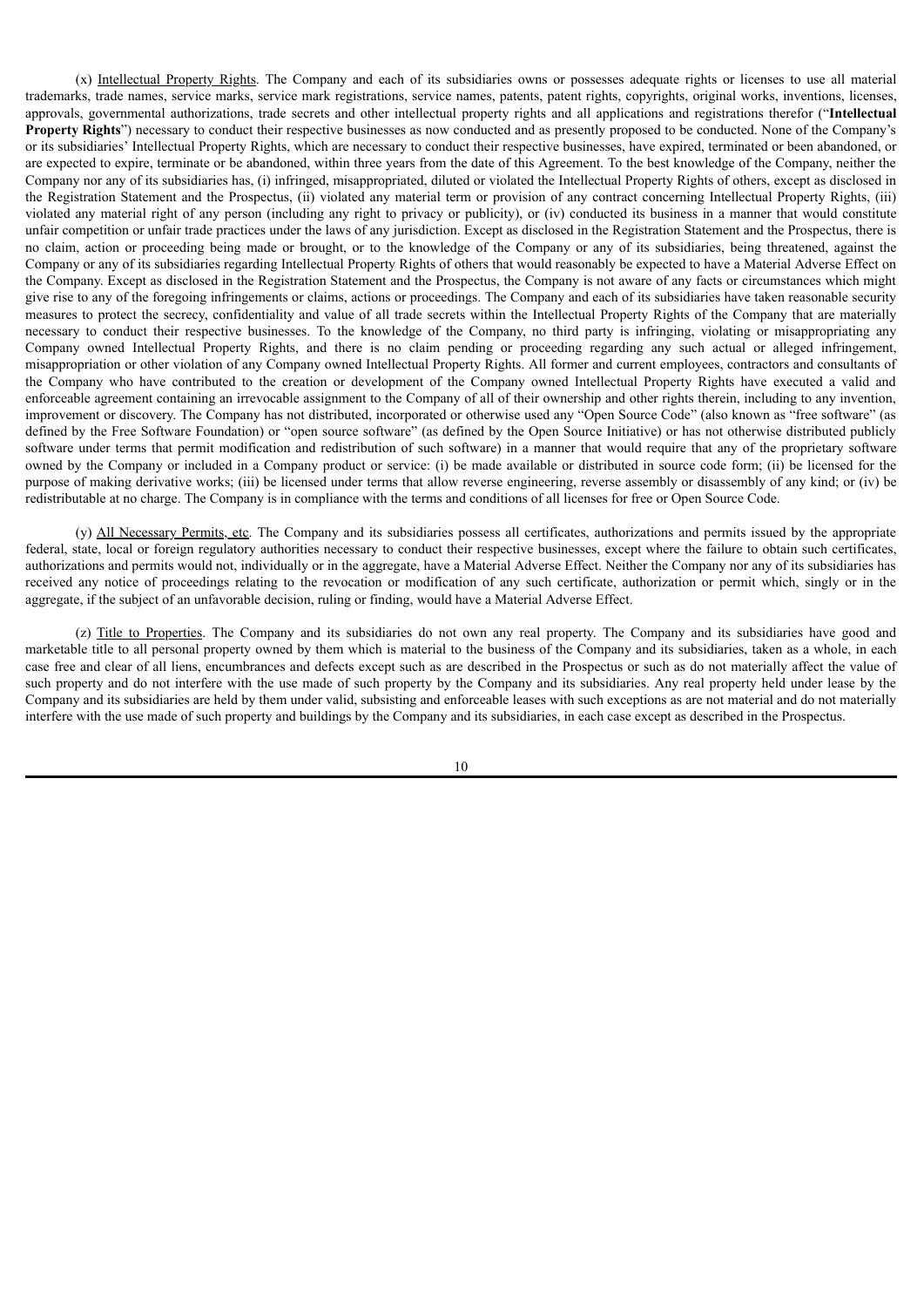(aa) Tax Law Compliance. The Company and each of its subsidiaries have filed all federal, state, local and foreign tax returns required to be filed through the date of this Agreement or have requested extensions thereof and have paid all taxes required to be paid thereon, and no tax deficiency has been determined adversely to the Company or any of its subsidiaries which has had, nor does the Company nor any of its subsidiaries have any notice or knowledge of any tax deficiency which if determined adversely to the Company or its subsidiaries would have, a Material Adverse Effect. The Company has made adequate charges, accruals and reserves in the applicable financial statements referred to in Section 2(m) above in respect of all federal, state and foreign income and franchise taxes for all periods as to which the tax liability of the Company or any of its subsidiaries has not been finally determined.

(bb) Insurance. The Company and each of its subsidiaries, taken as a whole, are insured by insurers of recognized financial responsibility against such losses and risks and in such amounts as are customary in the businesses in which they are engaged; neither the Company nor any of its subsidiaries has been refused any insurance coverage sought or applied for; and neither the Company nor any of its subsidiaries has any reason to believe that it will not be able to renew its existing insurance coverage as and when such coverage expires or to obtain similar coverage from similar insurers as may be necessary to continue its business at a cost that would not have a Material Adverse Effect.

(cc) No Price Stabilization or Manipulation; Compliance with Regulation M. Neither the Company nor any of its subsidiaries has taken, directly or indirectly, any action designed to or that might cause or result in stabilization or manipulation of the price of the Common Shares or of any "reference security" (as defined in Rule 100 of Regulation M under the Exchange Act (**"Regulation M"**)) with respect to the Common Shares, whether to facilitate the sale or resale of the Shares or otherwise, and has taken no action which would directly or indirectly violate Regulation M.

(dd) Related Party Transactions. No relationship, direct or indirect, exists between or among the Company on the one hand, and the directors, officers, stockholders, customers or suppliers of the Company on the other hand, which is required to be described in the Registration Statement or the Prospectus and which is not so described. All transactions by the Company with officers, directors or control persons of the Company have been duly approved by the Board of Directors of the Company, or duly appointed committees thereof, if and to the extent required under applicable law.

(ee) FINRA Matters. All of the information provided to the Agent or to counsel for the Agent by the Company, its counsel, its officers and directors and the holders of any securities (debt or equity) or options to acquire any securities of the Company in connection with the offering of the Shares is true, complete, correct and compliant with Financial Industry Regulatory Authority, Inc.'s ("**FINRA**") rules and any letters, filings or other supplemental information provided to FINRA pursuant to FINRA Rules is true, complete and correct. The Company meets the requirements for use of Form S-3 under the Securities Act specified in FINRA Rule 5110(h)(1)(C).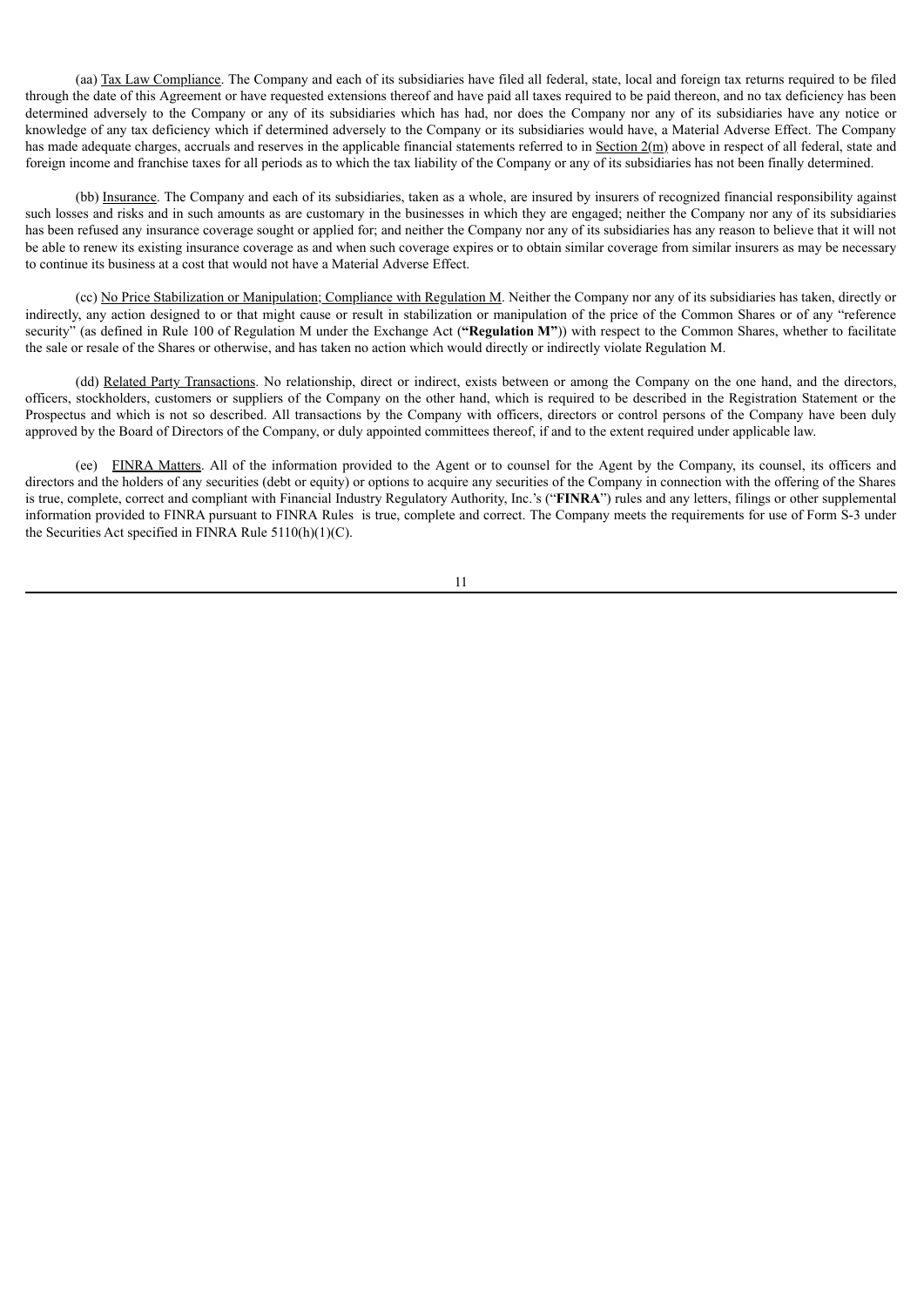(ff) Compliance with Environmental Laws. The Company and its subsidiaries (i) are in compliance with any and all applicable foreign, federal, state and local laws and regulations relating to the protection of human health and safety, the environment or hazardous or toxic substances or wastes, pollutants or contaminants ("**Environmental Laws**"), (ii) have received all permits, licenses or other approvals required of them under applicable Environmental Laws to conduct their respective businesses, and (iii) are in compliance with all terms and conditions of any such permit, license or approval, except in the case of clauses (i), (ii) and (iii) for such non-compliance or such failure to receive permits, licenses or approvals as would not reasonably be expected to have a Material Adverse Effect. There are no costs or liabilities associated with Environmental Laws (including, without limitation, any capital or operating expenditures required for clean-up, closure of properties or compliance with Environmental Laws or any permit, license or approval, any related constraints on operating activities and any potential liabilities to third parties) which would, singly or in the aggregate, reasonably be expected to have a Material Adverse Effect.

(gg) ERISA Compliance. The Company and each of its subsidiaries has fulfilled its obligations, if any, under the minimum funding standards of Section 302 of the U.S. Employee Retirement Income Security Act of 1974 ("**ERISA**") and the regulations and published interpretations thereunder with respect to each "plan" as defined in Section 3(3) of ERISA and such regulations and published interpretations in which their respective employees are eligible to participate and each such plan is in compliance with the presently applicable provisions of ERISA and such regulations and published interpretations. No "Reportable Event" (as defined in ERISA) has occurred with respect to any "Pension Plan" (as defined in ERISA) for which the Company could have any liability.

(hh) Brokers. Except as otherwise disclosed in the Prospectus, there is no broker, finder or other party that is entitled to receive from the Company any brokerage or finder's fee or other fee or commission as a result of any transactions contemplated by this Agreement.

(ii) Anti-Corruption and Anti-Bribery Laws**.** Neither the Company nor any of its subsidiaries nor any director or officer of the Company or any of its subsidiaries, nor to the knowledge of the Company, any employee, agent, affiliate or other person acting on behalf of the Company or any of its subsidiaries has, in the course of its actions for, or on behalf of, the Company or any of its subsidiaries (i) used any corporate funds for any unlawful contribution, gift, entertainment or other unlawful expenses relating to political activity; (ii) made or taken any act in furtherance of an offer, promise, or authorization of any direct or indirect unlawful payment or benefit to any foreign or domestic government official or employee, including of any government-owned or controlled entity or public international organization, or any political party, party official, or candidate for political office; (iii) violated or is in violation of any provision of the U.S. Foreign Corrupt Practices Act of 1977, as amended (the "**FCPA**"), the UK Bribery Act 2010, or any other applicable anti-bribery or anti-corruption law; or (iv) made, offered, authorized, requested, or taken an act in furtherance of any unlawful bribe, rebate, payoff, influence payment, kickback or other unlawful payment or benefit. The Company and its subsidiaries and, to the knowledge of the Company, the Company's affiliates have conducted their respective businesses in compliance with the FCPA and have instituted and maintain policies and procedures designed to ensure, and which are reasonably expected to continue to ensure, continued compliance therewith.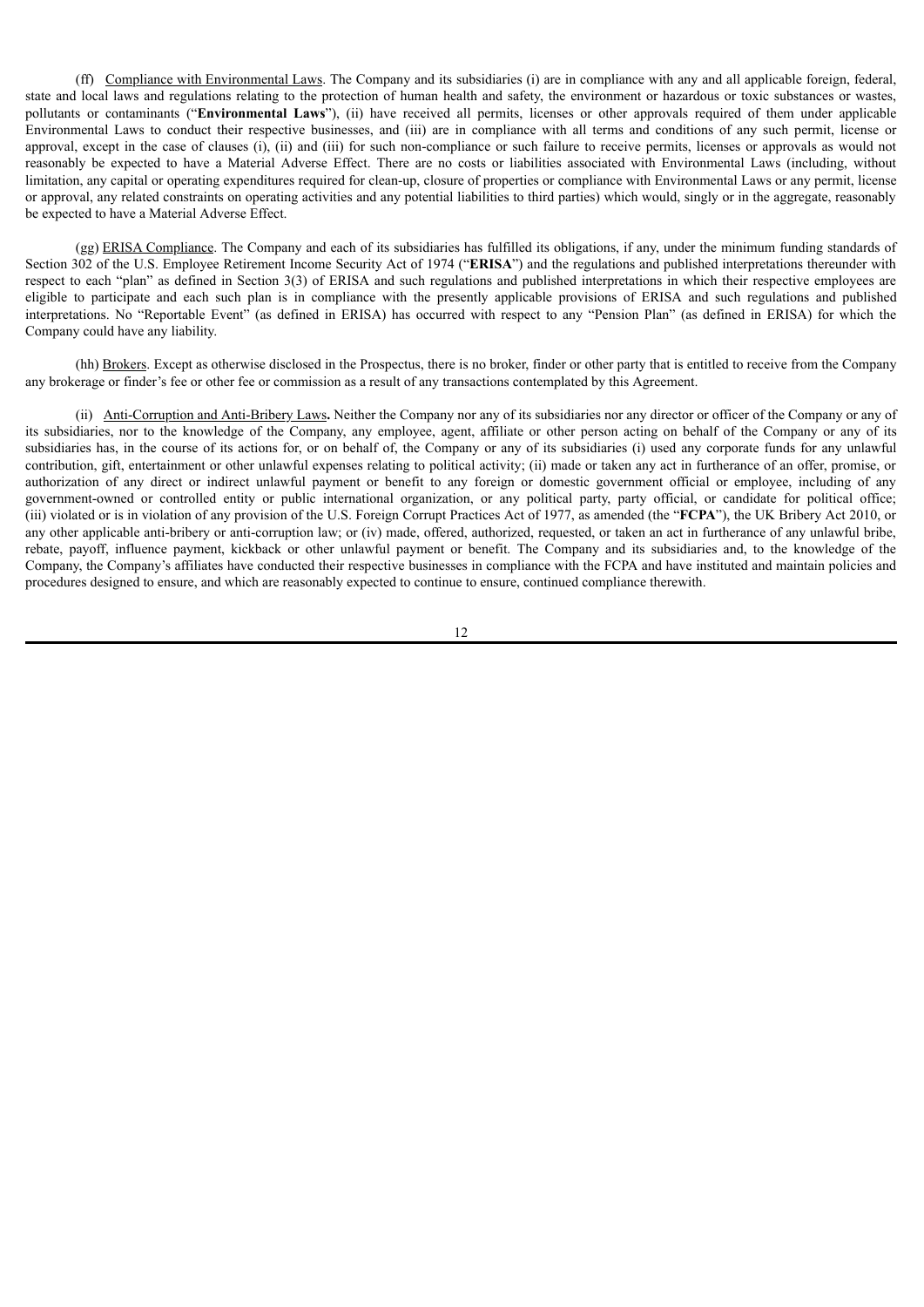(jj) Money Laundering Laws. The operations of the Company and its subsidiaries are and have been conducted at all times in compliance with all applicable financial recordkeeping and reporting requirements, including those of the Bank Secrecy Act, as amended by Title III of the Uniting and Strengthening America by Providing Appropriate Tools Required to Intercept and Obstruct Terrorism Act of 2001 (USA PATRIOT Act), and the applicable anti-money laundering statutes of jurisdictions where the Company and its subsidiaries conduct business, the rules and regulations thereunder and any related or similar rules, regulations or guidelines, issued, administered or enforced by any governmental agency (collectively, the "**Anti-Money Laundering Laws**"), and no action, suit or proceeding by or before any court or governmental agency, authority or body or any arbitrator involving the Company or any of its subsidiaries with respect to the Anti-Money Laundering Laws is pending or, to the knowledge of the Company, threatened.

(kk) Clinical Data and Regulatory Compliance*.* The preclinical tests and clinical trials, and other studies (collectively, "studies") that are described in, or the results of which are referred to in, the Registration Statement or the Prospectus were and, if still pending, are being conducted in all material respects in accordance with the protocols, procedures and controls designed and approved for such studies and with standard medical and scientific research procedures; each description of the results of such studies is accurate and complete in all material respects and fairly presents the data derived from such studies, and the Company and its subsidiaries have no knowledge of any other studies the results of which are inconsistent with, or otherwise call into question, the results described or referred to in the Registration Statement or the Prospectus; the Company and its subsidiaries have made all such filings and obtained all such approvals as may be required by the Food and Drug Administration of the U.S. Department of Health and Human Services or any committee thereof or from any other U.S. or foreign government or drug or medical device regulatory agency, or health care facility Institutional Review Board (collectively, the "**Regulatory Agencies**"); neither the Company nor any of its subsidiaries has received any notice of, or correspondence from, any Regulatory Agency requiring the termination, suspension or modification of any clinical trials that are described or referred to in the Registration Statement or the Prospectus; and the Company and its subsidiaries have each operated and currently are in compliance in all material respects with all applicable rules, regulations and policies of the Regulatory Agencies.

(ll) Sanctions. Neither the Company nor any of its subsidiaries, nor any director or officer thereof, nor, to the Company's knowledge, any other employee, agent, controlled affiliate or representative of the Company or any of its subsidiaries, is an individual or entity ("**Sanctions Person**") that is, or is owned or controlled by a Sanctions Person that is: (A) the subject of any sanctions administered or enforced by the U.S. Department of Treasury's Office of Foreign Assets Control ("**OFAC**") or other relevant sanctions authority (collectively, "**Sanctions**"), nor (B) located, organized or resident in a country or territory that is the subject of Sanctions (as of the date of this Agreement, the so-called Donetsk People's Republic, the so-called Luhansk People's Republic, the Crimean region of Ukraine, Cuba, Iran, North Korea, and Syria). Neither the Company nor any of its subsidiaries will, directly or indirectly, use the proceeds of the offering, or lend, contribute or otherwise make available such proceeds to any subsidiary, joint venture partner or other Sanctions Person: (A) to fund or facilitate any activities or business of or with any Sanctions Person or in any country or territory that, at the time of such funding or facilitation, is the subject of Sanctions; or (B) in any other manner that would reasonably be expected to result in a violation of Sanctions by any Sanctions Person (including any Sanctions Person participating in the offering, whether as underwriter, advisor, investor or otherwise). The Company and its subsidiaries have not, during the past five years, knowingly engaged in, are not now knowingly engaged in, and will not engage in, any dealings or transactions with any Sanctions Person, or in any country or territory, that at the time of the dealing or transaction is or was the subject of Sanctions.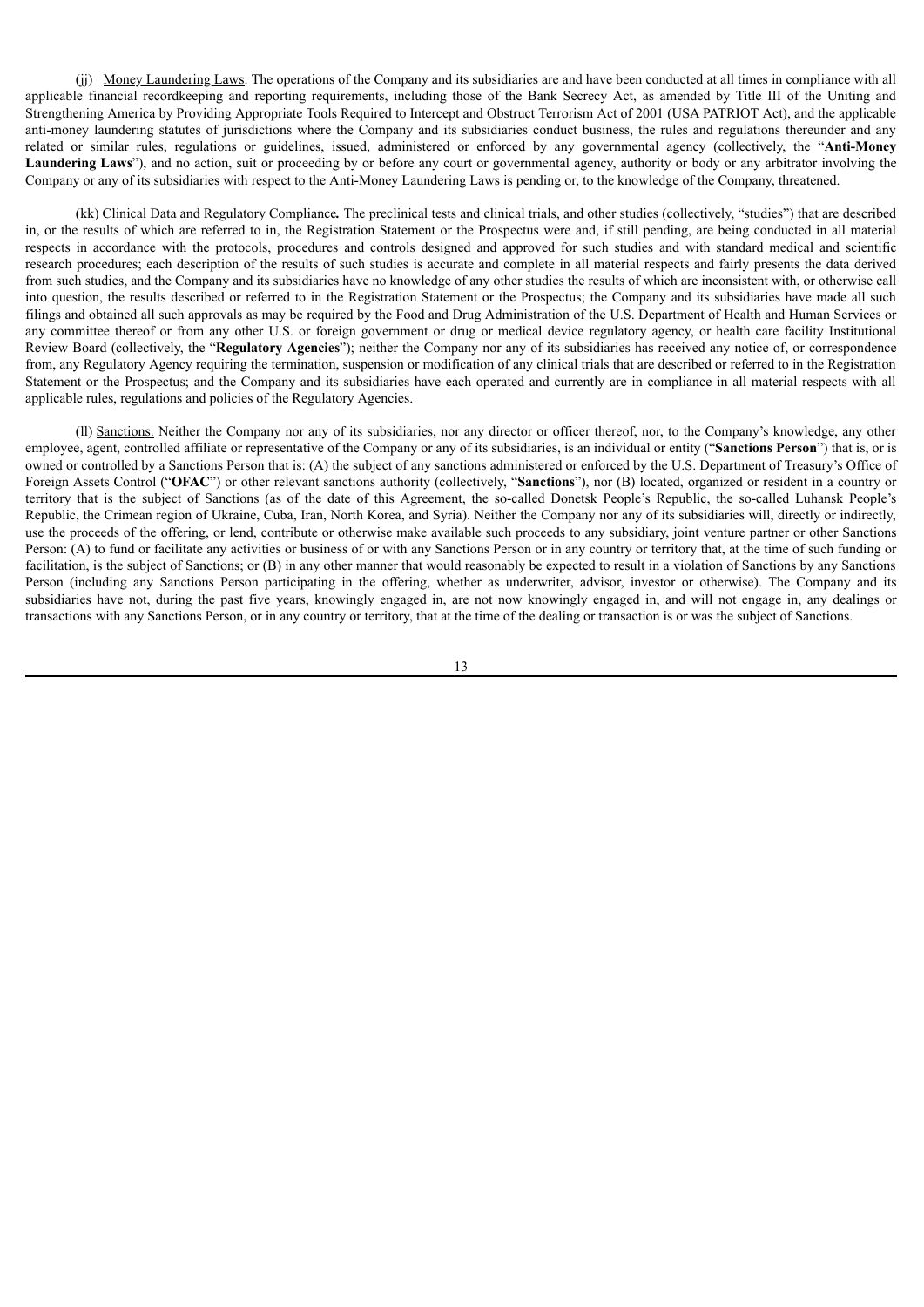(mm) Sarbanes-Oxley. The Company is in compliance, in all material respects, with all applicable provisions of the Sarbanes-Oxley Act of 2002 and the rules and regulations promulgated thereunder.

(nn) Duties, Transfer Taxes, Etc. No stamp or other issuance or transfer taxes or duties and no capital gains, income, withholding or other taxes are payable by the Agent in the United States or any political subdivision or taxing authority thereof or therein in connection with the execution, delivery or performance of this Agreement by the Company or the sale and delivery by the Company of the Shares.

(oo) Cybersecurity. The Company and its subsidiaries' information technology assets and equipment, computers, systems, networks, hardware, software, websites, applications and databases (collectively, "IT Systems") are adequate for, and operate and perform in all material respects as required in connection with the operation of the business of the Company and its subsidiaries as currently conducted, free and clear of all material bugs, errors, defects, Trojan horses, time bombs, malware and other corruptants. The Company and its subsidiaries have implemented and maintained commercially reasonable physical, technical and administrative controls, policies, procedures, and safeguards to maintain and protect their material confidential information and the integrity, continuous operation, redundancy and security of all IT Systems and data, including "Personal Data," used in connection with their businesses. "**Personal Data**" means (i) a natural person's name, street address, telephone number, e-mail address, photograph, social security number or tax identification number, driver's license number, passport number, credit card number, bank information, or customer or account number; (ii) any information which would qualify as "personally identifying information" under the Federal Trade Commission Act, as amended; (iii) "personal data" as defined by GDPR; (iv) any information which would qualify as "protected health information" under the Health Insurance Portability and Accountability Act of 1996, as amended by the Health Information Technology for Economic and Clinical Health Act (collectively, "**HIPAA"**); and (v) any other piece of information that allows the identification of such natural person, or his or her family, or permits the collection or analysis of any data related to an identified person's health or sexual orientation. There have been no breaches, violations, outages or unauthorized uses of or accesses to same, except for those that have been remedied without material cost or liability or the duty to notify any other person, nor any incidents under internal review or investigations relating to the same. The Company and its subsidiaries are presently in material compliance with all applicable laws or statutes and all judgments, orders, rules and regulations of any court or arbitrator or governmental or regulatory authority, internal policies and contractual obligations relating to the privacy and security of IT Systems and Personal Data and to the protection of such IT Systems and Personal Data from unauthorized use, access, misappropriation or modification.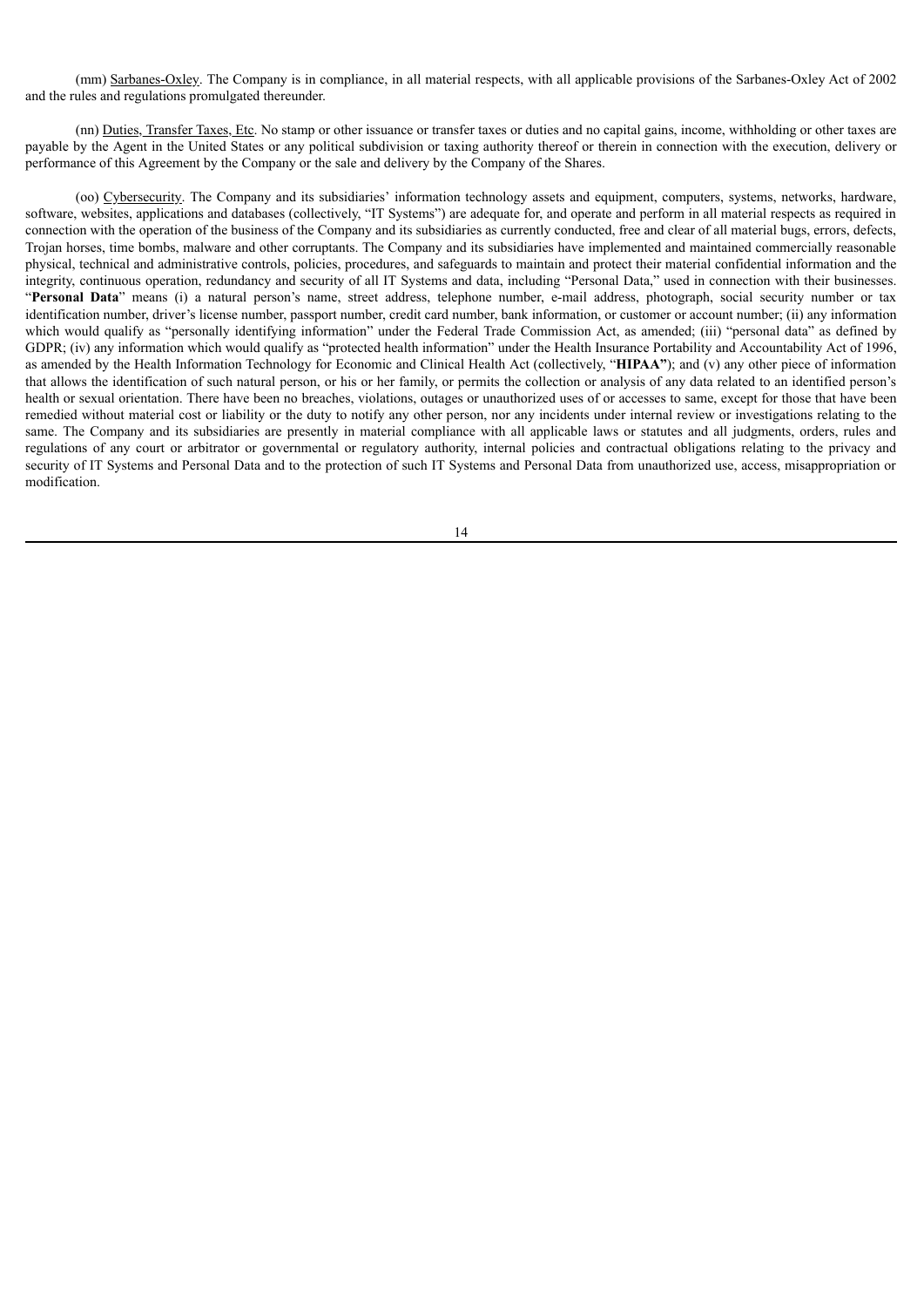(pp) Compliance with Data Privacy Laws. The Company and its subsidiaries are, and at all prior times were, in material compliance with all applicable state and federal data privacy and security laws and regulations, including without limitation HIPAA, and the Company and its subsidiaries have taken commercially reasonable actions to prepare to comply with, and since May 25, 2018, have been and currently are in compliance with, the European Union General Data Protection Regulation ("**GDPR**") (EU 2016/679) (collectively, the "**Privacy Laws**"). To ensure compliance with the Privacy Laws, the Company and its subsidiaries have in place, comply with, and take appropriate steps reasonably designed to ensure compliance in all material respects with their policies and procedures relating to data privacy and security and the collection, storage, use, disclosure, handling, and analysis of Personal Data (the "**Policies**"). The Company and its subsidiaries have at all times made all disclosures to users or customers required by applicable laws and regulatory rules or requirements, and none of such disclosures made or contained in any Policy have, to the knowledge of the Company, been inaccurate or in violation of any applicable laws and regulatory rules or requirements in any material respect. The Company further certifies that neither it nor any subsidiary: (i) has received notice of any actual or potential liability under or relating to, or actual or potential violation of, any of the Privacy Laws, and has no knowledge of any event or condition that would reasonably be expected to result in any such notice; (ii) is currently conducting or paying for, in whole or in part, any investigation, remediation, or other corrective action pursuant to any Privacy Law; or (iii) is a party to any order, decree, or agreement that imposes any obligation or liability under any Privacy Law.

(qq) Other Underwriting Agreements. The Company is not a party to any agreement with an agent or underwriter for any other "at the market" or continuous equity transaction.

(rr) Compliance with Health Care Laws. The Company and its subsidiaries are, and at all times have been, in compliance in all material respects with all Health Care Laws. For purposes of this Agreement, "Health Care Laws" means: (i) the Federal Food, Drug, and Cosmetic Act (21 U.S.C. Section 301 et seq.), the Public Health Service Act (42 U.S.C. Section 201 et seq.), and the regulations promulgated thereunder; (ii) all applicable federal, state, local and foreign health care fraud and abuse laws, including, without limitation, the Anti-Kickback Statute (42 U.S.C. Section 1320a-7b(b)), the Civil False Claims Act (31 U.S.C. Section 3729 et seq.), the criminal false statements law (42 U.S.C. Section 1320a-7b(a)), 18 U.S.C. Sections 286 and 287, the health care fraud criminal provisions under HIPAA, the Stark Law (42 U.S.C. Section 1395nn), the civil monetary penalties law (42 U.S.C. Section 1320a-7a), the exclusion law (42 U.S.C. Section 1320a-7), the Physician Payments Sunshine Act (42 U.S.C. Section 1320-7h), and applicable laws governing government funded or sponsored healthcare programs; (iii) HIPAA, as amended by the Health Information Technology for Economic and Clinical Health Act (42 U.S.C. Section 17921 et seq.); (iv) the Patient Protection and Affordable Care Act of 2010, as amended by the Health Care and Education Reconciliation Act of 2010; (v) licensure, quality, safety and accreditation requirements under applicable federal, state, local or foreign laws or regulatory bodies; and (vi) all other local, state, federal, national, supranational and foreign laws, relating to the regulation of the Company or its subsidiaries, and (vii) the directives and regulations promulgated pursuant to such statutes and any state or non-U.S. counterpart thereof. Neither the Company nor any of its subsidiaries has received written notice of any claim, action, suit, proceeding, hearing, enforcement, investigation, arbitration or other action from any court or arbitrator or governmental or regulatory authority or third party alleging that any product operation or activity is in violation of any Health Care Laws nor, to the Company's knowledge, is any such claim, action, suit, proceeding, hearing, enforcement, investigation, arbitration or other action threatened. The Company and its subsidiaries have filed, maintained or submitted all material reports, documents, forms, notices, applications, records, claims, submissions and supplements or amendments as required by any Health Care Laws, and all such reports, documents, forms, notices, applications, records, claims, submissions and supplements or amendments were complete and accurate on the date filed in all material respects (or were corrected or supplemented by a subsequent submission). Neither the Company nor any of its subsidiaries is a party to any corporate integrity agreements, monitoring agreements, consent decrees, settlement orders, or similar agreements with or imposed by any governmental or regulatory authority. Additionally, neither the Company, any of its subsidiaries nor any of their respective employees, officers, directors, or agents has been excluded, suspended or debarred from participation in any U.S. federal health care program or human clinical research or, to the knowledge of the Company, is subject to a governmental inquiry, investigation, proceeding, or other similar action that could reasonably be expected to result in debarment, suspension, or exclusion.

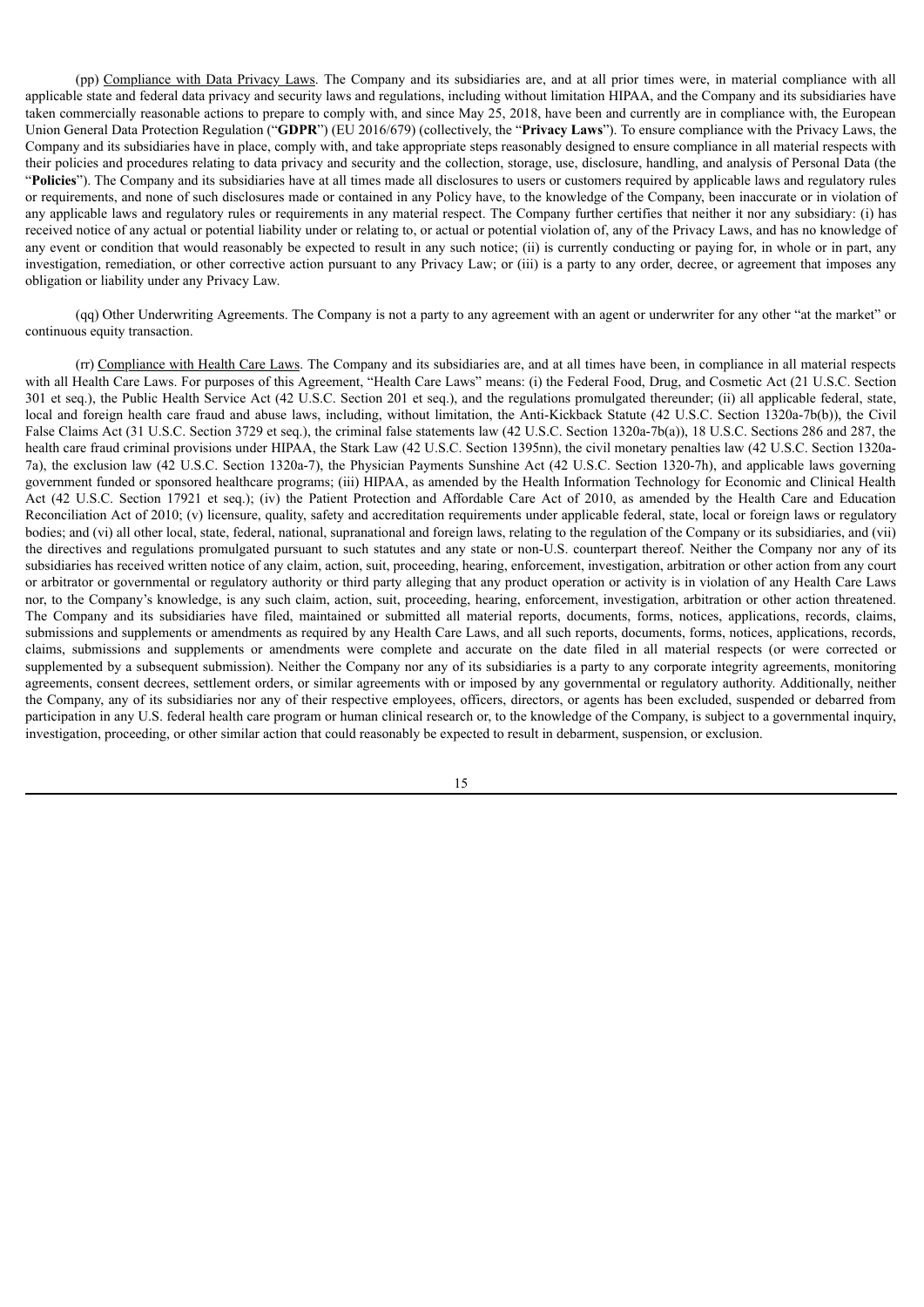Any certificate signed by any officer or representative of the Company or any of its subsidiaries and delivered to the Agent or counsel for the Agent in connection with an issuance of Shares shall be deemed a representation and warranty by the Company to the Agent as to the matters covered thereby on the date of such certificate.

The Company acknowledges that the Agent and, for purposes of the opinions to be delivered pursuant to Section 4(p) hereof, counsel to the Company and counsel to the Agent, will rely upon the accuracy and truthfulness of the foregoing representations and hereby consents to such reliance.

# **Section 3. ISSUANCE AND SALE OF COMMON SHARES**

(a) Sale of Securities. On the basis of the representations, warranties and agreements herein contained, but subject to the terms and conditions herein set forth, the Company and the Agent agree that the Company may from time to time seek to sell Shares through the Agent, acting as sales agent, or directly to the Agent, acting as principal, as follows, with an aggregate Sales Price of up to the Maximum Program Amount, based on and in accordance with Issuance Notices as the Company may deliver, during the Agency Period.

#### (b) Mechanics of Issuances.

(i) Issuance Notice. Upon the terms and subject to the conditions set forth herein, on any Trading Day during the Agency Period on which the conditions set forth in Section  $5(a)$  and Section  $5(b)$  shall have been satisfied, the Company may exercise its right to request an issuance of Shares by delivering to the Agent an Issuance Notice; *provided, however*, that (A) in no event may the Company deliver an Issuance Notice to the extent that (I) the sum of (x) the aggregate Sales Price of the requested Issuance Amount, plus (y) the aggregate Sales Price of all Shares issued under all previous Issuance Notices effected pursuant to this Agreement, would exceed the Maximum Program Amount; and (B) prior to delivery of any Issuance Notice, the period set forth for any previous Issuance Notice shall have expired or been terminated. An Issuance Notice shall be considered delivered on the Trading Day that it is received by e-mail to the persons set forth in Schedule A hereto and confirmed by the Company by telephone (including a voicemail message to the persons so identified), with the understanding that, with adequate prior written notice, the Agent may modify the list of such persons from time to time.

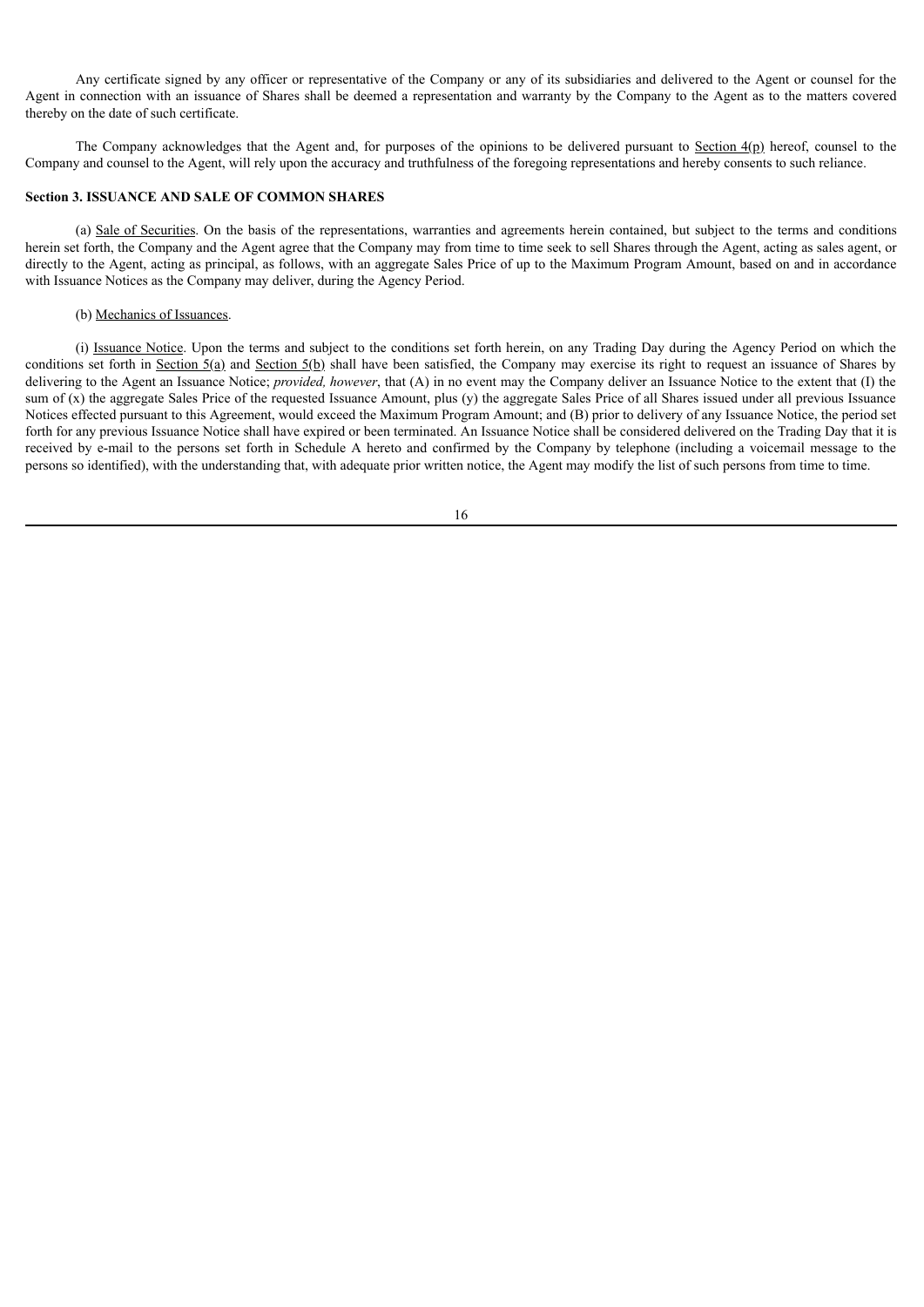(ii) Agent Efforts. Upon the terms and subject to the conditions set forth in this Agreement, upon the receipt of an Issuance Notice, the Agent will use its commercially reasonable efforts consistent with its normal sales and trading practices to place the Shares with respect to which the Agent has agreed to act as sales agent, subject to, and in accordance with the information specified in, the Issuance Notice, unless the sale of the Shares described therein has been suspended, cancelled or otherwise terminated in accordance with the terms of this Agreement. For the avoidance of doubt, the parties to this Agreement may modify an Issuance Notice at any time provided they both agree in writing to any such modification.

(iii) Method of Offer and Sale. The Shares may be offered and sold (A) in privately negotiated transactions with the consent of the Company; (B) as block transactions; or (C) by any other method permitted by law deemed to be an "at the market offering" as defined in Rule  $415(a)(4)$  under the Securities Act, including sales made directly on the Principal Market or sales made into any other existing trading market of the Common Shares. Nothing in this Agreement shall be deemed to require either party to agree to the method of offer and sale specified in the preceding sentence, and (except as specified in clauses (A) and (B) above) the method of placement of any Shares by the Agent shall be at the Agent's discretion.

(iv) Confirmation to the Company. If acting as sales agent hereunder, the Agent will provide written confirmation to the Company no later than the opening of the Trading Day next following the Trading Day on which it has placed Shares hereunder setting forth the number of shares sold on such Trading Day, the corresponding Sales Price and the Issuance Price payable to the Company in respect thereof.

(v) Settlement. Each issuance of Shares will be settled on the applicable Settlement Date for such issuance of Shares and, subject to the provisions of Section 5, on or before each Settlement Date, the Company will, or will cause its transfer agent to, electronically transfer the Shares being sold by crediting the Agent's or its designee's account at The Depository Trust Company through its Deposit/Withdrawal At Custodian (DWAC) System, or by such other means of delivery as may be mutually agreed upon by the parties hereto and, upon receipt of such Shares, which in all cases shall be freely tradable, transferable, registered shares in good deliverable form, the Agent will deliver, by wire transfer of immediately available funds, the related Issuance Price in same day funds delivered to an account designated by the Company prior to the Settlement Date. The Company may sell Shares to the Agent as principal at a price agreed upon at each relevant time Shares are sold pursuant to this Agreement (each, a "**Time of Sale**").

(vi) Suspension or Termination of Sales. Consistent with standard market settlement practices, the Company or the Agent may, upon notice to the other party hereto in writing or by telephone (confirmed immediately by verifiable email), suspend any sale of Shares, and the period set forth in an Issuance Notice shall immediately terminate; *provided, however*, that (A) such suspension and termination shall not affect or impair either party's obligations with respect to any Shares placed or sold hereunder prior to the receipt of such notice; (B) if the Company suspends or terminates any sale of Shares after the Agent confirms such sale to the Company, the Company shall still be obligated to comply with Section  $3(b)(v)$  with respect to such Shares; and (C) if the Company defaults in its obligation to deliver Shares on a Settlement Date, the Company agrees that it will hold the Agent harmless against any loss, claim, damage or expense (including, without limitation, penalties, interest and reasonable legal fees and expenses), as incurred, arising out of or in connection with such default by the Company. The parties hereto acknowledge and agree that, in performing its obligations under this Agreement, the Agent may borrow Common Shares from stock lenders in the event that the Company has not delivered Shares to settle sales as required by subsection (v) above, and may use the Shares to settle or close out such borrowings. The Company agrees that no such notice shall be effective against the Agent unless it is made to the persons identified in writing by the Agent pursuant to Section 3(b)(i).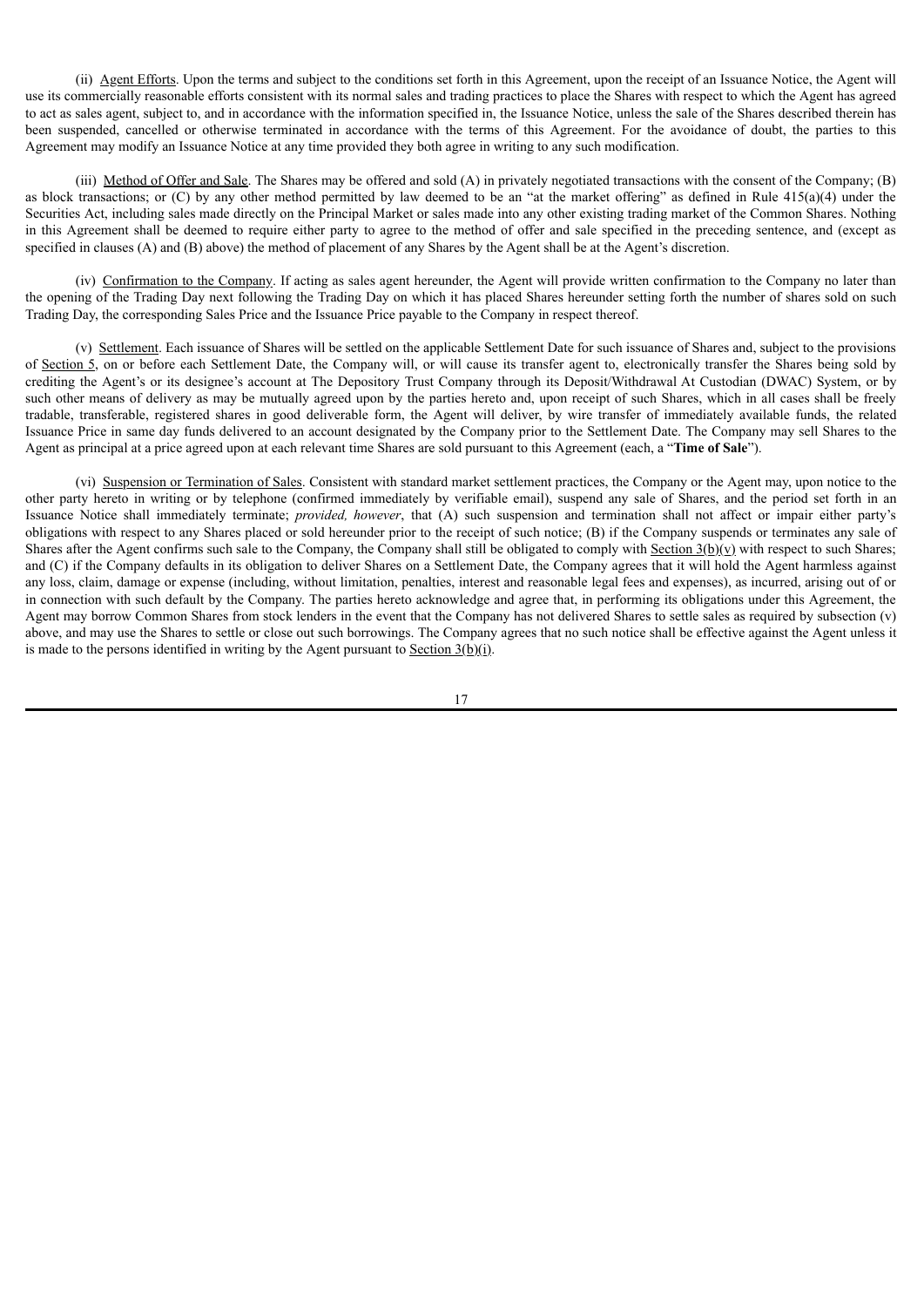(vii) No Guarantee of Placement, Etc. The Company acknowledges and agrees that (A) there can be no assurance that the Agent will be successful in placing Shares; (B) the Agent will incur no liability or obligation to the Company or any other Person if it does not sell Shares; and (C) the Agent shall be under no obligation to purchase Shares on a principal basis pursuant to this Agreement, except as otherwise specifically agreed by the Agent and the Company.

(viii) Material Non-Public Information. Notwithstanding any other provision of this Agreement, the Company and the Agent agree that the Company shall not deliver any Issuance Notice to the Agent, and the Agent shall not be obligated to place any Shares, during any period in which the Company is in possession of material non-public information.

(c) Fees. As compensation for services rendered, the Company shall pay to the Agent, on the applicable Settlement Date, the Selling Commission for the applicable Issuance Amount (including with respect to any suspended or terminated sale pursuant to Section  $3(b)(vi)$ ) by the Agent deducting the Selling Commission from the applicable Issuance Amount.

(d) Expenses. The Company agrees to pay all costs, fees and expenses incurred in connection with the performance of its obligations hereunder and in connection with the transactions contemplated hereby, including without limitation (i) all expenses incident to the issuance and delivery of the Shares (including all printing and engraving costs); (ii) all fees and expenses of the registrar and transfer agent of the Shares; (iii) all necessary issue, transfer and other stamp taxes in connection with the issuance and sale of the Shares; (iv) all fees and expenses of the Company's counsel, independent public or certified public accountants and other advisors; (v) all costs and expenses incurred in connection with the preparation, printing, filing, shipping and distribution of the Registration Statement (including financial statements, exhibits, schedules, consents and certificates of experts), the Prospectus, any Free Writing Prospectus prepared by or on behalf of, used by, or referred to by the Company, and all amendments and supplements thereto, and this Agreement; (vi) all filing fees, attorneys' fees and expenses incurred by the Company or the Agent in connection with qualifying or registering (or obtaining exemptions from the qualification or registration of) all or any part of the Shares for offer and sale under the state securities or blue sky laws or the provincial securities laws of Canada, and, if requested by the Agent, preparing and printing a "**Blue Sky Survey**" or memorandum and a "Canadian wrapper", and any supplements thereto, advising the Agent of such qualifications, registrations, determinations and exemptions; (vii) the reasonable fees and disbursements of the Agent's counsel, including the reasonable fees and expenses of counsel for the Agent in connection with, FINRA review, if any, and approval of the Agent's participation in the offering and distribution of the Shares; (viii) the filing fees incident to FINRA review, if any; (ix) all fees, expenses and disbursements relating to background checks of the Company's directors, director nominees and executive officers;  $(x)$  the costs and expenses of the Company relating to investor presentations on any "road show" undertaken in connection with the marketing of the offering of the Shares, including, without limitation, expenses associated with the preparation or dissemination of any electronic road show, expenses associated with the production of road show slides and graphics, fees and expenses of any consultants engaged in connection with the road show presentations with the prior approval of the Company, travel and lodging expenses of the representatives, employees and officers of the Company and of the Agent and any such consultants, and the cost of any aircraft chartered in connection with the road show; and (xi) the fees and expenses associated with listing the Shares on the Principal Market. The fees and disbursements of Agent's counsel pursuant to subsections (vi) and (vii) above shall not exceed (A) \$75,000 in connection with entry into this agreement and (B) \$15,000 in connection with each Triggering Event Date (as defined below) on which the Company is required to provide a certificate pursuant to Section 4(o).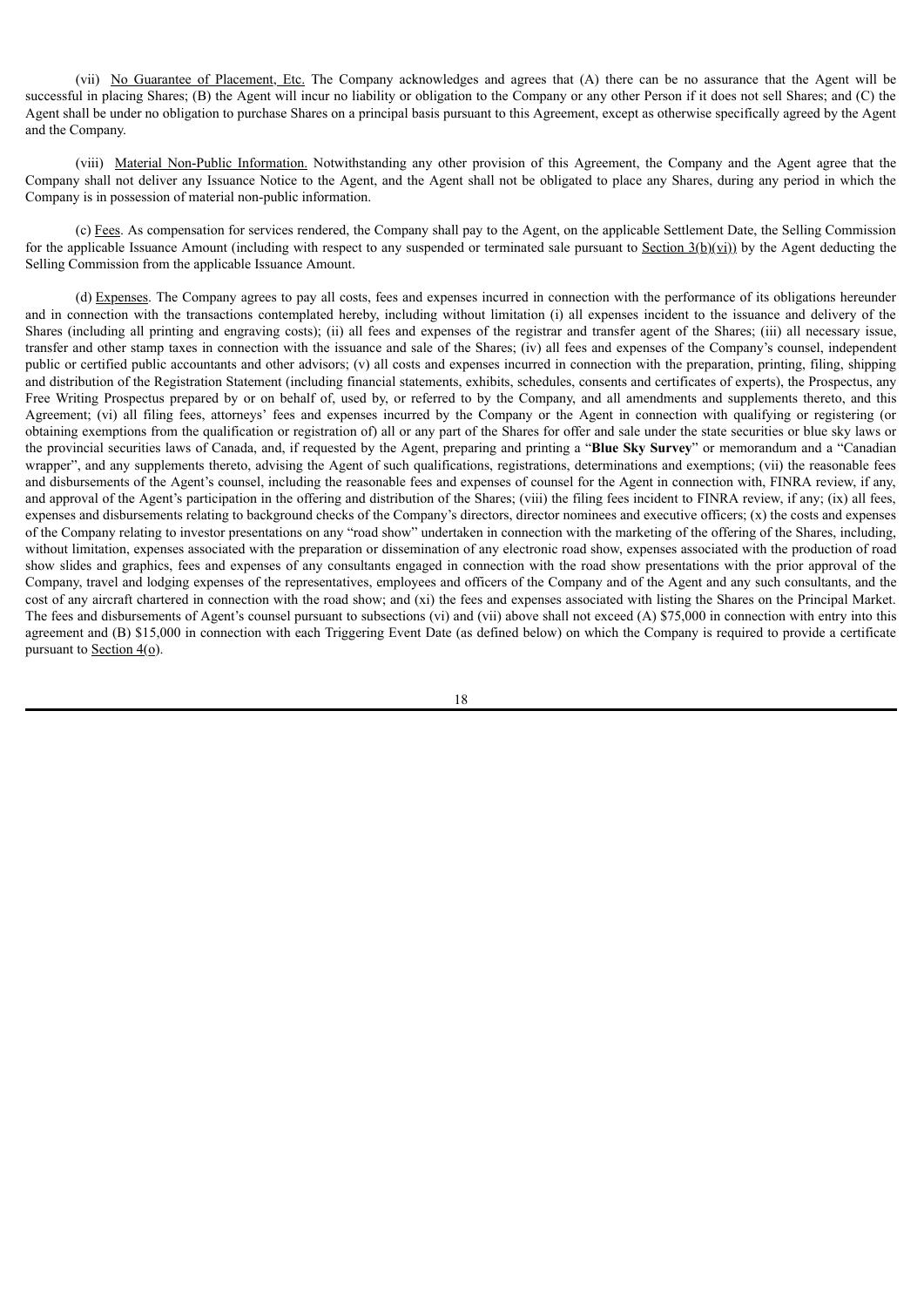## **Section 4. ADDITIONAL COVENANTS**

The Company covenants and agrees with the Agent as follows, in addition to any other covenants and agreements made elsewhere in this Agreement:

(a) Exchange Act Compliance. During the Agency Period, the Company shall (i) file, on a timely basis, with the Commission all reports and documents required to be filed under Section 13, 14 or 15 of the Exchange Act in the manner and within the time periods required by the Exchange Act; and (ii) either (A) include in its quarterly reports on Form 10-Q and its annual reports on Form 10-K, a summary detailing, for the relevant reporting period, (1) the number of Shares sold through the Agent pursuant to this Agreement and (2) the net proceeds received by the Company from such sales or (B) prepare a prospectus supplement containing, or include in such other filing permitted by the Securities Act or Exchange Act (each an "**Interim Prospectus Supplement")**, such summary information and, at least once a quarter and subject to this Section 4, file such Interim Prospectus Supplement pursuant to Rule 424(b) under the Securities Act (and within the time periods required by Rule 424(b) and Rule 430B under the Securities Act).

(b) Securities Act Compliance. After the date of this Agreement, the Company shall promptly advise the Agent in writing (i) of the receipt of any comments of, or requests for additional or supplemental information from, the Commission; (ii) of the time and date of any filing of any post-effective amendment to the Registration Statement, any Rule 462(b) Registration Statement or any amendment or supplement to the Prospectus, or any Free Writing Prospectus; (iii) of the time and date that any post-effective amendment to the Registration Statement or any Rule 462(b) Registration Statement becomes effective; and (iv) of the issuance by the Commission of any stop order suspending the effectiveness of the Registration Statement or any post-effective amendment thereto, any Rule 462(b) Registration Statement or any amendment or supplement to the Prospectus or of any order preventing or suspending the use of any Free Writing Prospectus or the Prospectus, or of any proceedings to remove, suspend or terminate from listing or quotation the Common Shares from any securities exchange upon which they are listed for trading or included or designated for quotation, or of the threatening or initiation of any proceedings for any of such purposes. If the Commission shall enter any such stop order at any time, the Company will use its best efforts to obtain the lifting of such order at the earliest possible moment. Additionally, the Company agrees that it shall comply with the provisions of Rule 424(b) and Rule 433, as applicable, under the Securities Act and will use its reasonable efforts to confirm that any filings made by the Company under such Rule 424(b) or Rule 433 were received in a timely manner by the Commission.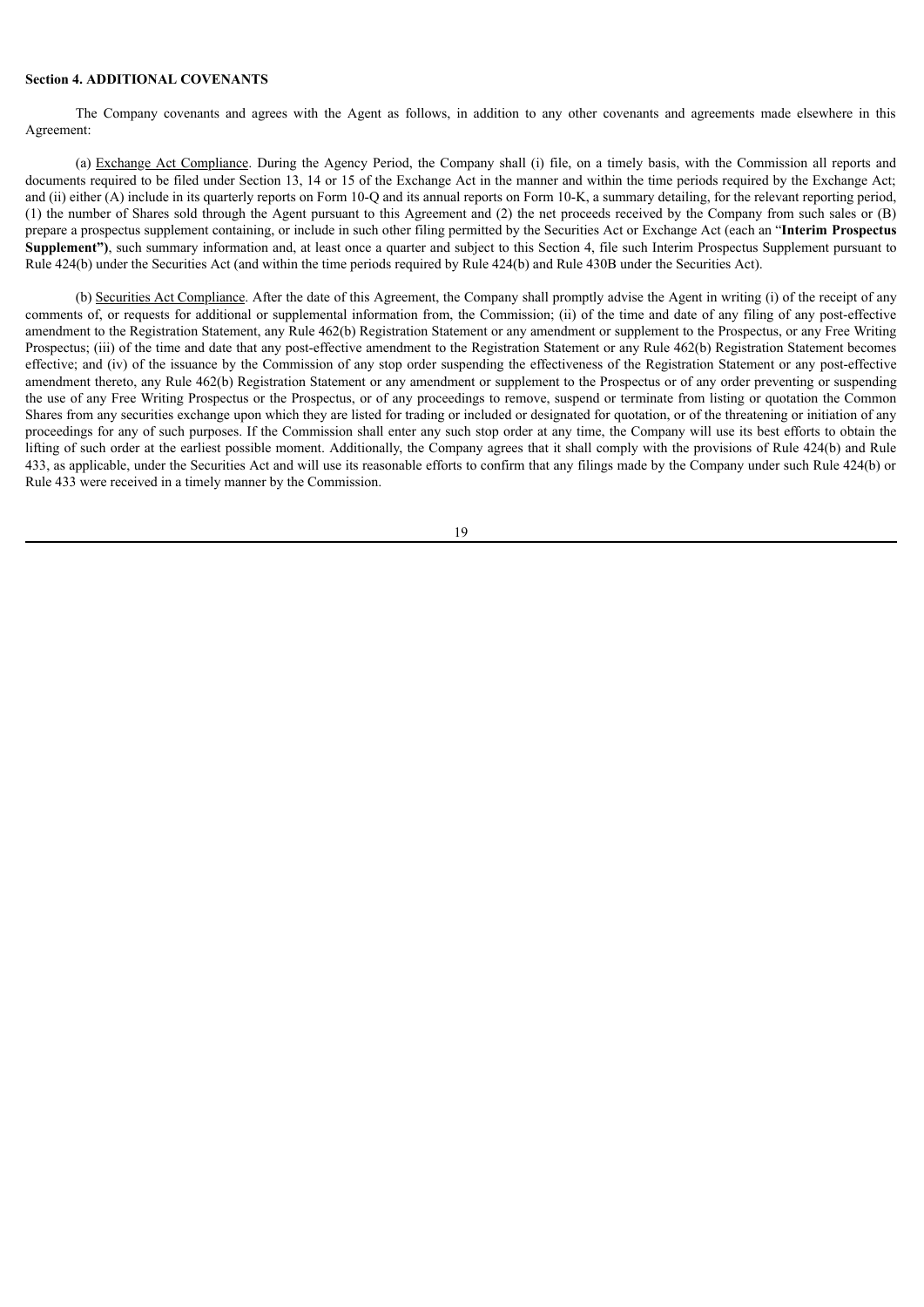(c) Amendments and Supplements to the Prospectus and Other Securities Act Matters. If any event shall occur or condition exist as a result of which it is necessary to amend or supplement the Prospectus so that the Prospectus does not include an untrue statement of a material fact or omit to state a material fact necessary in order to make the statements therein, in the light of the circumstances when the Prospectus is delivered to a purchaser, not misleading, or if in the opinion of the Agent or counsel for the Agent it is otherwise necessary to amend or supplement the Prospectus to comply with applicable law, including the Securities Act, the Company agrees (subject to Sections  $4(d)$  and  $4(f)$ ) to promptly prepare, file with the Commission and furnish at its own expense to the Agent, amendments or supplements to the Prospectus so that the statements in the Prospectus as so amended or supplemented will not include an untrue statement of a material fact or omit to state a material fact necessary in order to make the statements therein, in the light of the circumstances when the Prospectus is delivered to a purchaser, not be misleading or so that the Prospectus, as amended or supplemented, will comply with applicable law including the Securities Act. Neither the Agent's consent to, or delivery of, any such amendment or supplement shall constitute a waiver of any of the Company's obligations under Sections 4(d) and 4(f).

(d) Agent's Review of Proposed Amendments and Supplements. Prior to amending or supplementing the Registration Statement (including any registration statement filed under Rule 462(b) under the Securities Act) or the Prospectus (excluding any amendment or supplement through incorporation of any report filed under the Exchange Act), the Company shall furnish to the Agent for review, a reasonable amount of time prior to the proposed time of filing or use thereof, a copy of each such proposed amendment or supplement, and the Company shall not file or use any such proposed amendment or supplement without the Agent's prior consent, and to file with the Commission within the applicable period specified in Rule 424(b) under the Securities Act any prospectus required to be filed pursuant to such Rule.

(e) Use of Free Writing Prospectus. Neither the Company nor the Agent has prepared, used, referred to or distributed, or will prepare, use, refer to or distribute, without the other party's prior written consent, any "written communication" that constitutes a "free writing prospectus" as such terms are defined in Rule 405 under the Securities Act with respect to the offering contemplated by this Agreement (any such free writing prospectus being referred to herein as a "**Free Writing Prospectus**").

(f) Free Writing Prospectuses. The Company shall furnish to the Agent for review, a reasonable amount of time prior to the proposed time of filing or use thereof, a copy of each proposed Free Writing Prospectus or any amendment or supplement thereto to be prepared by or on behalf of, used by, or referred to by the Company and the Company shall not file, use or refer to any proposed Free Writing Prospectus or any amendment or supplement thereto without the Agent's consent. The Company shall furnish to the Agent, without charge, as many copies of any Free Writing Prospectus prepared by or on behalf of, or used by the Company, as the Agent may reasonably request. If at any time when a prospectus is required by the Securities Act (including, without limitation, pursuant to Rule 173(d)) to be delivered in connection with sales of the Shares (but in any event if at any time through and including the date of this Agreement) there occurred or occurs an event or development as a result of which any Free Writing Prospectus prepared by or on behalf of, used by, or referred to by the Company conflicted or would conflict with the information contained in the Registration Statement or included or would include an untrue statement of a material fact or omitted or would omit to state a material fact necessary in order to make the statements therein, in the light of the circumstances prevailing at that subsequent time, not misleading, the Company shall promptly amend or supplement such Free Writing Prospectus to eliminate or correct such conflict or so that the statements in such Free Writing Prospectus as so amended or supplemented will not include an untrue statement of a material fact or omit to state a material fact necessary in order to make the statements therein, in the light of the circumstances prevailing at such subsequent time, not misleading, as the case may be; *provided, however*, that prior to amending or supplementing any such Free Writing Prospectus, the Company shall furnish to the Agent for review, a reasonable amount of time prior to the proposed time of filing or use thereof, a copy of such proposed amended or supplemented Free Writing Prospectus and the Company shall not file, use or refer to any such amended or supplemented Free Writing Prospectus without the Agent's consent.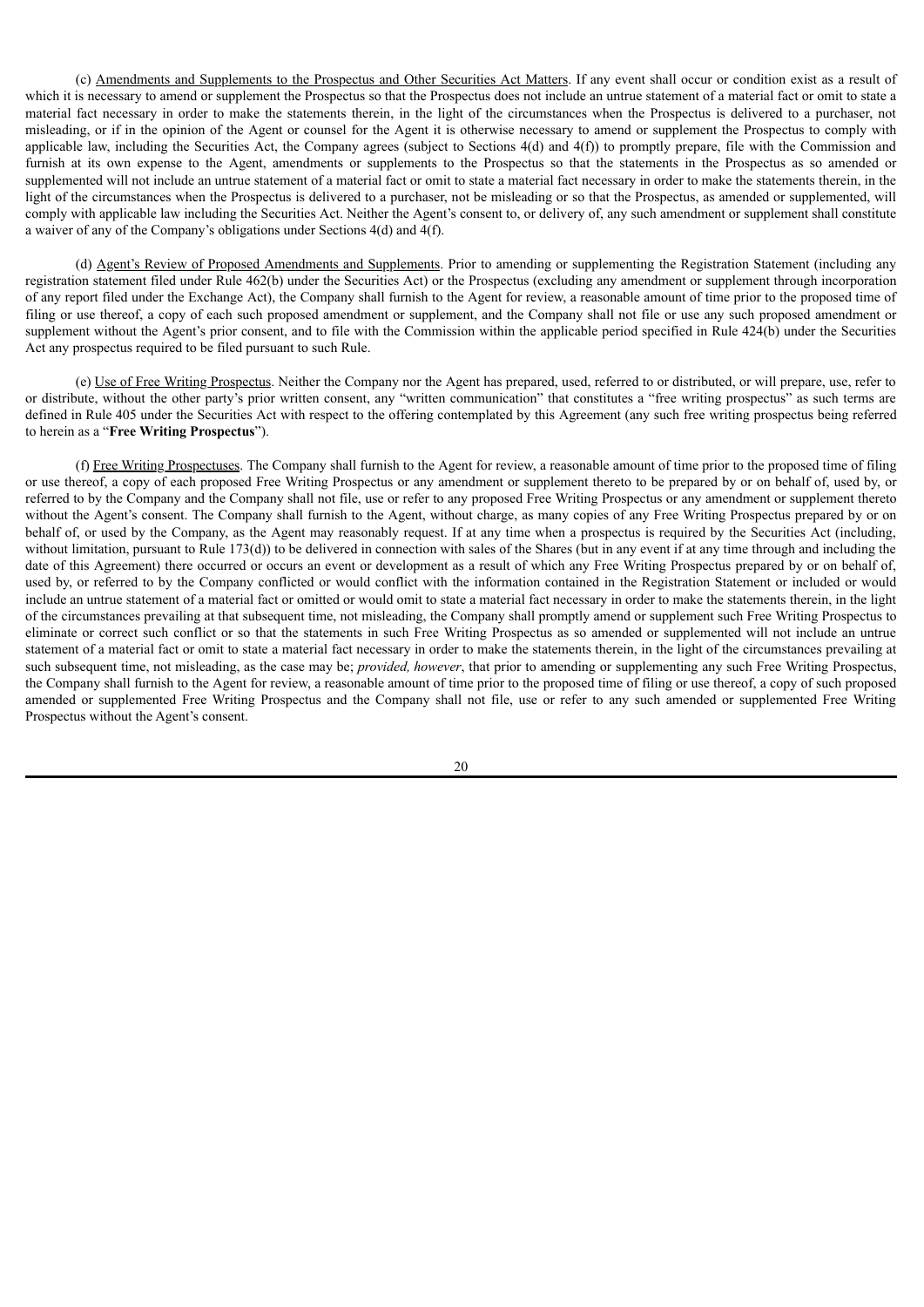(g) Filing of Agent Free Writing Prospectuses. The Company shall not to take any action that would result in the Agent or the Company being required to file with the Commission pursuant to Rule 433(d) under the Securities Act a Free Writing Prospectus prepared by or on behalf of the Agent that the Agent otherwise would not have been required to file thereunder.

(h) Copies of Registration Statement and Prospectus. After the date of this Agreement through the last time that a prospectus is required by the Securities Act (including, without limitation, pursuant to Rule 173(d)) to be delivered in connection with sales of the Shares, the Company agrees to furnish the Agent with copies (which may be electronic copies) of the Registration Statement and each amendment thereto, and with copies of the Prospectus and each amendment or supplement thereto in the form in which it is filed with the Commission pursuant to the Securities Act or Rule 424(b) under the Securities Act, both in such quantities as the Agent may reasonably request from time to time; and, if the delivery of a prospectus is required under the Securities Act or under the blue sky or securities laws of any jurisdiction at any time on or prior to the applicable Settlement Date for any period set forth in an Issuance Notice in connection with the offering or sale of the Shares and if at such time any event has occurred as a result of which the Prospectus as then amended or supplemented would include an untrue statement of a material fact or omit to state any material fact necessary in order to make the statements therein, in the light of the circumstances under which they were made when such Prospectus is delivered, not misleading, or, if for any other reason it is necessary during such same period to amend or supplement the Prospectus or to file under the Exchange Act any document incorporated by reference in the Prospectus in order to comply with the Securities Act or the Exchange Act, to notify the Agent and to request that the Agent suspend offers to sell Shares (and, if so notified, the Agent shall cease such offers as soon as practicable); and if the Company decides to amend or supplement the Registration Statement or the Prospectus as then amended or supplemented, to advise the Agent promptly by telephone (with confirmation in writing) and to prepare and cause to be filed promptly with the Commission an amendment or supplement to the Registration Statement or the Prospectus as then amended or supplemented that will correct such statement or omission or effect such compliance; provided, however, that if during such same period the Agent is required to deliver a prospectus in respect of transactions in the Shares, the Company shall promptly prepare and file with the Commission such an amendment or supplement.

(i) Blue Sky Compliance. The Company shall cooperate with the Agent and counsel for the Agent to qualify or register the Shares for sale under (or obtain exemptions from the application of) the state securities or blue sky laws or Canadian provincial securities laws of those jurisdictions designated by the Agent, shall comply with such laws and shall continue such qualifications, registrations and exemptions in effect so long as required for the distribution of the Shares. The Company shall not be required to qualify as a foreign corporation or to take any action that would subject it to general service of process in any such jurisdiction where it is not presently qualified or where it would be subject to taxation as a foreign corporation. The Company will advise the Agent promptly of the suspension of the qualification or registration of (or any such exemption relating to) the Shares for offering, sale or trading in any jurisdiction or any initiation or threat of any proceeding for any such purpose, and in the event of the issuance of any order suspending such qualification, registration or exemption, the Company shall use its best efforts to obtain the withdrawal thereof at the earliest possible moment.

(j) Earnings Statement. As soon as practicable, the Company will make generally available to its security holders and to the Agent an earnings statement (which need not be audited) covering a period of at least twelve months beginning with the first fiscal quarter of the Company occurring after the date of this Agreement which shall satisfy the provisions of Section 11(a) of the Securities Act and Rule 158 under the Securities Act.

(k) Listing; Reservation of Shares. (a) The Company will maintain the listing of the Shares on the Principal Market; and (b) the Company will reserve and keep available at all times, free of preemptive rights, Shares for the purpose of enabling the Company to satisfy its obligations under this Agreement.

(l) Transfer Agent. The Company shall engage and maintain, at its expense, a registrar and transfer agent for the Shares.

(m) Due Diligence. During the term of this Agreement, the Company will reasonably cooperate with any reasonable due diligence review conducted by the Agent in connection with the transactions contemplated hereby, including, without limitation, providing information and making available documents and senior corporate officers, during normal business hours and at the Company's principal offices, as the Agent may reasonably request from time to time.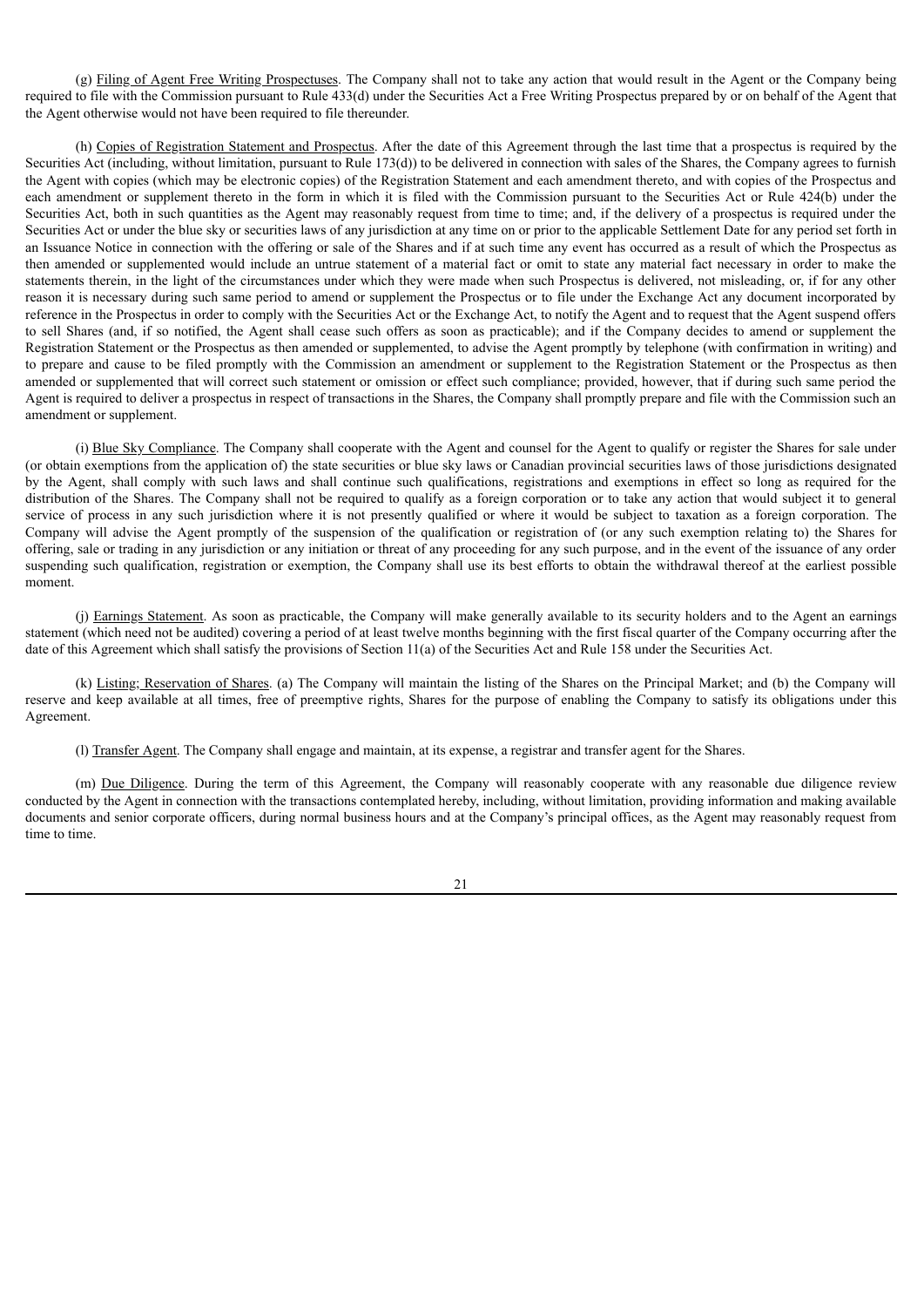(n) Representations and Warranties. The Company acknowledges that each delivery of an Issuance Notice and each delivery of Shares on a Settlement Date shall be deemed to be (i) an affirmation to the Agent that the representations and warranties of the Company contained in or made pursuant to this Agreement are true and correct as of the date of such Issuance Notice or of such Settlement Date, as the case may be, as though made at and as of each such date, except as may be disclosed in the Prospectus (including any documents incorporated by reference therein and any supplements thereto); and (ii) an undertaking that the Company will advise the Agent if any of such representations and warranties will not be true and correct as of the Settlement Date for the Shares relating to such Issuance Notice, as though made at and as of each such date (except that such representations and warranties shall be deemed to relate to the Registration Statement and the Prospectus as amended and supplemented relating to such Shares).

(o) Deliverables at Triggering Event Dates; Certificates. The Company agrees that on or prior to the date of the first Issuance Notice and, during the term of this Agreement after the date of the first Issuance Notice, upon:

(A) the filing of the Prospectus or the amendment or supplement of any Registration Statement or Prospectus (other than a prospectus supplement relating solely to an offering of securities other than the Shares or a prospectus filed pursuant to Section  $4(a)(ii)(B)$ , by means of a posteffective amendment, sticker or supplement, but not by means of incorporation of documents by reference into the Registration Statement or Prospectus;

(B) the filing with the Commission of an annual report on Form 10-K or a quarterly report on Form 10-Q (including any Form 10-K/A or Form 10-Q/A containing amended financial information or a material amendment to the previously filed annual report on Form 10-K or quarterly report on Form 10-Q), in each case, of the Company; or

(C) the filing with the Commission of a current report on Form 8-K of the Company containing amended financial information (other than information "furnished" pursuant to Item 2.02 or 7.01 of Form 8-K or to provide disclosure pursuant to Item 8.01 of Form 8-K relating to reclassification of certain properties as discontinued operations in accordance with Statement of Financial Accounting Standards No. 144) that is material to the offering of securities of the Company in the Agent's reasonable discretion;

(any such event, a "**Triggering Event Date**"), the Company shall furnish the Agent (but in the case of clause (C) above only if the Agent reasonably determines that the information contained in such current report on Form 8-K of the Company is material) with a certificate as of the Triggering Event Date, in the form and substance satisfactory to the Agent and its counsel, substantially similar to the form previously provided to the Agent and its counsel, modified, as necessary, to relate to the Registration Statement and the Prospectus as amended or supplemented, (A) confirming that the representations and warranties of the Company contained in this Agreement are true and correct, (B) confirming that the Company has performed all of its obligations hereunder to be performed on or prior to the date of such certificate and as to the matters set forth in Section  $5(a)(iii)$  hereof, and (C) containing any other certification that the Agent shall reasonably request. The requirement to provide a certificate under this Section  $4(\Omega)$  shall be waived for any Triggering Event Date occurring at a time when no Issuance Notice is pending or a suspension is in effect, which waiver shall continue until the earlier to occur of the date the Company delivers instructions for the sale of Shares hereunder (which for such calendar quarter shall be considered a Triggering Event Date) and the next occurring Triggering Event Date. Notwithstanding the foregoing, if the Company subsequently decides to sell Shares following a Triggering Event Date when a suspension was in effect and did not provide the Agent with a certificate under this Section 4(o), then before the Company delivers the instructions for the sale of Shares or the Agent sells any Shares pursuant to such instructions, the Company shall provide the Agent with a certificate in conformity with this Section 4(o) dated as of the date that the instructions for the sale of Shares are issued.

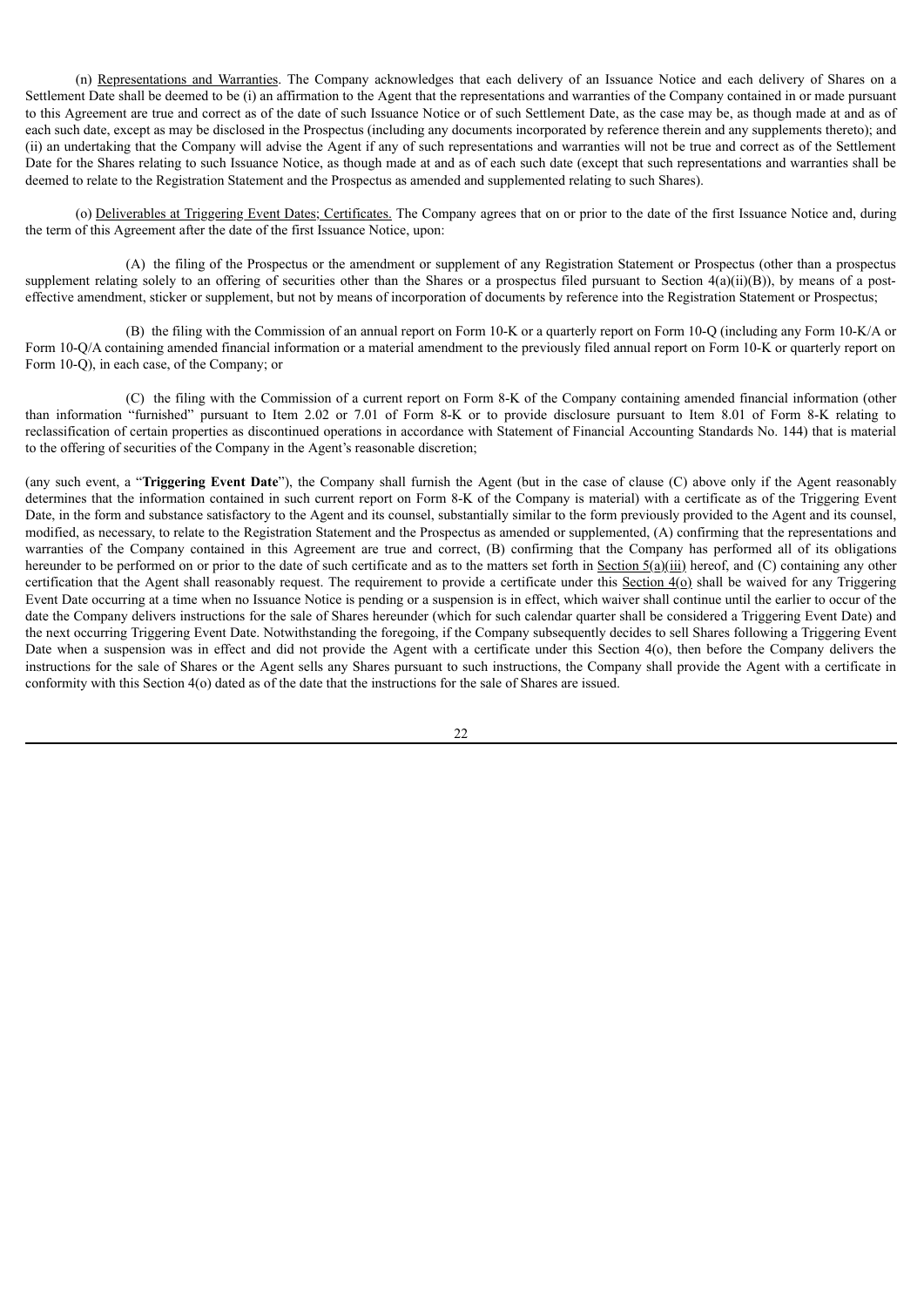(p) Legal Opinions. On or prior to the date of the first Issuance Notice and on or prior to each Triggering Event Date with respect to which the Company is obligated to deliver a certificate pursuant to Section 4(o) for which no waiver is applicable and excluding the date of this Agreement, a negative assurances letter and the written legal opinion of Greenberg Traurig, LLP, counsel to the Company, a negative assurances letter of Latham & Watkins LLP, counsel to the Agent, and a written legal opinion of Cooley LLP, intellectual property counsel to the Company, each dated the date of delivery shall be furnished to the Agent, each, in form and substance reasonably satisfactory to Agent and its counsel, substantially similar to the form previously provided to the Agent and its counsel, modified, as necessary, to relate to the Registration Statement and the Prospectus as then amended or supplemented. In lieu of such opinions for subsequent periodic filings, in the discretion of the Agent, the Company may furnish a reliance letter from such counsel to the Agent, permitting the Agent to rely on a previously delivered opinion letter, modified as appropriate for any passage of time or Triggering Event Date (except that statements in such prior opinion shall be deemed to relate to the Registration Statement and the Prospectus as amended or supplemented as of such Triggering Event Date).

(q) Comfort Letter. On or prior to the date of the first Issuance Notice and on or prior to each Triggering Event Date with respect to which the Company is obligated to deliver a certificate pursuant to Section 4(o) for which no waiver is applicable and excluding the date of this Agreement, the Company shall cause Marcum LLP, the independent registered public accounting firm who has audited the financial statements included or incorporated by reference in the Registration Statement, to furnish the Agent a comfort letter, dated the date of delivery, in form and substance reasonably satisfactory to the Agent and its counsel, substantially similar to the form previously provided to the Agent and its counsel; provided, however, that any such comfort letter will only be required on the Triggering Event Date specified to the extent that it contains financial statements filed with the Commission under the Exchange Act and incorporated or deemed to be incorporated by reference into a Prospectus. If requested by the Agent, the Company shall also cause a comfort letter to be furnished to the Agent on the date of occurrence of any material transaction or event requiring the filing of a current report on Form 8- K containing material amended financial information of the Company, including the restatement of the Company's financial statements. The Company shall be required to furnish no more than one comfort letter hereunder per annual report on Form 10-K or Form 10-K/A and quarterly report on Form 10-Q or Form 10-Q/A filed by the Company.

(r) Secretary's Certificate. On or prior to the date of the first Issuance Notice and on or prior to each Triggering Event Date with respect to which the Company is obligated to deliver a certificate pursuant to Section 4(o) for which no waiver is applicable, the Company shall furnish the Agent a certificate executed by the Secretary of the Company, signing in such capacity, dated the date of delivery (i) certifying that attached thereto are true and complete copies of the resolutions duly adopted by the Board of Directors of the Company authorizing the execution and delivery of this Agreement and the consummation of the transactions contemplated hereby (including, without limitation, the issuance of the Shares pursuant to this Agreement), which authorization shall be in full force and effect on and as of the date of such certificate, (ii) certifying and attesting to the office, incumbency, due authority and specimen signatures of each Person who executed this Agreement for or on behalf of the Company, and (iii) containing any other certification that the Agent shall reasonably request.

(s) Agent's Own Account; Clients' Account. The Company consents to the Agent trading, in compliance with applicable law, in the Common Shares for the Agent's own account and for the account of its clients at the same time as sales of the Shares occur pursuant to this Agreement.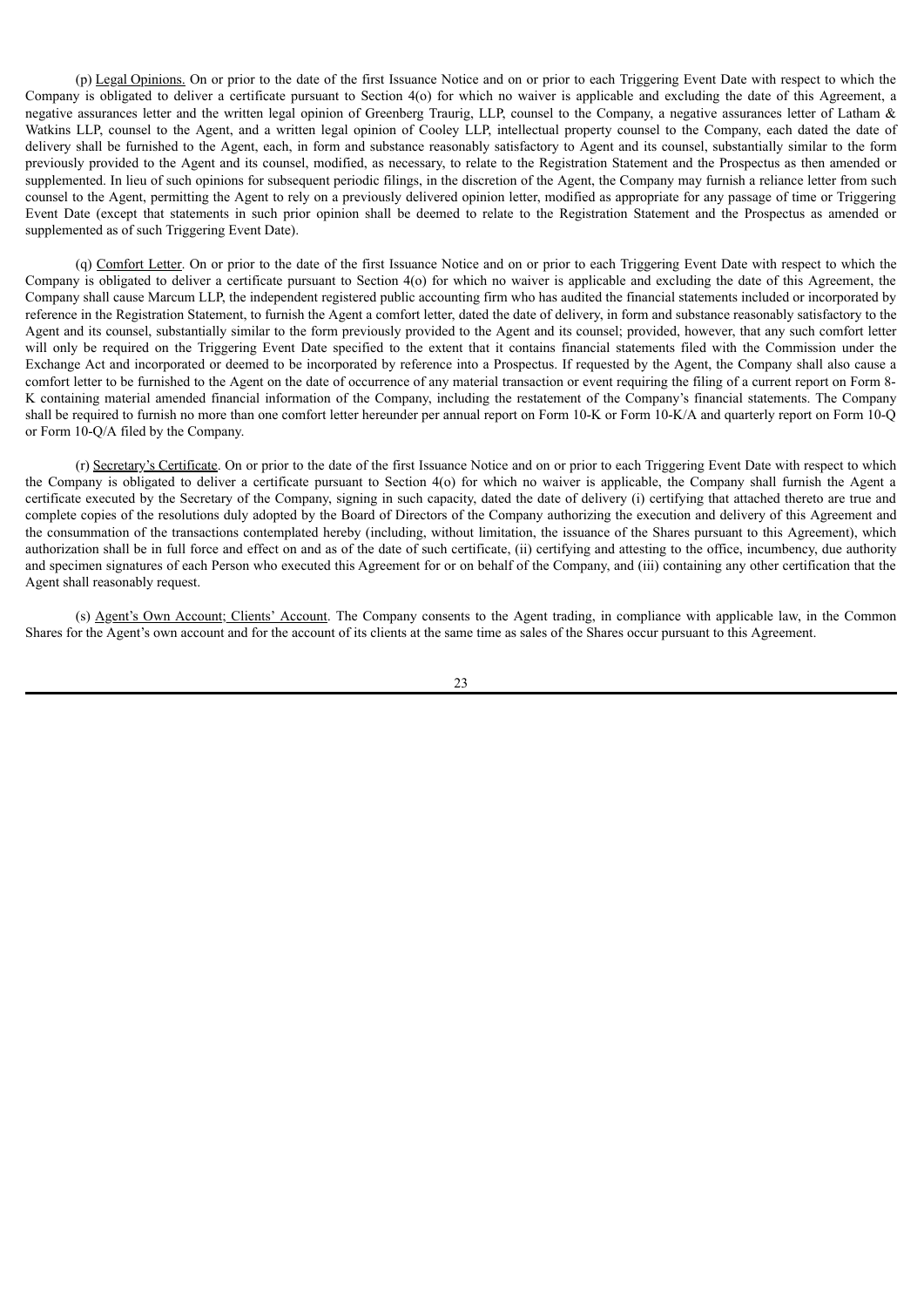(t) Investment Limitation. The Company is not, and after giving effect to the offer and sale of the Shares and the application of the proceeds thereof as described in the Prospectus will not be, required to register as an "investment company" as such term is defined in the Investment Company Act of 1940, as amended.

(u) Market Activities. The Company will not take, directly or indirectly, any action designed to or that might be reasonably expected to cause or result in stabilization or manipulation of the price of the Shares or any other reference security, whether to facilitate the sale or resale of the Shares or otherwise, and the Company will, and shall cause each of its Affiliates to, comply with all applicable provisions of Regulation M. If the limitations of Rule 102 of Regulation M ("**Rule 102**") do not apply with respect to the Shares or any other reference security pursuant to any exception set forth in Section (d) of Rule 102, then promptly upon notice from the Agent (or, if later, at the time stated in the notice), the Company will, and shall cause each of its Affiliates to, comply with Rule 102 as though such exception were not available but the other provisions of Rule 102 (as interpreted by the Commission) did apply. The Company shall promptly notify the Agent if it no longer meets the requirements set forth in Section (d) of Rule 102.

(v) Notice of Other Sale. Without the written consent of the Agent, the Company will not, directly or indirectly, (i) offer to sell, sell, contract to sell, grant any option to sell or otherwise dispose of any Common Shares or securities convertible into or exchangeable for Common Shares (other than Shares hereunder), warrants or any rights to purchase or acquire Common Shares, during the period beginning on the third Trading Day immediately prior to the date on which any Issuance Notice is delivered to the Agent hereunder and ending on the third Trading Day immediately following the Settlement Date with respect to Shares sold pursuant to such Issuance Notice; (ii) effect a reverse stock split, recapitalization, share consolidation, reclassification or similar transaction affecting the outstanding Common Shares; or (iii) enter into any other "at the market" or continuous equity transaction offer to sell, sell, contract to sell, grant any option to sell or otherwise dispose of any Common Shares (other than the Shares offered pursuant to this Agreement) or securities convertible into or exchangeable for Common Shares, warrants or any rights to purchase or acquire, Common Shares prior to the termination of this Agreement; provided, however, that such restrictions will not be required in connection with the Company's (i) issuance or sale of Common Shares, options to purchase Common Shares or Common Shares issuable upon the exercise of options or other equity awards pursuant to any employee or director share option, incentive or benefit plan, share purchase or ownership plan, long-term incentive plan, dividend reinvestment plan, inducement award under Nasdaq rules or other compensation plan of the Company or its subsidiaries, as in effect on the date of this Agreement, (ii) issuance or sale of Common Shares issuable upon exchange, conversion or redemption of securities or the exercise or vesting of warrants, options or other equity awards outstanding at the date of this Agreement, and (iii) modification of any outstanding options, warrants of any rights to purchase or acquire Common Shares.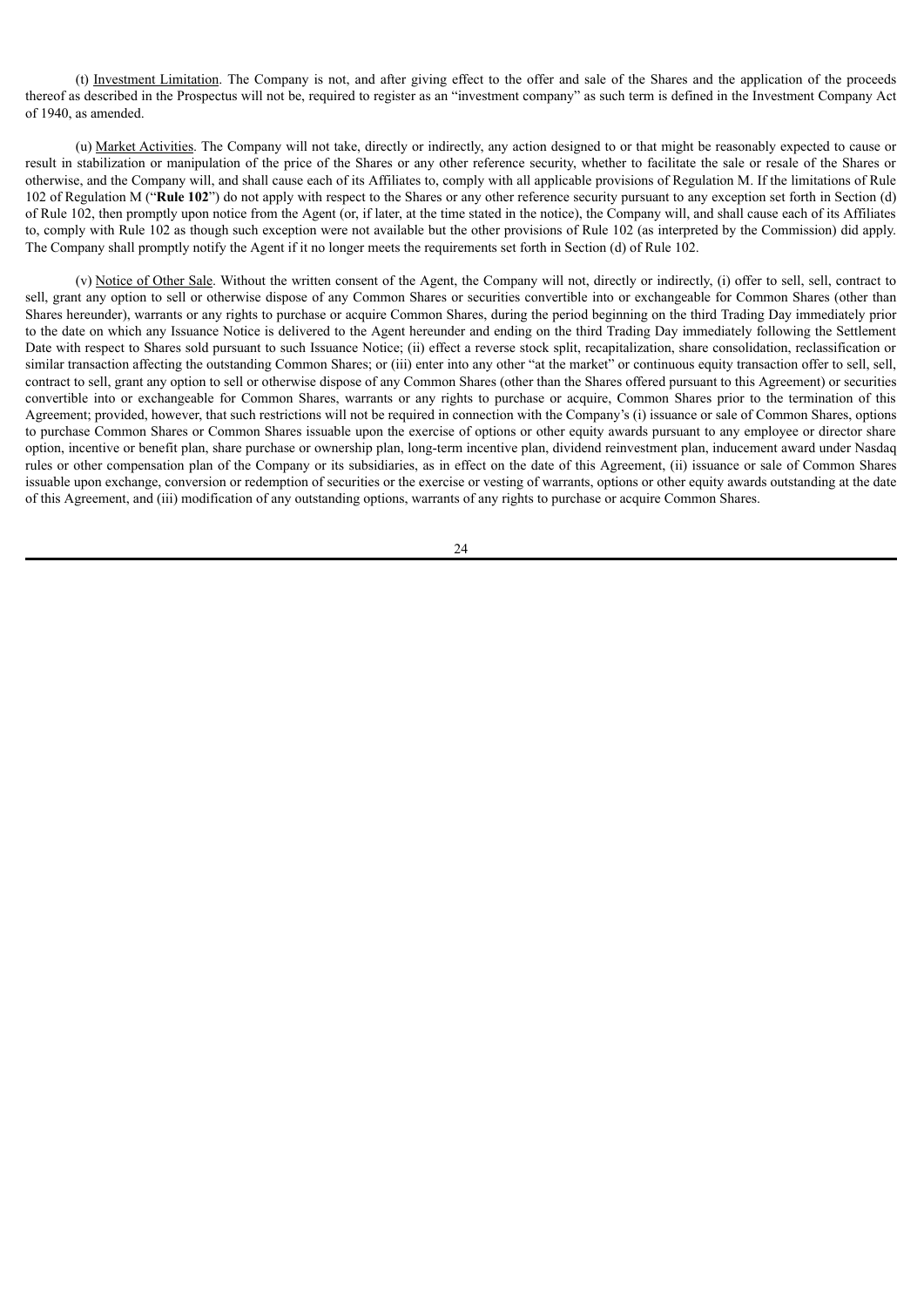# **Section 5. CONDITIONS TO DELIVERY OF ISSUANCE NOTICES AND TO SETTLEMENT**

(a) Conditions Precedent to the Right of the Company to Deliver an Issuance Notice and the Obligation of the Agent to Sell Shares. The right of the Company to deliver an Issuance Notice hereunder is subject to the satisfaction, on the date of delivery of such Issuance Notice, and the obligation of the Agent to use its commercially reasonable efforts to place Shares during the applicable period set forth in the Issuance Notice is subject to the satisfaction, on each Trading Day during the applicable period set forth in the Issuance Notice, of each of the following conditions:

- (i) Accuracy of the Company's Representations and Warranties; Performance by the Company. The Company shall have delivered the certificate required to be delivered pursuant to Section 4(o) on or before the date on which delivery of such certificate is required pursuant to Section  $4(\Omega)$ . The Company shall have performed, satisfied and complied with all covenants, agreements and conditions required by this Agreement to be performed, satisfied or complied with by the Company at or prior to such date, including, but not limited to, the covenants contained in Section  $4(p)$ , Section  $4(q)$  and Section  $4(r)$ .
- (ii) No Injunction. No statute, rule, regulation, executive order, decree, ruling or injunction shall have been enacted, entered, promulgated or endorsed by any court or governmental authority of competent jurisdiction or any self-regulatory organization having authority over the matters contemplated hereby that prohibits or directly and materially adversely affects any of the transactions contemplated by this Agreement, and no proceeding shall have been commenced that may have the effect of prohibiting or materially adversely affecting any of the transactions contemplated by this Agreement.
- (iii) Material Adverse Changes. Except as disclosed in the Prospectus and the Time of Sale Information, (a) in the judgment of the Agent there shall not have occurred any Material Adverse Change; and (b) there shall not have occurred any downgrading, nor shall any notice have been given of any intended or potential downgrading or of any review for a possible change that does not indicate the direction of the possible change, in the rating accorded any securities of the Company or any of its subsidiaries by any "nationally recognized statistical rating organization" as such term is defined for purposes of Section  $3(a)(62)$  of the Exchange Act.
- (iv) No Suspension of Trading in or Delisting of Common Shares; Other Events. The trading of the Common Shares (including without limitation the Shares) shall not have been suspended by the Commission, the Principal Market or FINRA and the Common Shares (including without limitation the Shares) shall have been approved for listing or quotation on and shall not have been delisted from the Nasdaq Stock Market, the New York Stock Exchange or any of their constituent markets. There shall not have occurred (and be continuing in the case of occurrences under clauses (i) and (ii) below) any of the following: (i) trading or quotation in any of the Company's securities shall have been suspended or limited by the Commission or by the Principal Market or trading in securities generally on the Principal Market shall have been suspended or limited, or minimum or maximum prices shall have been generally established on any of such stock exchanges by the Commission or FINRA; (ii) a general banking moratorium shall have been declared by any federal or New York, authorities; or (iii) there shall have occurred any outbreak or escalation of national or international hostilities or any crisis or calamity, or any change in the United States or international financial markets, or any substantial change or development involving a prospective substantial change in United States' or international political, financial or economic conditions, as in the judgment of the Agent is material and adverse and makes it impracticable to market the Shares in the manner and on the terms described in the Prospectus or to enforce contracts for the sale of securities.

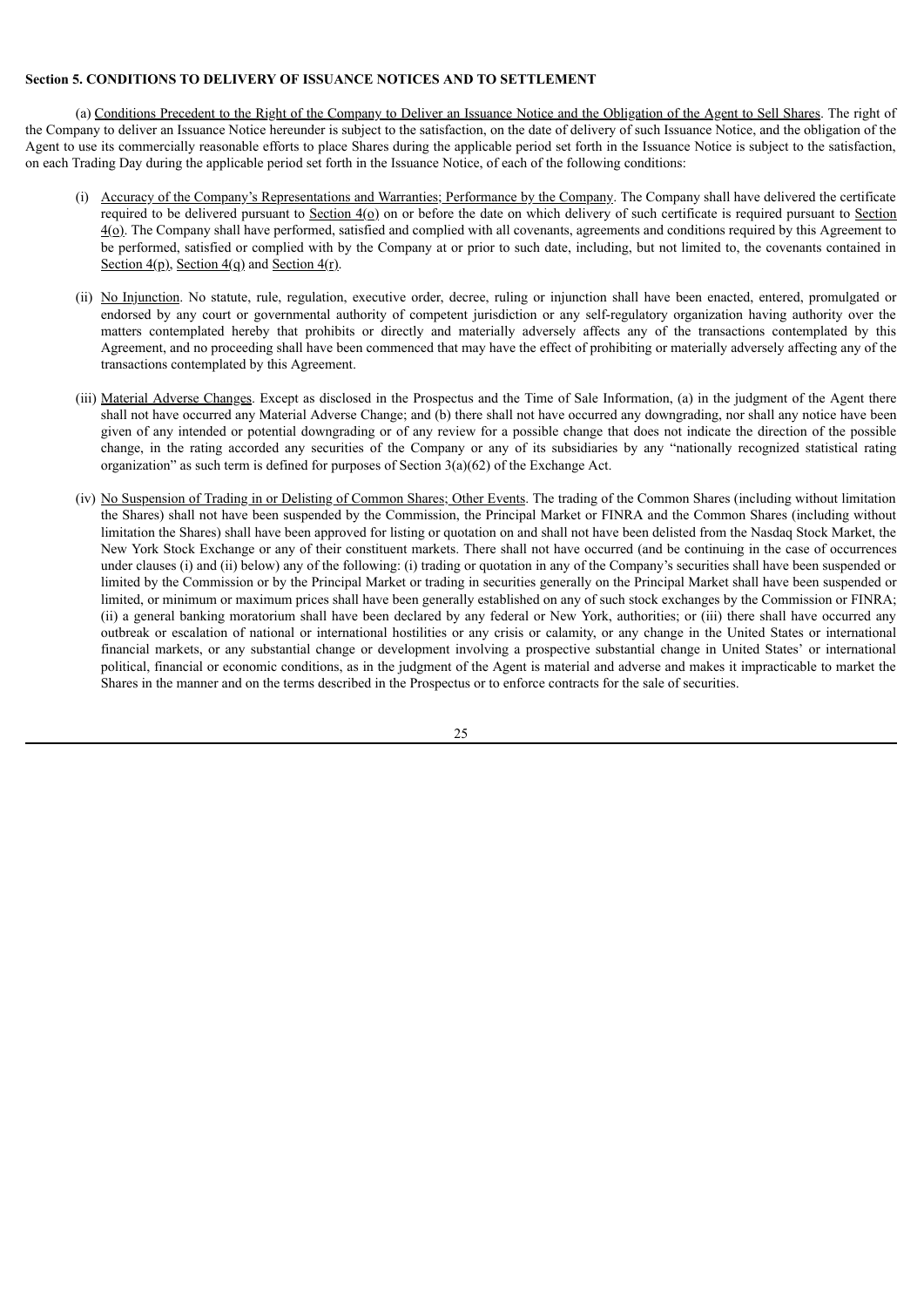(b) Documents Required to be Delivered on each Issuance Notice Date. The Agent's obligation to use its commercially reasonable efforts to place Shares hereunder shall additionally be conditioned upon the delivery to the Agent on or before the Issuance Notice Date of a certificate in form and substance reasonably satisfactory to the Agent, executed by the Chief Executive Officer, President or Chief Financial Officer of the Company, to the effect that all conditions to the delivery of such Issuance Notice shall have been satisfied as at the date of such certificate (which certificate shall not be required if the foregoing representations shall be set forth in the Issuance Notice).

(c) No Misstatement or Material Omission. The Agent shall not have advised the Company that the Registration Statement, the Prospectus or the Time of Sale Information, or any amendment or supplement thereto, contains an untrue statement of fact that in the Agent's reasonable opinion is material, or omits to state a fact that in the Agent's reasonable opinion is material and is required to be stated therein or is necessary to make the statements therein not misleading.

# **Section 6. INDEMNIFICATION AND CONTRIBUTION**

(a) Indemnification of the Agent. The Company agrees to indemnify and hold harmless the Agent, its officers and employees, and each person, if any, who controls the Agent within the meaning of the Securities Act or the Exchange Act against any loss, claim, damage, liability or expense, as incurred, to which the Agent or such officer, employee or controlling person may become subject, under the Securities Act, the Exchange Act, other federal or state statutory law or regulation, or the laws or regulations of foreign jurisdictions where Shares have been offered or sold or at common law or otherwise (including in settlement of any litigation), insofar as such loss, claim, damage, liability or expense (or actions in respect thereof as contemplated below) arises out of or is based upon (i) any untrue statement or alleged untrue statement of a material fact contained in the Registration Statement, or any amendment thereto, including any information deemed to be a part thereof pursuant to Rule 430B under the Securities Act, or the omission or alleged omission therefrom of a material fact required to be stated therein or necessary to make the statements therein not misleading; (ii) any untrue statement or alleged untrue statement of a material fact contained in any Free Writing Prospectus that the Company has used, referred to or filed, or is required to file, pursuant to Rule 433(d) of the Securities Act or the Prospectus (or any amendment or supplement thereto), or the omission or alleged omission therefrom of a material fact necessary in order to make the statements therein, in the light of the circumstances under which they were made, not misleading; or (iii) any act or failure to act or any alleged act or failure to act by the Agent in connection with, or relating in any manner to, the Common Shares or the offering contemplated hereby, and which is included as part of or referred to in any loss, claim, damage, liability or action arising out of or based upon any matter covered by clause (i) or (ii) above, provided that the Company shall not be liable under this clause (iii) to the extent that a court of competent jurisdiction shall have determined by a final judgment that such loss, claim, damage, liability or action resulted directly from any such acts or failures to act undertaken or omitted to be taken by the Agent through its bad faith or willful misconduct, and to reimburse the Agent and each such officer, employee and controlling person for any and all expenses (including the fees and disbursements of counsel chosen by the Agent) as such expenses are reasonably incurred by the Agent or such officer, employee or controlling person in connection with investigating, defending, settling, compromising or paying any such loss, claim, damage, liability, expense or action; provided, however, that the foregoing indemnity agreement shall not apply to any loss, claim, damage, liability or expense to the extent, but only to the extent, arising out of or based upon any untrue statement or alleged untrue statement or omission or alleged omission made in reliance upon and in conformity with written information furnished to the Company by the Agent expressly for use in the Registration Statement, any such Free Writing Prospectus or the Prospectus (or any amendment or supplement thereto), it being understood and agreed that the only such information furnished by the Agent to the Company consists of the information set forth in the first sentence of the ninth paragraph under the caption "Plan of Distribution" in the Prospectus. The indemnity agreement set forth in this Section  $6(a)$  shall be in addition to any liabilities that the Company may otherwise have.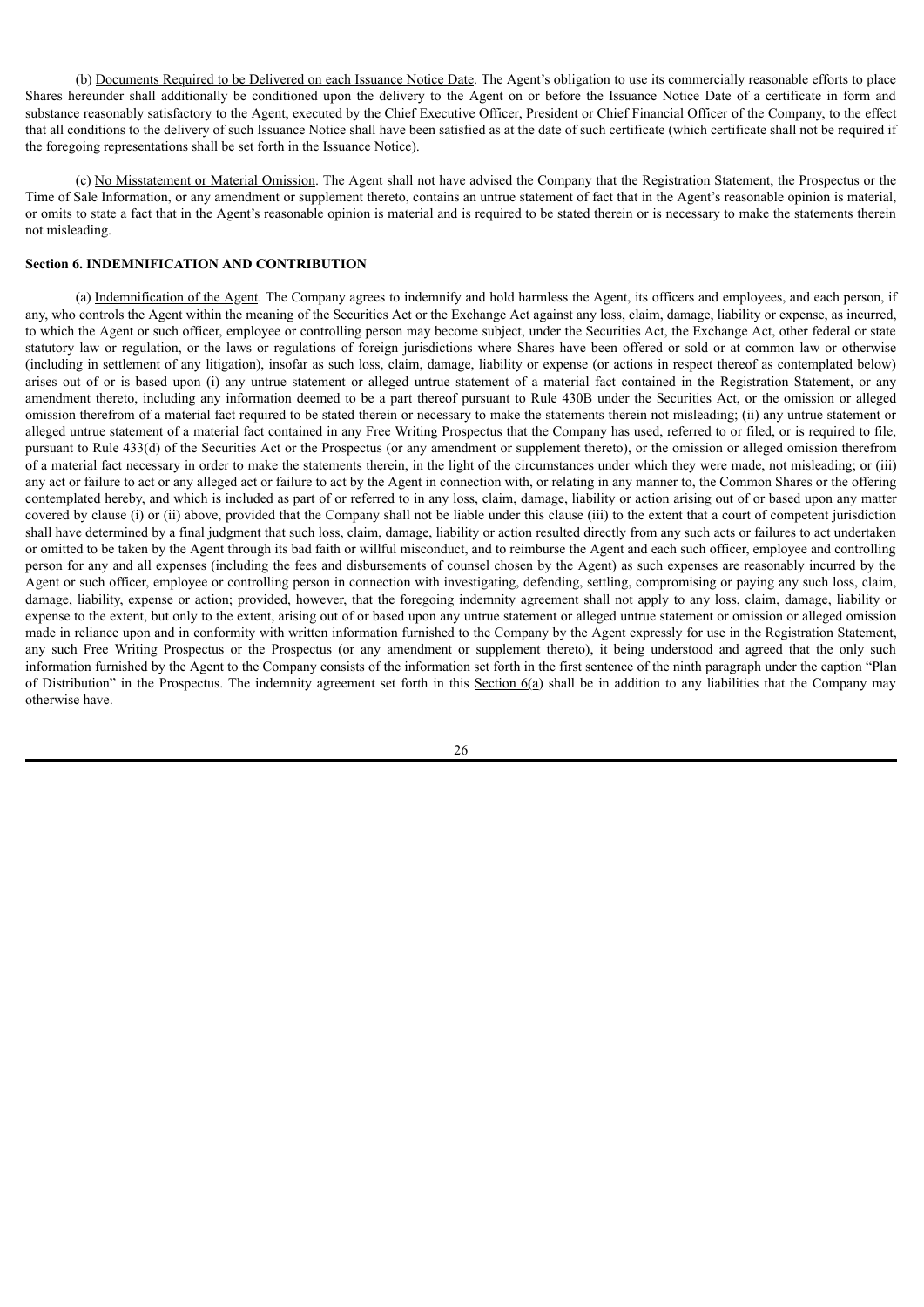(b) Notifications and Other Indemnification Procedures. Promptly after receipt by an indemnified party under this Section 6 of notice of the commencement of any action, such indemnified party will, if a claim in respect thereof is to be made against an indemnifying party under this Section 6, notify the indemnifying party in writing of the commencement thereof, but the omission to so notify the indemnifying party will not relieve it from any liability which it may have to any indemnified party for contribution or otherwise than under the indemnity agreement contained in this Section 6 or to the extent it is not prejudiced as a proximate result of such failure. In case any such action is brought against any indemnified party and such indemnified party seeks or intends to seek indemnity from an indemnifying party, the indemnifying party will be entitled to participate in, and, to the extent that it shall elect, jointly with all other indemnifying parties similarly notified, by written notice delivered to the indemnified party promptly after receiving the aforesaid notice from such indemnified party, to assume the defense thereof with counsel reasonably satisfactory to such indemnified party; provided, however, if the defendants in any such action include both the indemnified party and the indemnifying party and the indemnified party shall have reasonably concluded that a conflict may arise between the positions of the indemnifying party and the indemnified party in conducting the defense of any such action or that there may be legal defenses available to it and/or other indemnified parties which are different from or additional to those available to the indemnifying party, the indemnified party or parties shall have the right to select separate counsel to assume such legal defenses and to otherwise participate in the defense of such action on behalf of such indemnified party or parties. Upon receipt of notice from the indemnifying party to such indemnified party of such indemnifying party's election to so assume the defense of such action and approval by the indemnified party of counsel, the indemnifying party will not be liable to such indemnified party under this Section 6 for any legal or other expenses subsequently incurred by such indemnified party in connection with the defense thereof unless (i) the indemnified party shall have employed separate counsel in accordance with the proviso to the preceding sentence (it being understood, however, that the indemnifying party shall not be liable for the fees and expenses of more than one separate counsel (together with local counsel), representing the indemnified parties who are parties to such action), which counsel (together with any local counsel) for the indemnified parties shall be selected by the Agent (in the case of counsel for the indemnified parties referred to in Section  $6(a)$  above), (ii) the indemnifying party shall not have employed counsel satisfactory to the indemnified party to represent the indemnified party within a reasonable time after notice of commencement of the action or (iii) the indemnifying party has authorized in writing the employment of counsel for the indemnified party at the expense of the indemnifying party, in each of which cases the fees and expenses of counsel shall be at the expense of the indemnifying party and shall be paid as they are incurred.

(c) Settlements. The indemnifying party under this Section 6 shall not be liable for any settlement of any proceeding effected without its written consent, but if settled with such consent or if there be a final judgment for the plaintiff, the indemnifying party agrees to indemnify the indemnified party against any loss, claim, damage, liability or expense by reason of such settlement or judgment. Notwithstanding the foregoing sentence, if at any time an indemnified party shall have requested an indemnifying party to reimburse the indemnified party for fees and expenses of counsel as contemplated by Section  $6(b)$  hereof, the indemnifying party agrees that it shall be liable for any settlement of any proceeding effected without its written consent if (i) such settlement is entered into more than 30 days after receipt by such indemnifying party of the aforesaid request; and (ii) such indemnifying party shall not have reimbursed the indemnified party in accordance with such request prior to the date of such settlement. No indemnifying party shall, without the prior written consent of the indemnified party, effect any settlement, compromise or consent to the entry of judgment in any pending or threatened action, suit or proceeding in respect of which any indemnified party is or could have been a party and indemnity was or could have been sought hereunder by such indemnified party, unless such settlement, compromise or consent includes an unconditional release of such indemnified party from all liability on claims that are the subject matter of such action, suit or proceeding.

(d) Contribution. If the indemnification provided for in this Section 6 is for any reason held to be unavailable to or otherwise insufficient to hold harmless an indemnified party in respect of any losses, claims, damages, liabilities or expenses referred to therein, then each indemnifying party shall contribute to the aggregate amount paid or payable by such indemnified party, as incurred, as a result of any losses, claims, damages, liabilities or expenses referred to therein (i) in such proportion as is appropriate to reflect the relative benefits received by the Company, on the one hand, and the Agent, on the other hand, from the offering of the Shares pursuant to this Agreement; or (ii) if the allocation provided by clause (i) above is not permitted by applicable law, in such proportion as is appropriate to reflect not only the relative benefits referred to in clause (i) above but also the relative fault of the Company, on the one hand, and the Agent, on the other hand, in connection with the statements or omissions which resulted in such losses, claims, damages, liabilities or expenses, as well as any other relevant equitable considerations. The relative benefits received by the Company, on the one hand, and the Agent, on the other hand, in connection with the offering of the Shares pursuant to this Agreement shall be deemed to be in the same respective proportions as the total gross proceeds from the offering of the Shares (before deducting expenses) received by the Company bear to the total commissions received by the Agent. The relative fault of the Company, on the one hand, and the Agent, on the other hand, shall be determined by reference to, among other things, whether any such untrue or alleged untrue statement of a material fact or omission or alleged omission to state a material fact relates to information supplied by the Company, on the one hand, or the Agent, on the other hand, and the parties' relative intent, knowledge, access to information and opportunity to correct or prevent such statement or omission.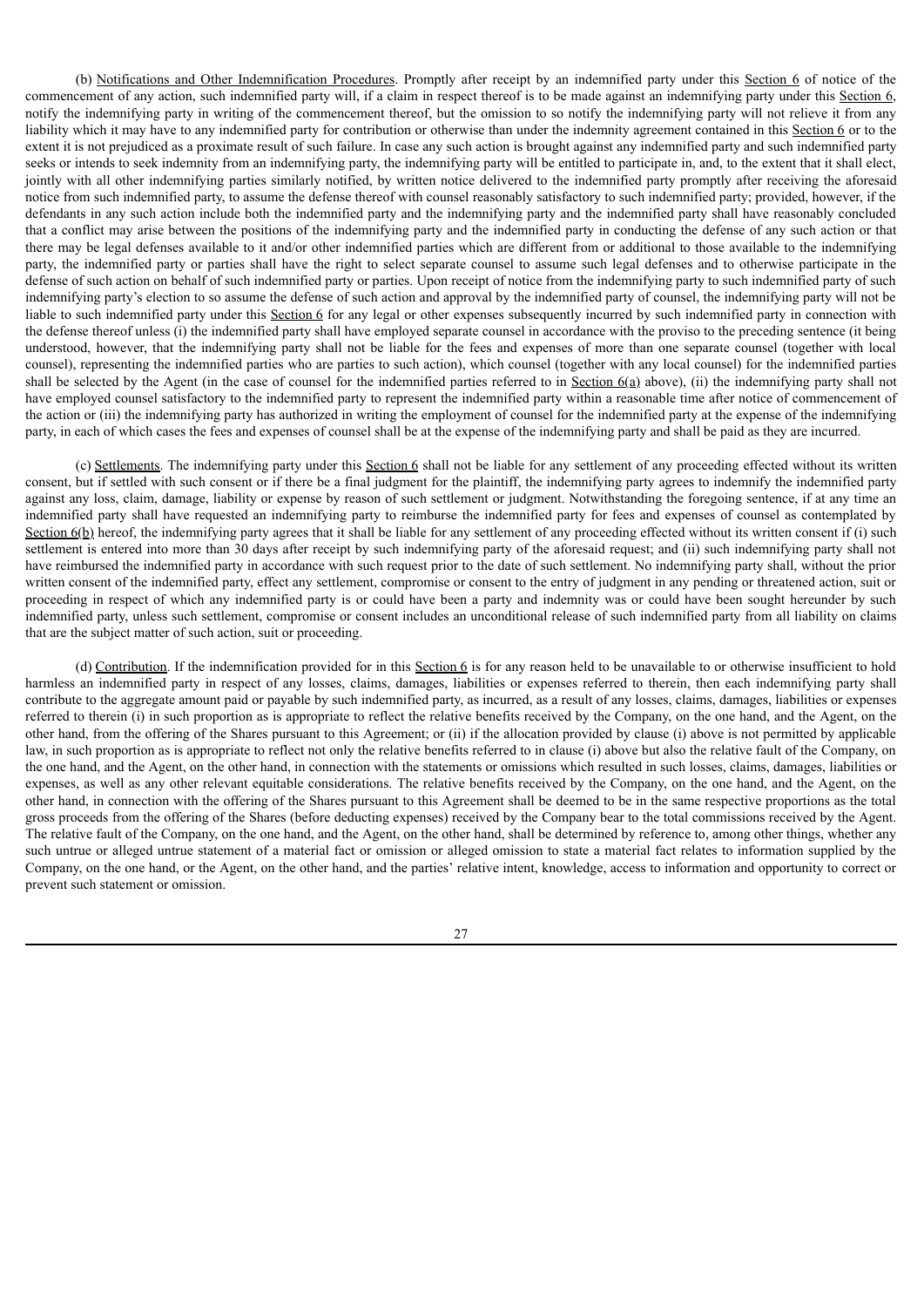The amount paid or payable by a party as a result of the losses, claims, damages, liabilities and expenses referred to above shall be deemed to include, subject to the limitations set forth in Section 6(b), any legal or other fees or expenses reasonably incurred by such party in connection with investigating or defending any action or claim. The provisions set forth in Section 6(b) with respect to notice of commencement of any action shall apply if a claim for contribution is to be made under this Section 6(d); *provided, however,* that no additional notice shall be required with respect to any action for which notice has been given under  $Section 6(b)$  for purposes of indemnification.

The Company and the Agent agree that it would not be just and equitable if contribution pursuant to this Section 6(d) were determined by pro rata allocation or by any other method of allocation which does not take account of the equitable considerations referred to in this Section 6(d).

Notwithstanding the provisions of this  $Section 6(d)$ , the Agent shall not be required to contribute any amount in excess of the agent fees received by the Agent in connection with the offering contemplated hereby. No person guilty of fraudulent misrepresentation (within the meaning of Section 11(f) of the Securities Act) shall be entitled to contribution from any person who was not guilty of such fraudulent misrepresentation. For purposes of this Section 6(d), each officer and employee of the Agent and each person, if any, who controls the Agent within the meaning of the Securities Act or the Exchange Act shall have the same rights to contribution as the Agent, and each director of the Company, each officer of the Company who signed the Registration Statement, and each person, if any, who controls the Company within the meaning of the Securities Act and the Exchange Act shall have the same rights to contribution as the Company.

# **Section 7. TERMINATION & SURVIVAL**

(a) Term. Subject to the provisions of this Section 7, the term of this Agreement shall continue from the date of this Agreement until the end of the Agency Period, unless earlier terminated by the parties to this Agreement pursuant to this Section 7.

- (b) Termination; Survival Following Termination.
- (i) Either party may terminate this Agreement prior to the end of the Agency Period, by giving written notice as required by this Agreement, upon ten (10) Trading Days' notice to the other party; provided that, (A) if the Company terminates this Agreement after the Agent confirms to the Company any sale of Shares, the Company shall remain obligated to comply with Section  $3(b)(v)$  with respect to such Shares and (B) Section 2, Section 6, Section 7 and Section 8 shall survive termination of this Agreement. If termination shall occur prior to the Settlement Date for any sale of Shares, such sale shall nevertheless settle in accordance with the terms of this Agreement.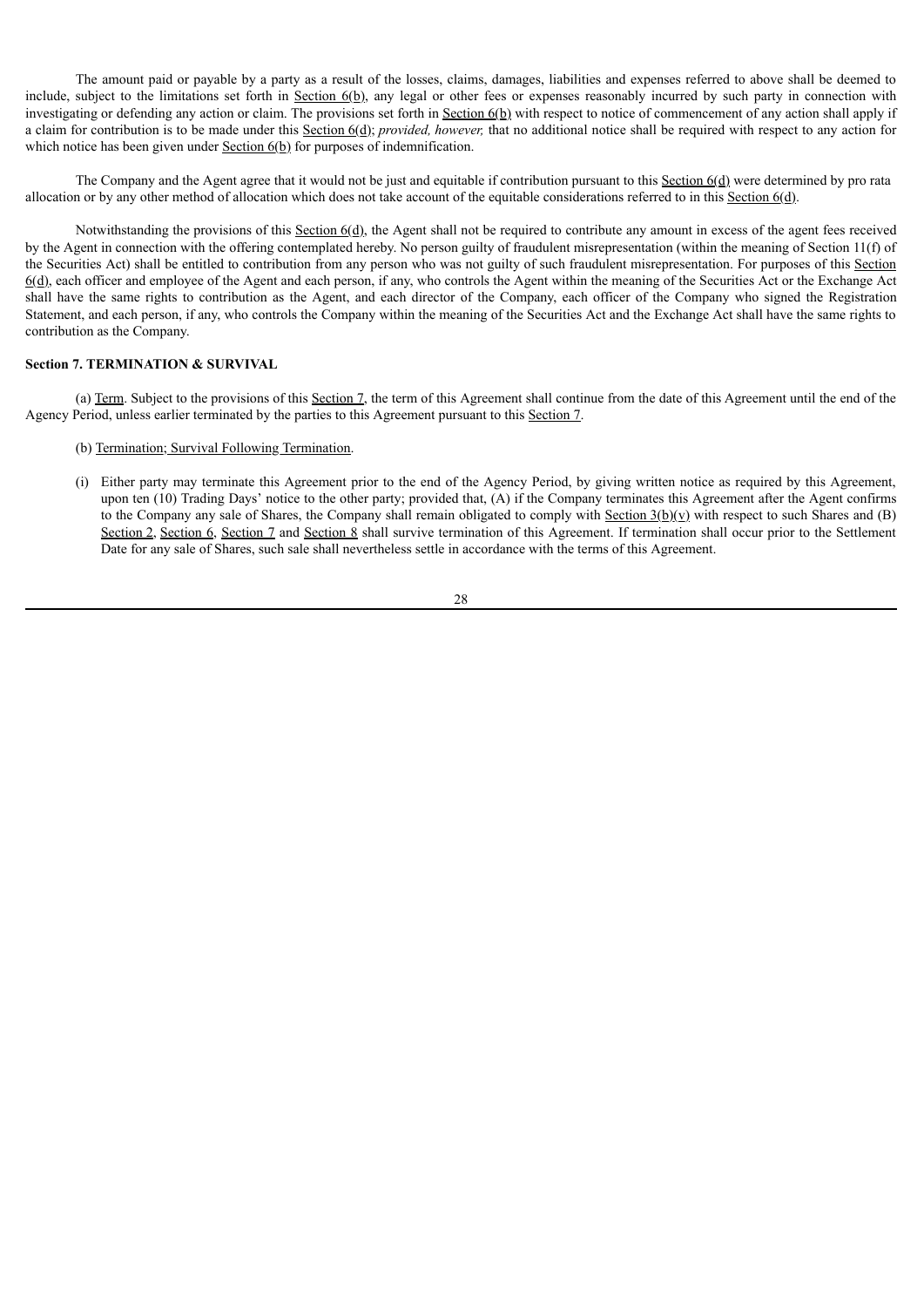(ii) In addition to the survival provision of Section 7(b)(i), the respective indemnities, agreements, representations, warranties and other statements of the Company, of its officers and of the Agent set forth in or made pursuant to this Agreement will remain in full force and effect, regardless of any investigation made by or on behalf of the Agent or the Company or any of its or their partners, officers or directors or any controlling person, as the case may be, and, anything herein to the contrary notwithstanding, will survive delivery of and payment for the Shares sold hereunder and any termination of this Agreement.

### **Section 8. MISCELLANEOUS**

(a) Press Releases and Disclosure. The Company may issue a press release describing the material terms of the transactions contemplated hereby as soon as practicable following the date of this Agreement, and may file with the Commission a Current Report on Form 8-K, with this Agreement attached as an exhibit thereto, describing the material terms of the transactions contemplated hereby, and the Company shall consult with the Agent prior to making such disclosures, and the parties hereto shall use all commercially reasonable efforts, acting in good faith, to agree upon a text for such disclosures that is reasonably satisfactory to all parties hereto. No party hereto shall issue thereafter any press release or like public statement (including, without limitation, any disclosure required in reports filed with the Commission pursuant to the Exchange Act) related to this Agreement or any of the transactions contemplated hereby without the prior written approval of the other party hereto, except as may be necessary or appropriate in the reasonable opinion of the party seeking to make disclosure to comply with the requirements of applicable law or stock exchange rules. If any such press release or like public statement is so required, the party making such disclosure shall consult with the other party prior to making such disclosure, and the parties shall use all commercially reasonable efforts, acting in good faith, to agree upon a text for such disclosure that is reasonably satisfactory to all parties hereto.

(b) No Advisory or Fiduciary Relationship. The Company acknowledges and agrees that (i) the transactions contemplated by this Agreement, including the determination of any fees, are arm's-length commercial transactions between the Company and the Agent and do not constitute a recommendation, investment advice, or solicitation of any action by the Agent, (ii) when acting as a principal under this Agreement, the Agent is and has been acting solely as a principal and is not the agent or fiduciary of the Company, or its stockholders, creditors, employees or any other party, (iii) the Agent has not assumed nor will assume an advisory or fiduciary responsibility in favor of the Company with respect to the transactions contemplated hereby or the process leading thereto (irrespective of whether the Agent has advised or is currently advising the Company on other matters) and the Agent does not have any obligation to the Company with respect to the transactions contemplated hereby except the obligations expressly set forth in this Agreement, (iv) the Agent and its respective Affiliates may be engaged in a broad range of transactions that involve interests that differ from those of the Company, (v) the Agent has not provided any legal, accounting, financial, regulatory. investment or tax advice with respect to the transactions contemplated hereby and the Company has consulted its own legal, accounting, regulatory and tax advisors to the extent it deemed appropriate, and (vi) none of the activities of the Agent in connection with the transactions contemplated herein constitutes a recommendation, investment advice or solicitation of any action with respect to any entity or natural person.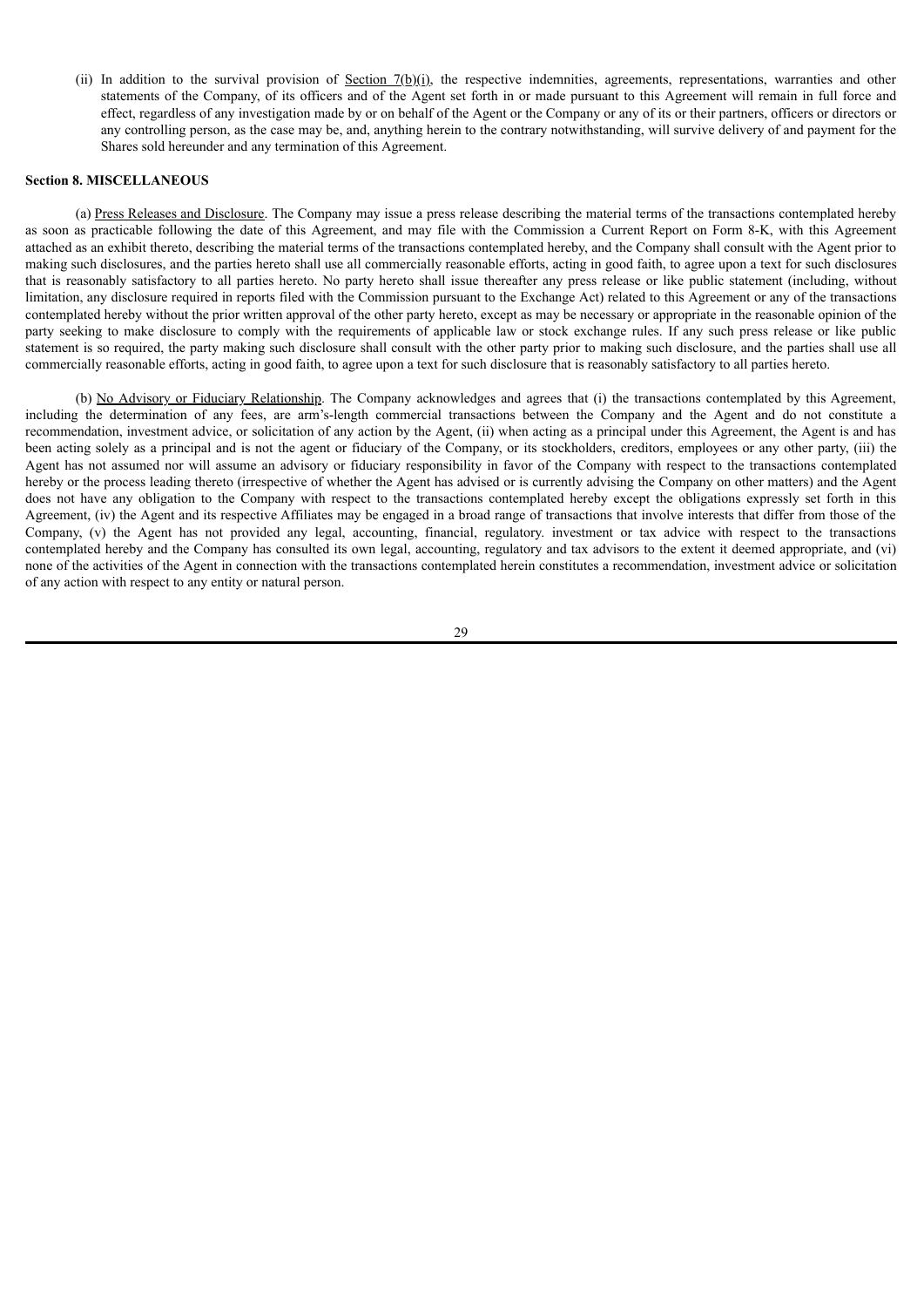(c) Research Analyst Independence. The Company acknowledges that the Agent's research analysts and research departments are required to and should be independent from their respective investment banking divisions and are subject to certain regulations and internal policies, and as such the Agent's research analysts may hold views and make statements or investment recommendations and/or publish research reports with respect to the Company or the offering that differ from the views of their respective investment banking divisions. The Company understands that the Agent is a full service securities firm and as such from time to time, subject to applicable securities laws, may effect transactions for its own account or the account of its customers and hold long or short positions in debt or equity securities of the companies that may be the subject of the transactions contemplated by this Agreement.

(d) Notices. All communications hereunder shall be in writing and shall be mailed, hand delivered or telecopied and confirmed to the parties hereto as follows:

If to the Agent:

Jefferies LLC 520 Madison Avenue New York, NY 10022 Facsimile: (646) 619-4437 Attention: General Counsel

with a copy (which shall not constitute notice) to:

Latham & Watkins LLP 12670 High Bluff Drive San Diego, CA 92130 Facsimile: (858) 523-5450 Attention: Michael E. Sullivan

If to the Company:

TFF Pharmaceuticals, Inc. 1751 River Run, Suite 400 Fort Worth, Texas 76107 Facsimile: (817) 887-0752 Attention: Glenn Mattes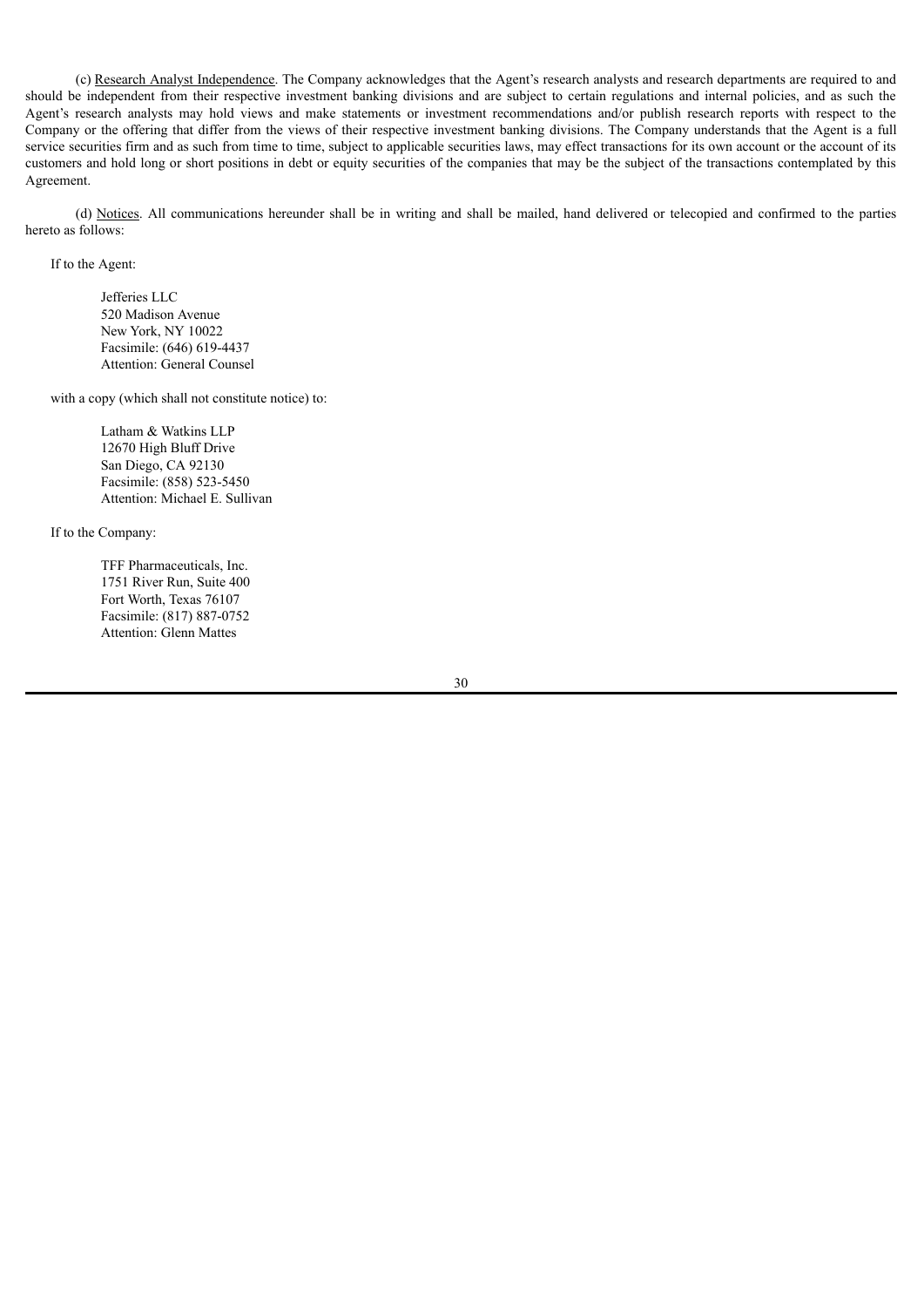with a copy (which shall not constitute notice) to:

Greenberg Traurig, LLP 18565 Jamboree Road, Suite 500 Irvine, California 92612 Email: donahued@gtlaw.com Facsimile: (949) 732-6557 Attention: Daniel K. Donahue.

Any party hereto may change the address for receipt of communications by giving written notice to the others in accordance with this Section 8(d).

(e) Successors. This Agreement will inure to the benefit of and be binding upon the parties hereto, and to the benefit of the employees, officers and directors and controlling persons referred to in Section 6, and in each case their respective successors, and no other person will have any right or obligation hereunder. The term "successors" shall not include any purchaser of the Shares as such from the Agent merely by reason of such purchase.

(f) Partial Unenforceability. The invalidity or unenforceability of any Article, Section, paragraph or provision of this Agreement shall not affect the validity or enforceability of any other Article, Section, paragraph or provision hereof. If any Article, Section, paragraph or provision of this Agreement is for any reason determined to be invalid or unenforceable, there shall be deemed to be made such minor changes (and only such minor changes) as are necessary to make it valid and enforceable.

(g) Governing Law Provisions. This Agreement shall be governed by and construed in accordance with the internal laws of the State of New York applicable to agreements made and to be performed in such state. Any legal suit, action or proceeding arising out of or based upon this Agreement or the transactions contemplated hereby may be instituted in the federal courts of the United States of America located in the Borough of Manhattan in the City of New York or the courts of the State of New York in each case located in the Borough of Manhattan in the City of New York (collectively, the "**Specified Courts**"), and each party irrevocably submits to the exclusive jurisdiction (except for proceedings instituted in regard to the enforcement of a judgment of any such court, as to which such jurisdiction is non-exclusive) of such courts in any such suit, action or proceeding. Service of any process, summons, notice or document by mail to such party's address set forth above shall be effective service of process for any suit, action or other proceeding brought in any such court. The parties irrevocably and unconditionally waive any objection to the laying of venue of any suit, action or other proceeding in the Specified Courts and irrevocably and unconditionally waive and agree not to plead or claim in any such court that any such suit, action or other proceeding brought in any such court has been brought in an inconvenient forum.

(h) General Provisions. This Agreement constitutes the entire agreement of the parties to this Agreement and supersedes all prior written or oral and all contemporaneous oral agreements, understandings and negotiations with respect to the subject matter hereof. This Agreement may be executed in two or more counterparts, each one of which shall be an original, with the same effect as if the signatures thereto and hereto were upon the same instrument, and may be delivered by facsimile transmission or by electronic delivery of a portable document format (PDF) file (including any electronic signature covered by the U.S. federal ESIGN Act of 2000, Uniform Electronic Transactions Act, the Electronic Signatures and Records Act or other applicable law, e.g., www.docusign.com). This Agreement may not be amended or modified unless in writing by all of the parties hereto, and no condition herein (express or implied) may be waived unless waived in writing by each party whom the condition is meant to benefit. The Article and Section headings herein are for the convenience of the parties only and shall not affect the construction or interpretation of this Agreement.

*[Signature Page Immediately Follows]*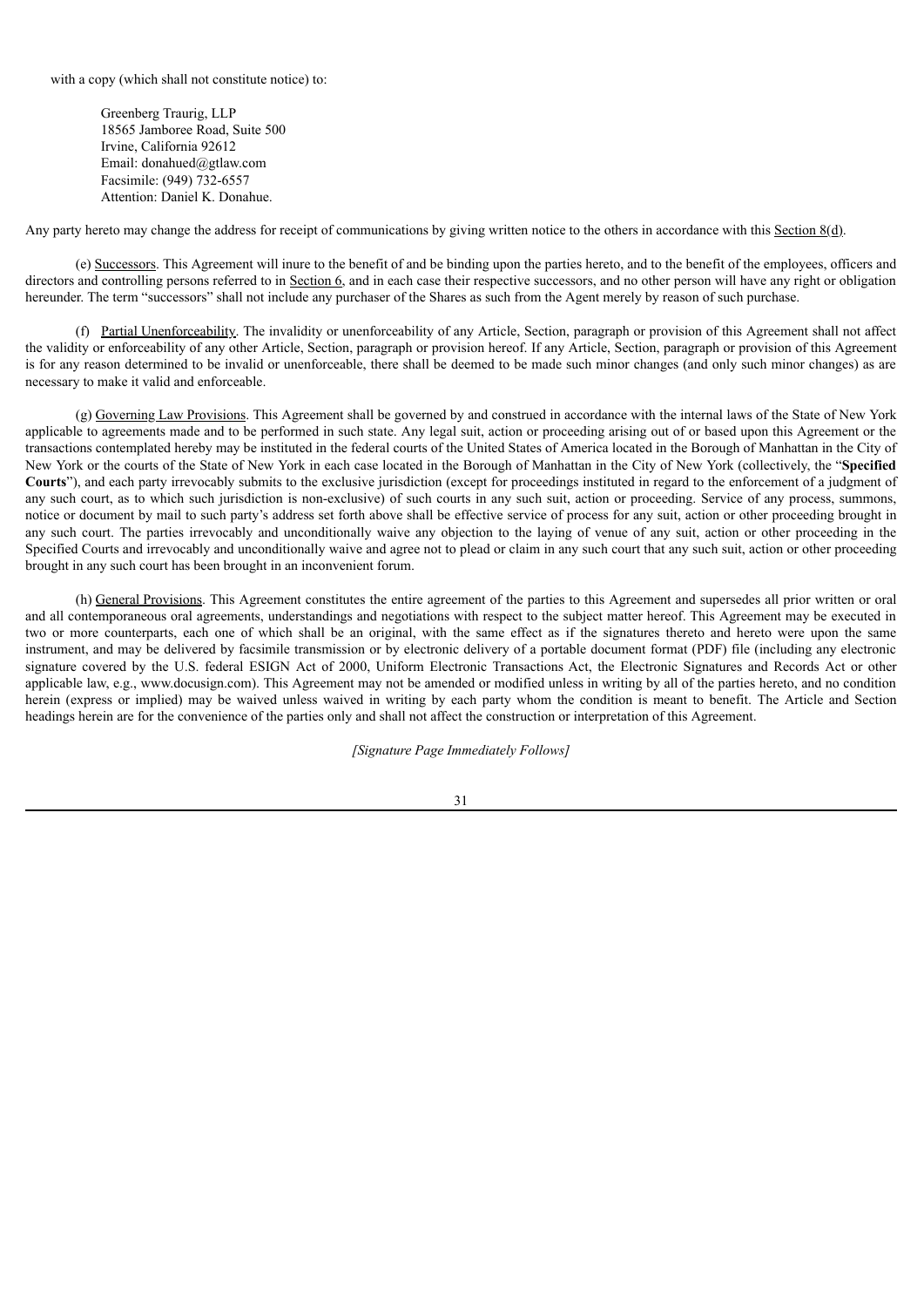If the foregoing is in accordance with your understanding of our agreement, kindly sign and return to the Company the enclosed copies hereof, whereupon this instrument, along with all counterparts hereof, shall become a binding agreement in accordance with its terms

Very truly yours,

# **TFF PHARMACEUTICALS, INC.**

By: /s/ Glenn A. Mattes

Name: Glenn A. Mattes Title: President and Chief Executive Officer

The foregoing Agreement is hereby confirmed and accepted by the Agent in New York, New York as of the date first above written.

# **JEFFERIES LLC**

By: /s/ Michael Magarro Name: Michael Magarro Title: Managing Director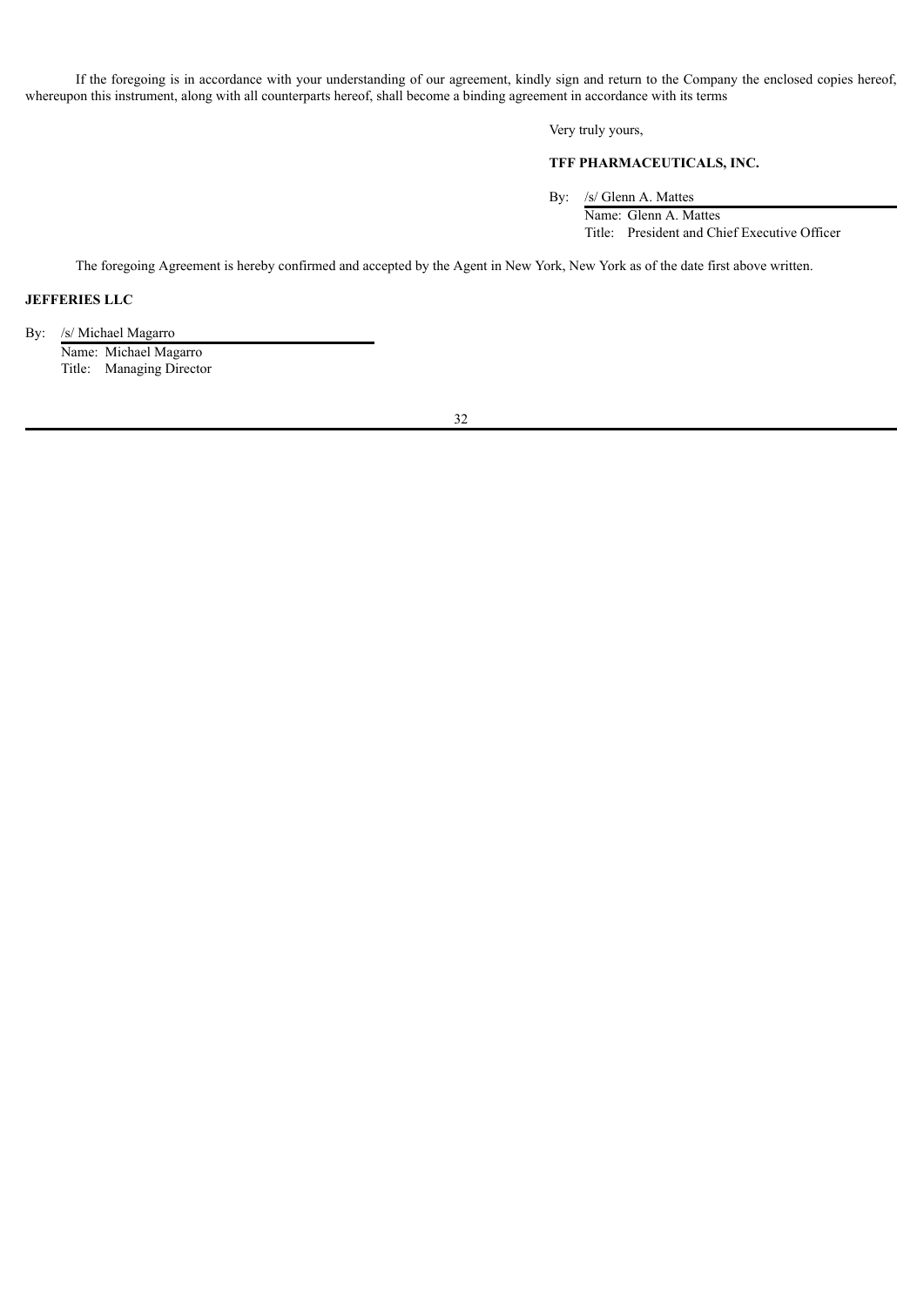# **EXHIBIT A**

# ISSUANCE NOTICE

[Date]

Jefferies LLC 520 Madison Avenue New York, New York 10022

Attn: [\_\_\_\_\_\_\_\_\_\_]

Reference is made to the Open Market Sale Agreement between TFF Pharmaceuticals, Inc. (the "**Company**") and Jefferies LLC (the "**Agent**") dated as of June 10, 2022. The Company confirms that all conditions to the delivery of this Issuance Notice are satisfied as of the date hereof.

 $\sim$ 

Date of Delivery of Issuance Notice (determined pursuant to <u>Section  $3(b)(i)$ </u>):

Issuance Amount (equal to the total Sales Price for such Shares):

Number of days in selling period:

First date of selling period:

Last date of selling period:

Settlement Date(s) if other than standard T+2 settlement:

Floor Price Limitation (in no event less than \$1.00 without the prior written consent of the Agent, which consent may be withheld in the Agent's sole discretion):  $\frac{1}{2}$  per share

Comments:

By:

Name: Title:

A-1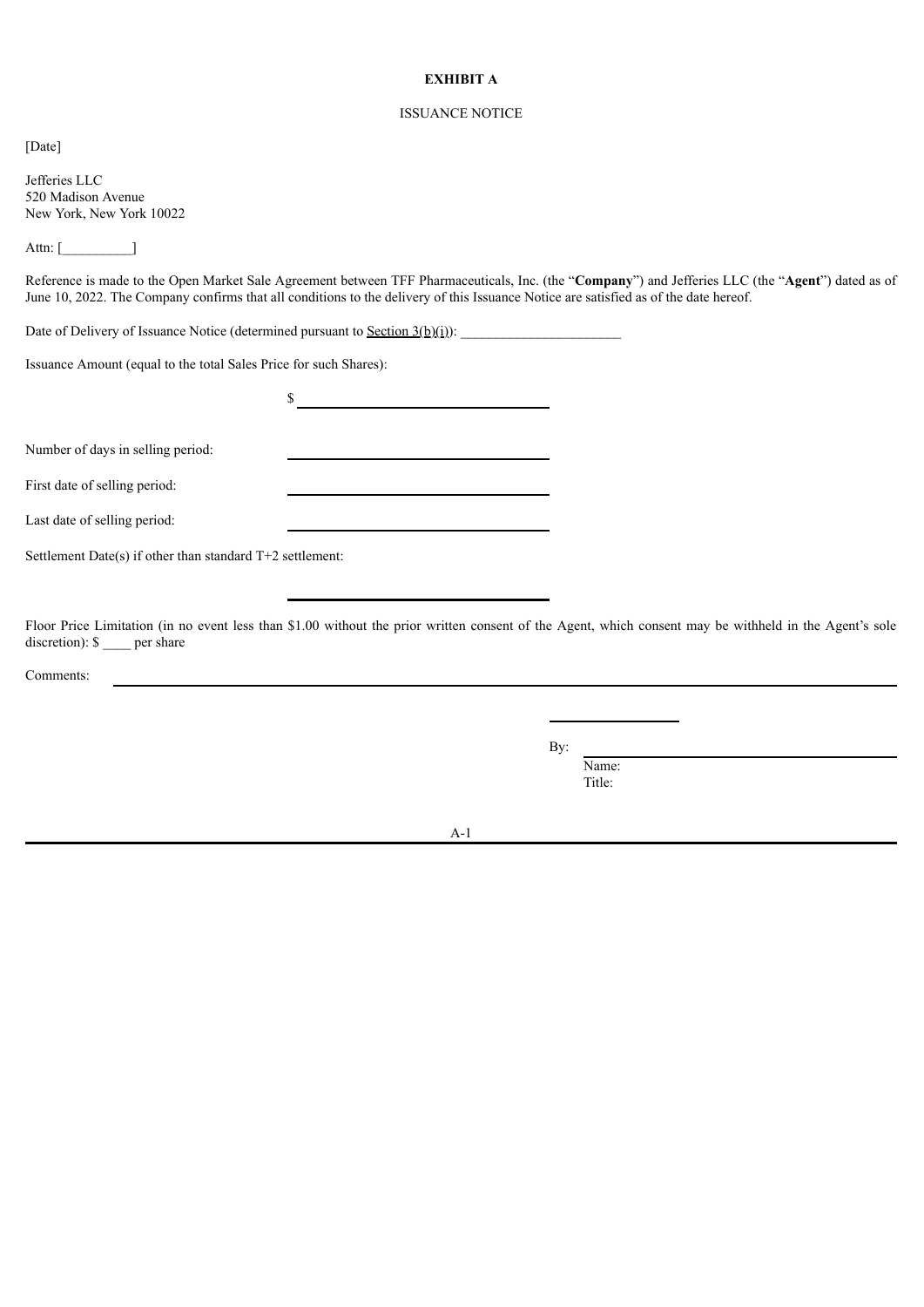# **Schedule A**

# **Notice Parties**

The Company

Glenn Mattes, Chief Executive Officer

Kirk Coleman, Chief Financial Officer

The Agent

Michael Magarro Donald Lynaugh Jack Fabbri